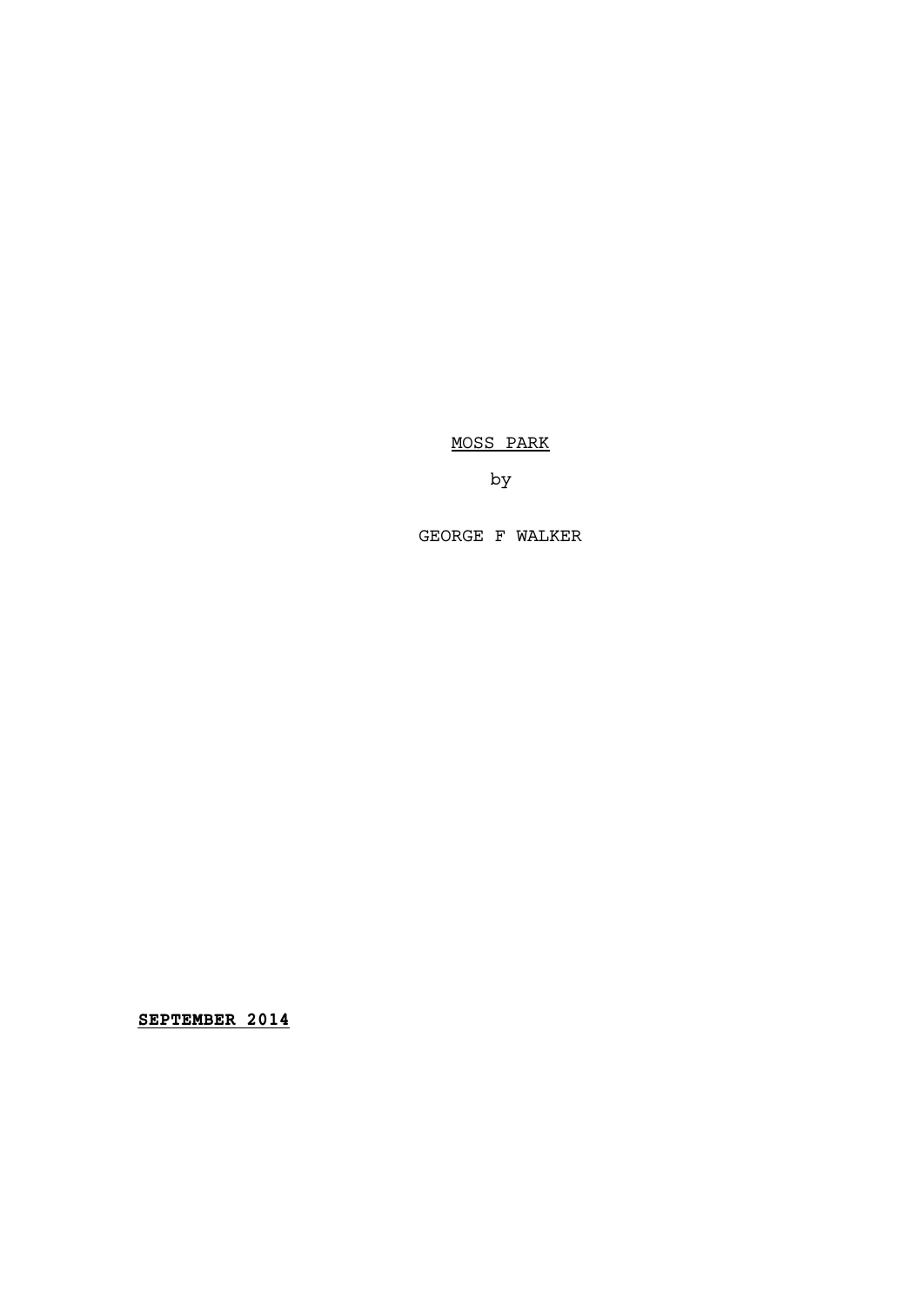TINA AND BOBBY IN A SMALL INNER CITY PARK

THEY ARE BOTH TWENTY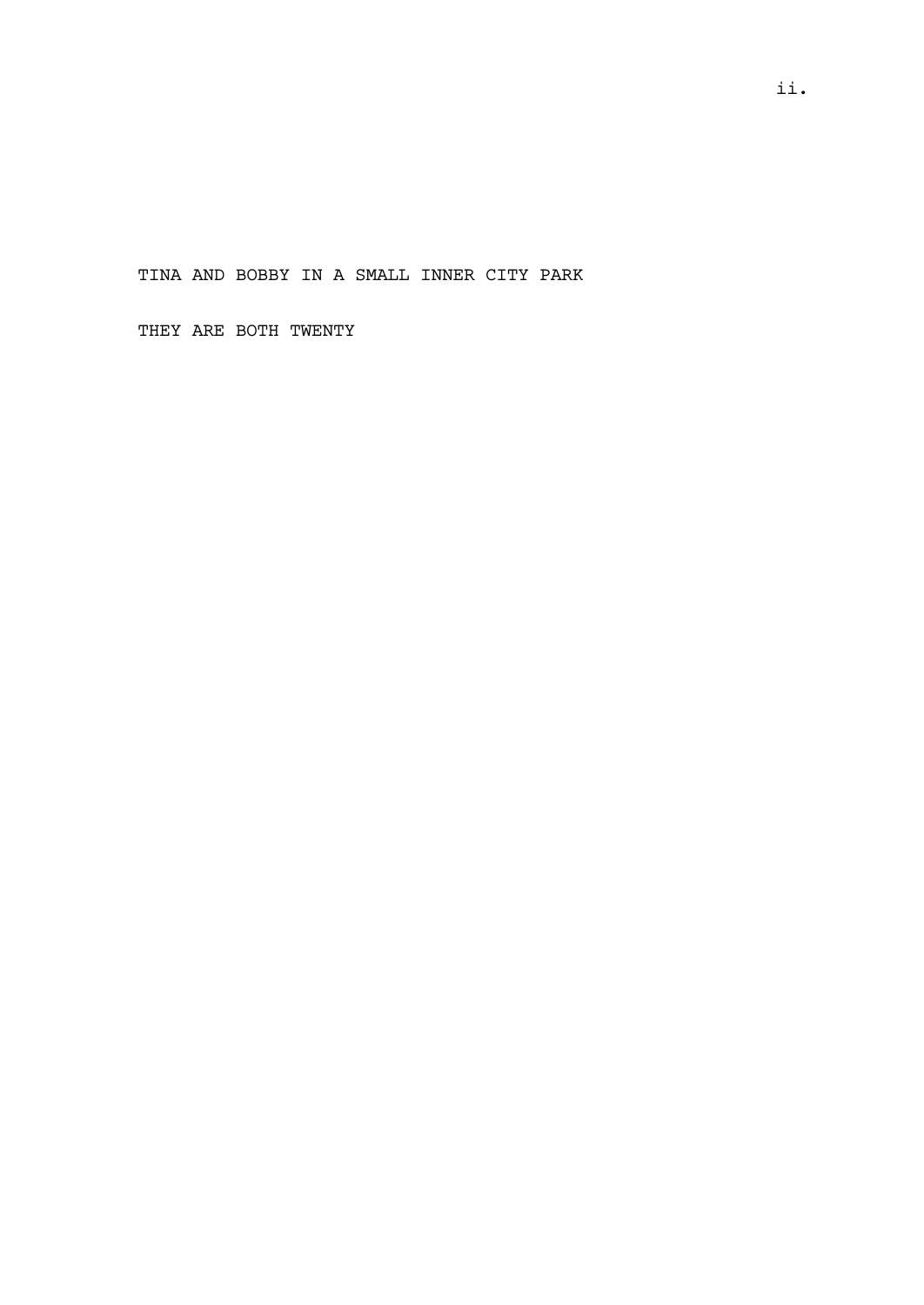Tina and Bobby walk on.

### BOBBY

Only thing he says is, "You have to answer yes to all these questions or you don't get the job. Do you have a licence? Do you have a safe driving record? Can you drive a standard shift? Can you sew?"

# TINA

Can you what?

# BOBBY

Sew. Because when I'm not delivering the carpets I'm supposed to be sewing binding around all these leftover pieces to make little mats. So yeah, I tell him I can sew.

# TINA

You lie.

BOBBY Right. Because what's one more lie?

TINA You lied about something else?

#### BOBBY

Yeah. About the standard shift. Man, I was sure that was going to be the deal breaker.

TINA

Oh. But not the sewing.

#### BOBBY

Before I even got to the sewing, it was the stick shift I had to worry about. I mean how was I gonna fake that, right? I'm pretty good at faking things but--

# TINA

What? No you're not.

### BOBBY

I faked my way all the way through high school, Tina.

TINA

Is that what you think?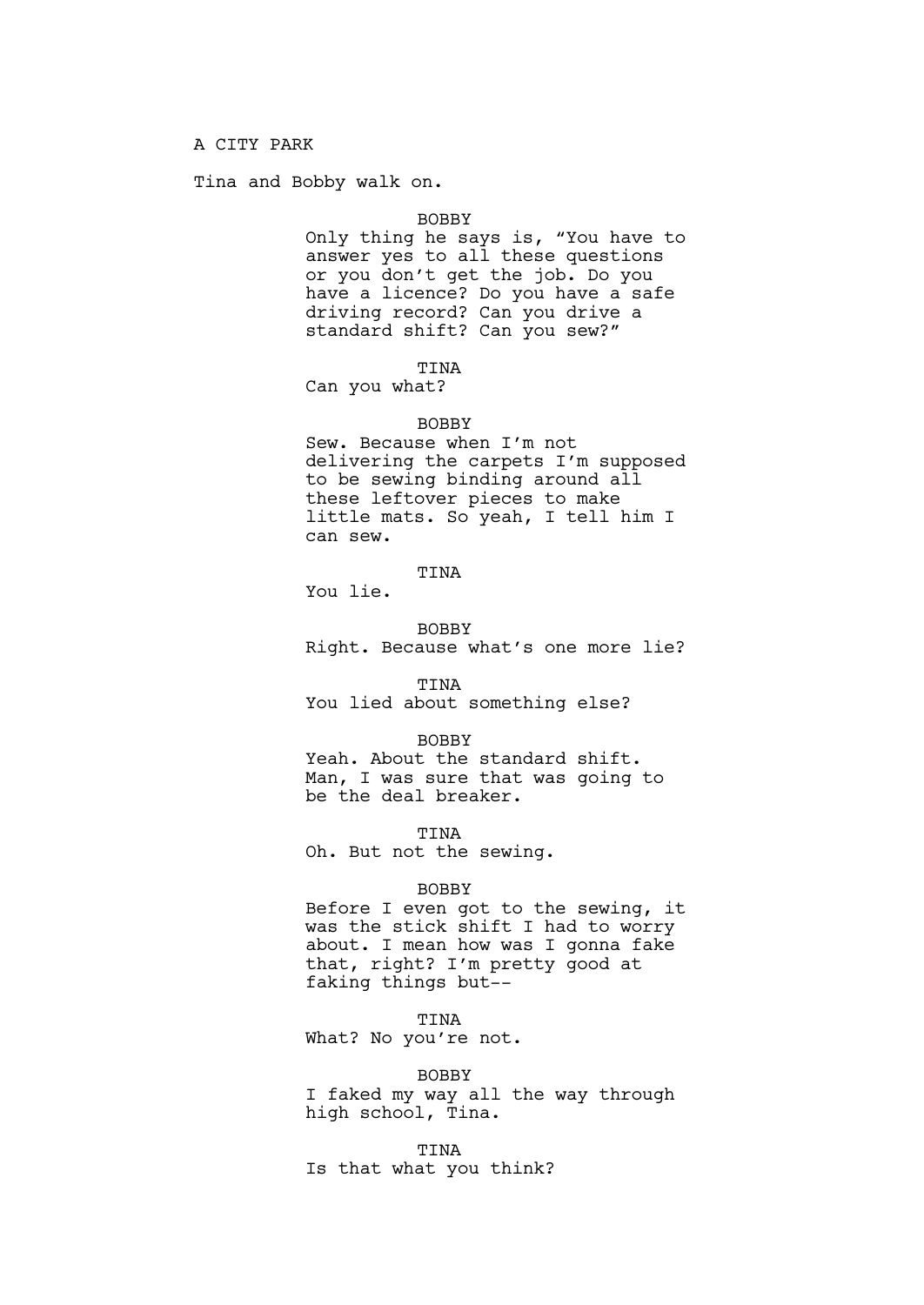It's the truth.

# TINA

No it's bullshit. You think you tricked those teachers or something? Most of them passed you outta pity.

BOBBY Pity? Whatya talking about?

TINA They felt sorry for you, Bobby.

BOBBY

Why?

# TINA

For the same reason a lot of people do.

BOBBY Yeah, and what's that?

TINA I don't know. I'm still trying to figure that out. Anyway it was pity and nothing else that got you through school.

### BOBBY

That's your opinion.

### TINA

That's everyone's opinion.

BOBBY

Everyone's? Come on. Okay. My dad's for sure but he's just--

# TINA

What happened?

# BOBBY

When?

### TINA

When you tried to drive the store's car.

### BOBBY

It wasn't a car. You can't deliver carpets in a freakin' car. It was a shitty old VW van, which I taught myself how to drive in an hour in the parking lot.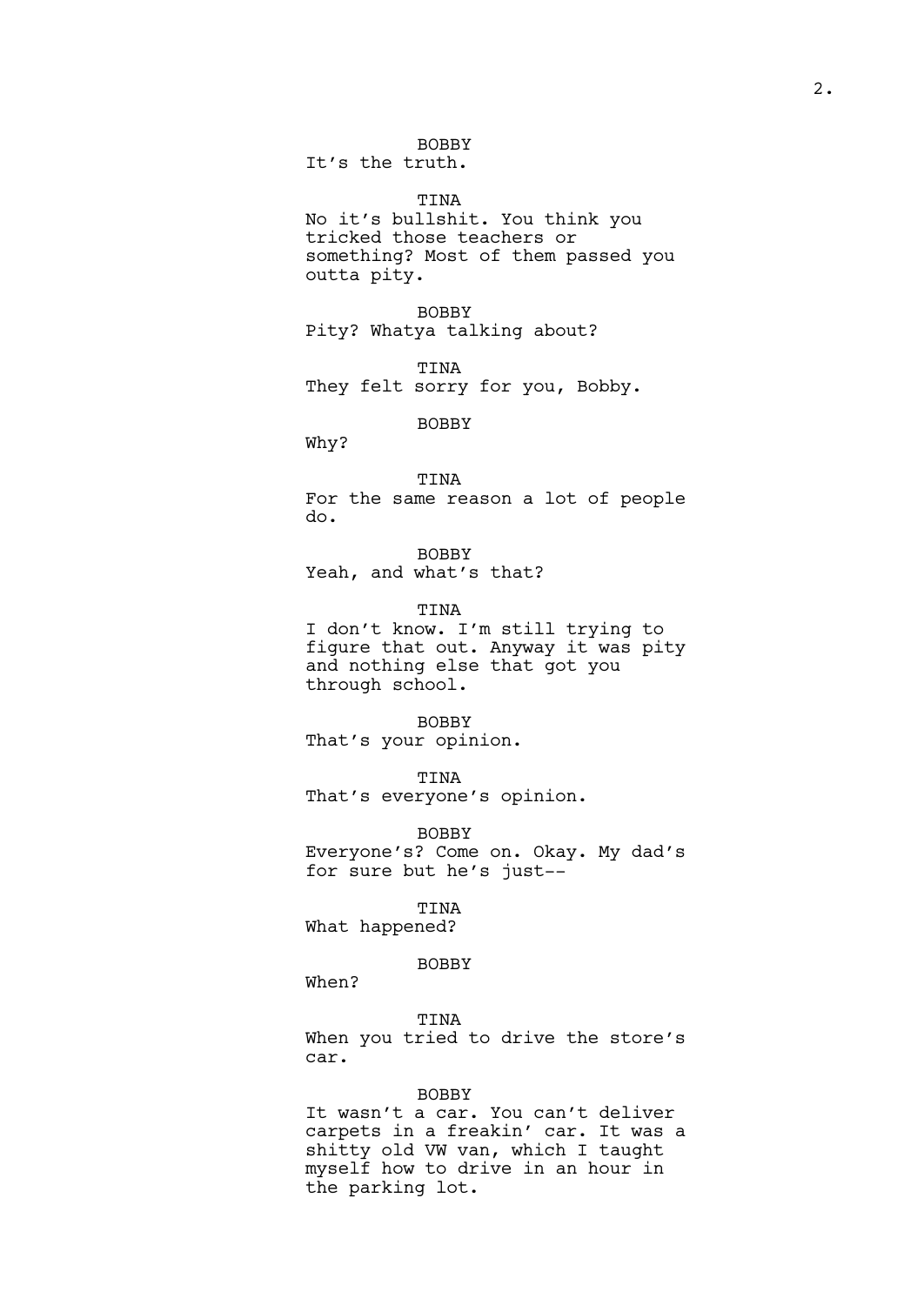Really?

# BOBBY

Well good enough to get the thing moving and start my deliveries. And I had like twelve of them, right. So that's twelve times carrying these monster freakin' carpets up three, four sometimes five flights of stairs because none of the buildings around here have elevators for some reason.

#### TINA

Well most of them are public housing. And they didn't put fancy things like elevators in them.

# BOBBY

Right. So what are people in public housing doing buying carpets anyway?

### TINA

Why shouldn't they have carpets?

### BOBBY

I'm not saying they shouldn't have them. I'm saying why do they *need*  them.

### TINA

That store's merchandise is cheap shit. They shouldn't even have cheap shitty carpets on their floors? Is that what you're saying? Only people who live in buildings with elevators should have carpets, so you wouldn't have to carry them up the stairs ... I'm probably going to wind up in public housing.

# BOBBY

No fucking way.

### TINA

Yeah. Probably. And if I do, I might like a carpet for our child to play on instead of that stupid parquet crap. But forget about me. You just keep complaining.

# BOBBY

I wasn't complaining. I was just telling you something.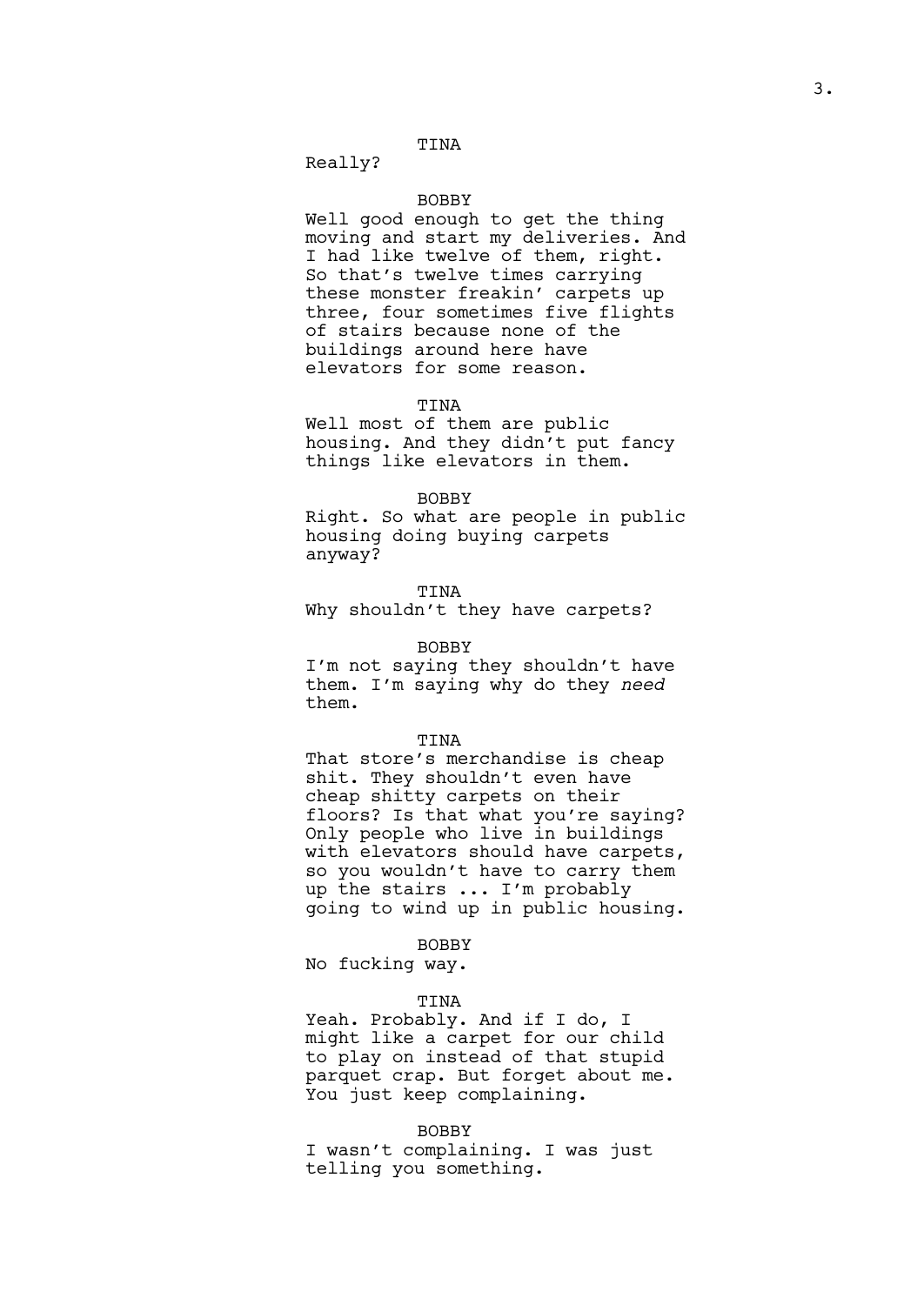TINA It sounded like you were complaining.

BOBBY Well I wasn't. Not that I couldn't after what happened.

TINA Which was what?

BOBBY I threw out my back.

TINA

Really?

BOBBY Yeah and I was in a lot of pain from it too.

TINA Really. And this is from carrying carpets...

BOBBY Yeah. And carrying them up five flights of stairs. So it was bad.

TINA How bad? I mean could you walk?

BOBBY I could walk. But it hurt. So, you know, I thought I'd better lie down for awhile, right.

TINA Yeah. Lie down where?

BOBBY

In the van. You know, in the back. So I did that. And I guess I fell asleep.

TINA

You guess?

BOBBY

Not really.

# TINA

So you did fall asleep. In the middle of the day, while you were supposed to be working...you had a nap.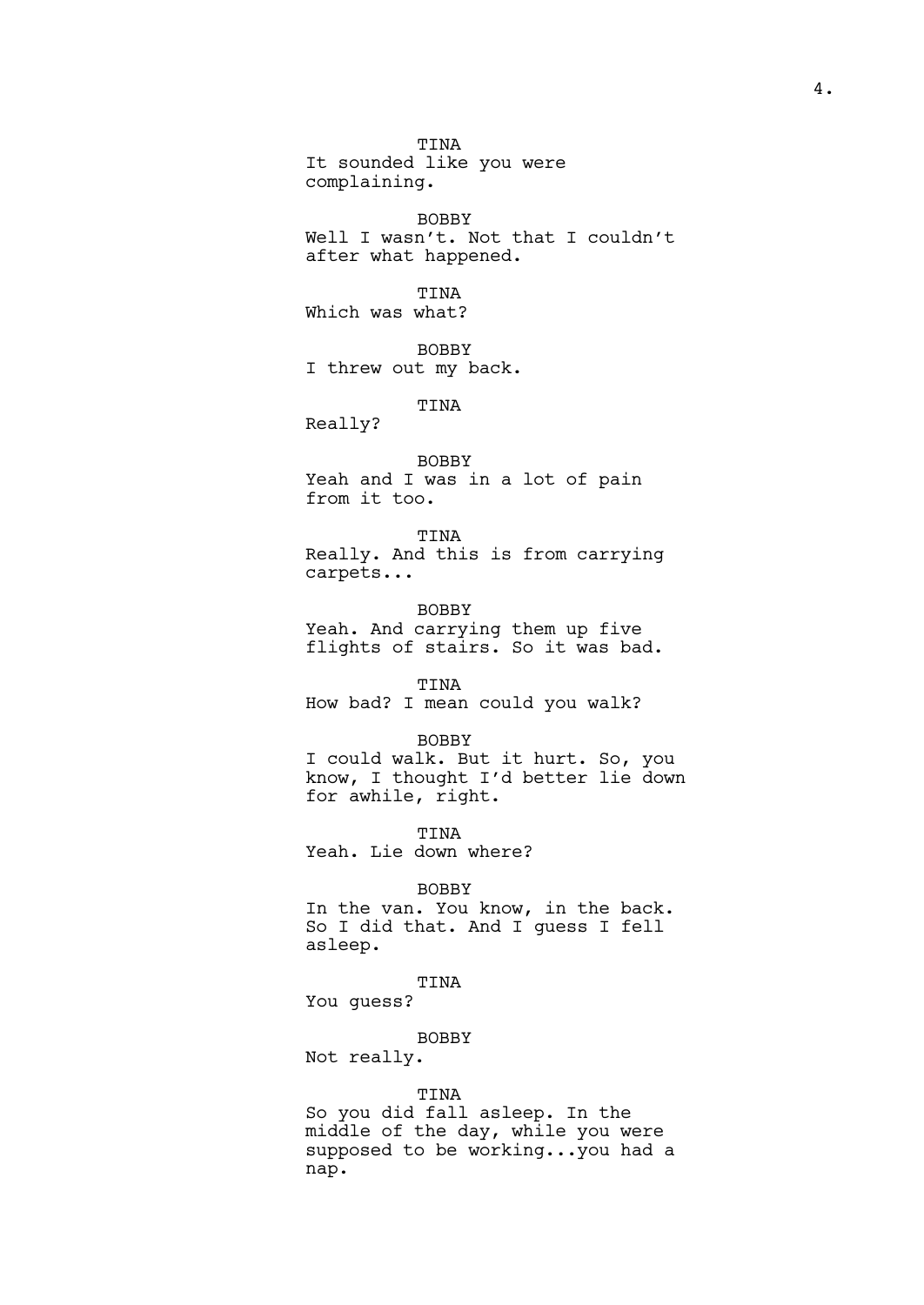BOBBY Yeah. But just because of my back.

TINA Right. And when you woke up?

BOBBY It was kinda late.

TINA Whatya mean by kinda late?

BOBBY Kinda... dark.

TINA Dark. You mean like it gets at night.

# BOBBY

Yeah. And... when I got back to the store the boss was just about to close up. And guess what he tells me? He tells me he called the cops because he thought I'd stolen the van.

# TINA

Great.

### BOBBY

But there I was. So I hadn't actually done that. So that was good. I mean that's what I thought. But he fired me anyway.

TINA

For coming back so late...

BOBBY

No because of the transmission.

# TINA

There was something wrong with the transmission?

### BOBBY

Oh yeah. It was totally fucked. You know, because of my lack of experience in driving with a clutch. Plus a few other things were troubling him.

# TINA

What things?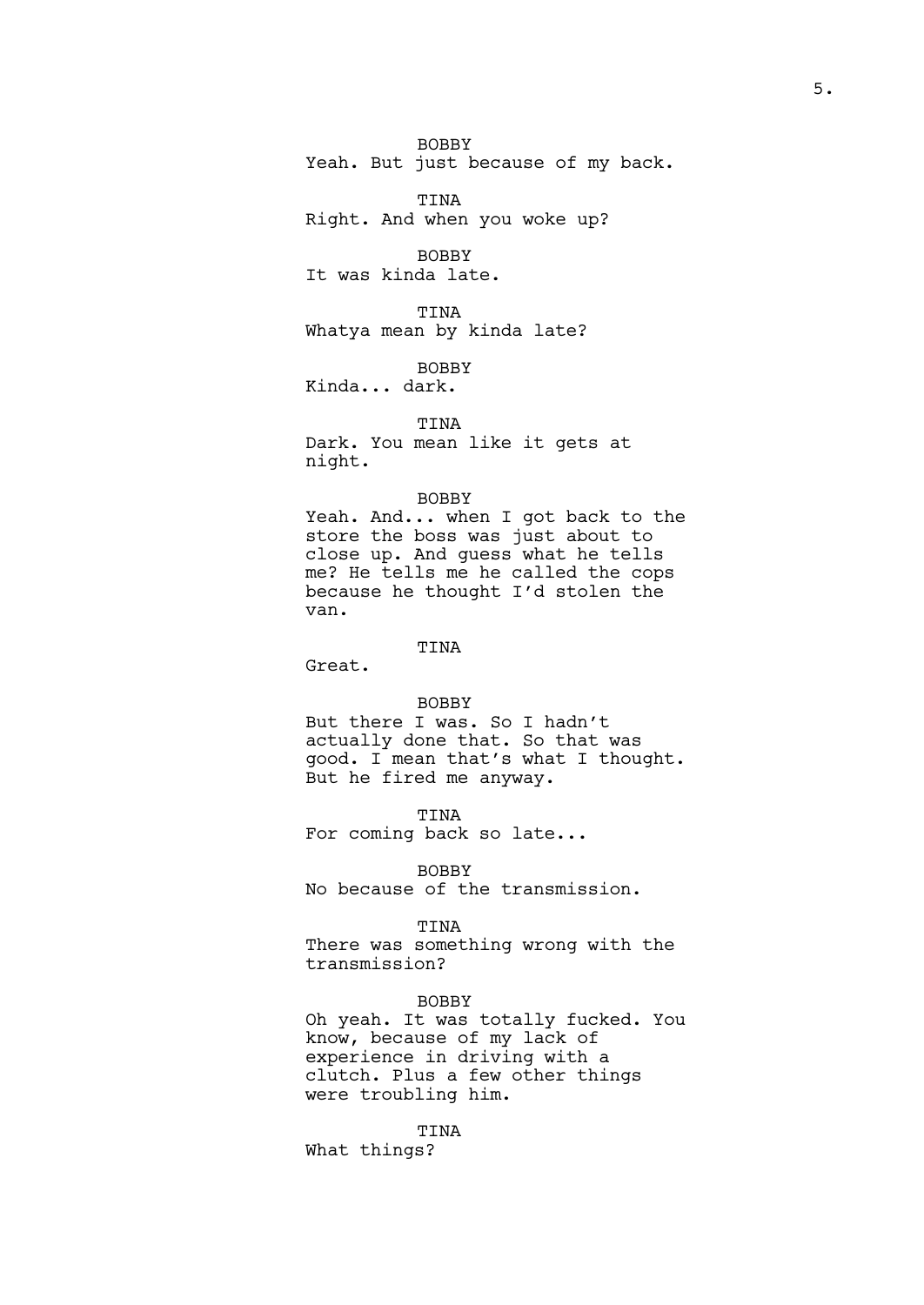BOBBY Things about the carpets. Some of them...weren't where they were supposed to be. TINA You mean you messed up the deliveries. BOBBY Some of them. Hey it was my first day. TINA Yeah but one day is all you usually last on a job anyway so-- BOBBY So what's the big deal you mean? TINA No. Well, yeah. BOBBY Okay first off, that's not true. TINA Your last four jobs... one day, a day and a half, two days, half a day... BOBBY Half a day? TINA You didn't last past lunchtime delivering those flyers. BOBBY There *was* no lunch time. And

that's just one of the ways that job was totally humiliating. Anyway, this carpet store thing was a different situation.

TINA But with pretty much the same result.

BOBBY Okay look... here's what I think is happening.

TINA Or not happening.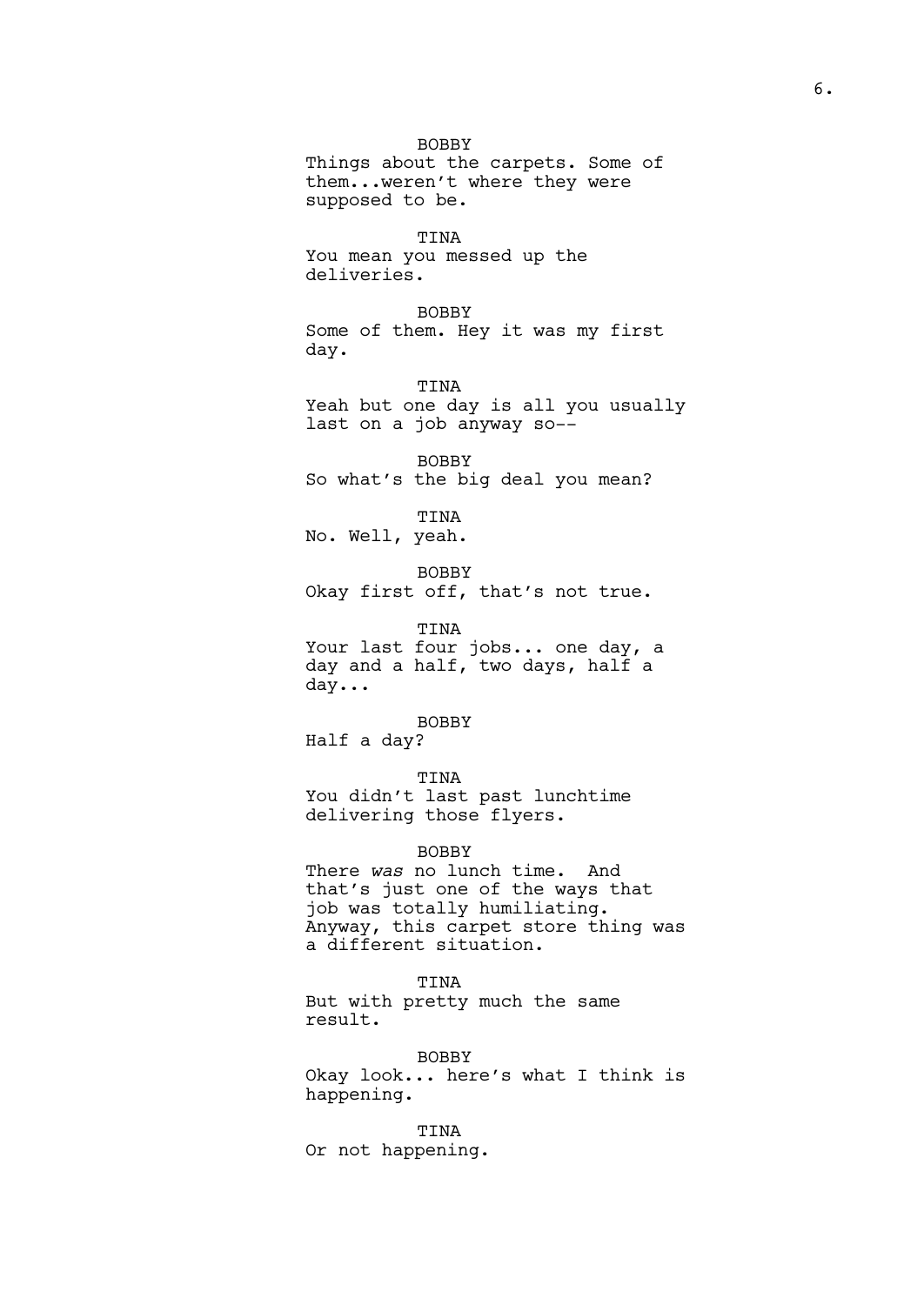It's really all about me finding something I'm, you know, *supposed* to be doing.

TINA

What's that mean? Supposed to be?

BOBBY

It means I should only be looking for work I'm suited to.

TINA

Okay but what if you're not suited to anything.

### BOBBY

Come on. There's gotta be something. I mean I'm not slow. Slow people, okay...it's possible they're not really good at anything but--

TINA But they try.

# BOBBY

I try.

# TINA

Maybe they try harder. Maybe they're not all tied up in looking for something they're "suited to." Someone gives them a task and they try to do it.

BOBBY

Okay sure. If you're gonna put it that way. I mean a task, that's just--

TINA

You want a task? Get a job. And try to keep it.

BOBBY

Okay. But that might take some time because--

TINA Because why? Because you *are*  fucking slow!?

### BOBBY

Hey. What's wrong with you? How come you're being so mean about this? You used to be--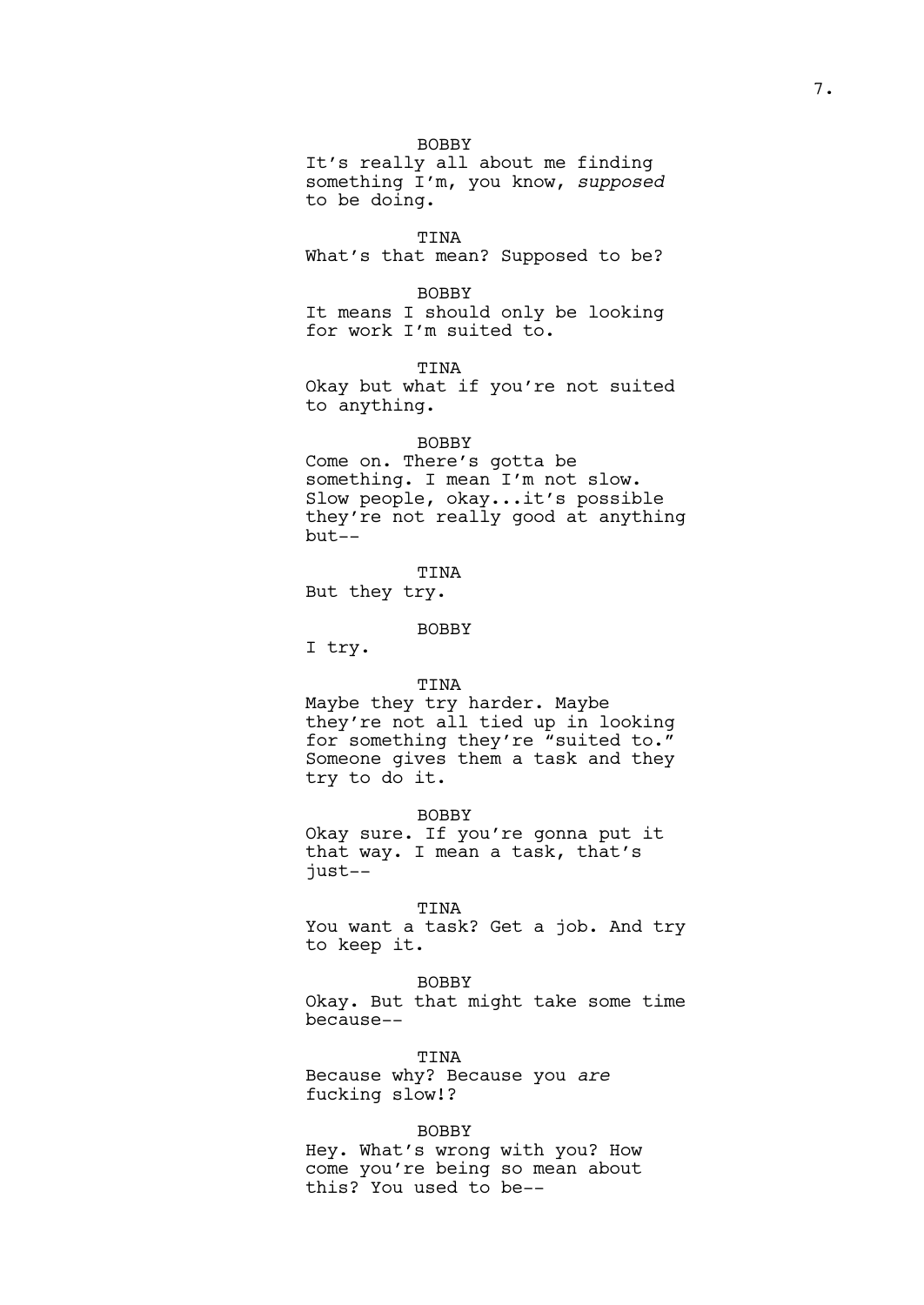I have a kid. I don't have as much time as I used to. You know, to listen to you complain.

#### BOBBY

I'm not complaining. I'm... explaining. Hey did you hear that? I rhymed. I've been doing that a lot lately, by the way. I mean it's usually accidental, but if it comes naturally like that--

TINA What are you talking about?

BOBBY Maybe I could rap. Rappers can make a fuck of a lot of money.

TINA Jesus Christ.

# BOBBY

I'm just saying it's a possibility.

### TINA

Come on. You really think there's a possibility you could be a successful rapper.

### BOBBY

No. I guess I don't.

# TINA

So it's something that just popped into your head. Do you think you could cut that out for awhile. You know, letting yourself get side tracked by things that just--

### BOBBY

It seemed like a possibility for a moment. But when you asked me if it really *was*, then it wasn't. Thanks.

### TINA

Do you have any money?

### BOBBY

On me?

# TINA

On you, in the bank, under your mattress, wherever.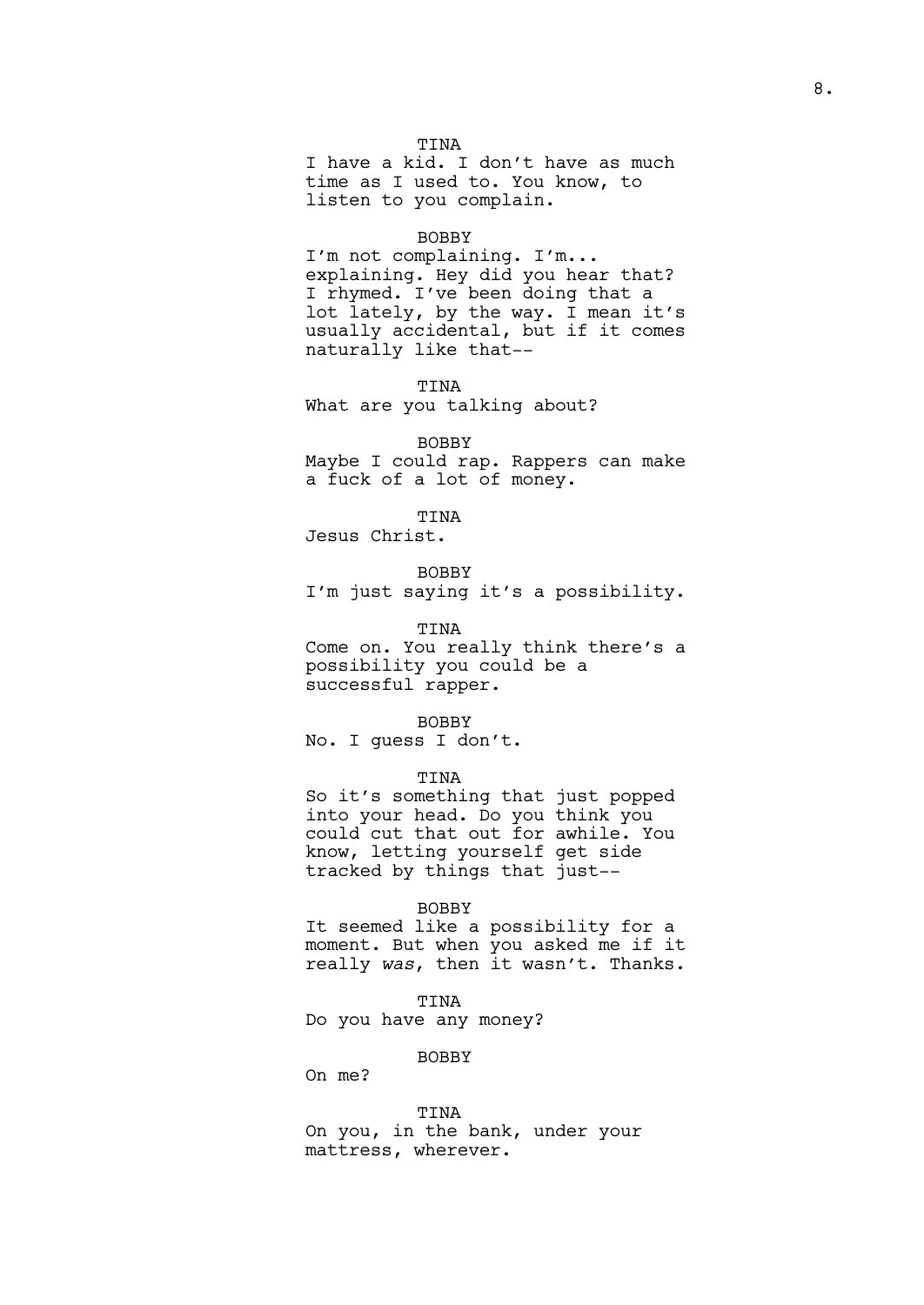There's a cheque. The carpet store owner owes me for a day's work. But it needs to be picked up.

TINA Okay so could you do that? I need to buy some things for Holly.

BOBBY Things like what?

TINA Do you really need to know? Can't you just get the cheque like I asked?

# BOBBY

No.

TINA Why not, Bobby?

### BOBBY

Well it's just that I'm a little scared of the guy. I think he came pretty close to hitting me when he found out about the van's transmission.

#### TINA

So you'll just have to suck it up, won't you. I need money. Holly needs new shoes.

BOBBY Already? What's wrong with the ones we just bought her?

TINA You mean three months ago?

BOBBY She needs a new pair after just three--

### TINA

They don't fit.

# BOBBY

Are you sure?

### TINA

She says they hurt her. Maybe she's lying. Maybe you should just come over and shake the truth out of her. Find out what the hell the little bitch is trying to pull.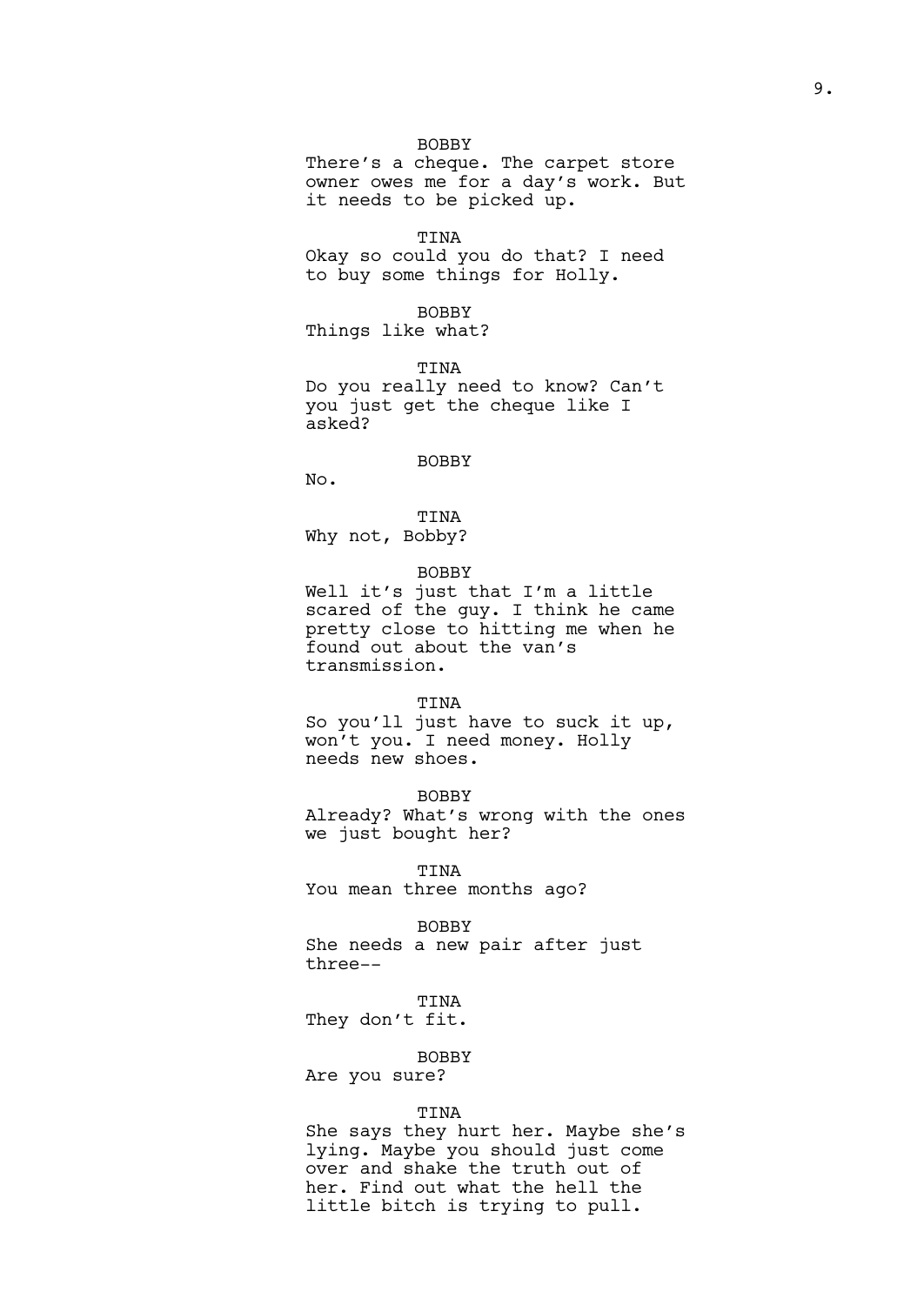BOBBY Come on Tina, I was just--

TINA They don't fit! Okay!?

BOBBY Sure. Yeah... And your government allowance didn't come?

TINA It came and went. You have to go get that cheque.

BOBBY It's not much.

TINA It's better than nothing.

BOBBY He might want to hold on to it to cover things.

TINA What thing?

BOBBY You know, the transmission...

TINA He can't do that.

BOBBY

Why not?

TINA

It's against the law.

BOBBY Are you sure?

TINA No. But it's what you could tell him.

BOBBY

Could *you*?

TINA

I'm sorry?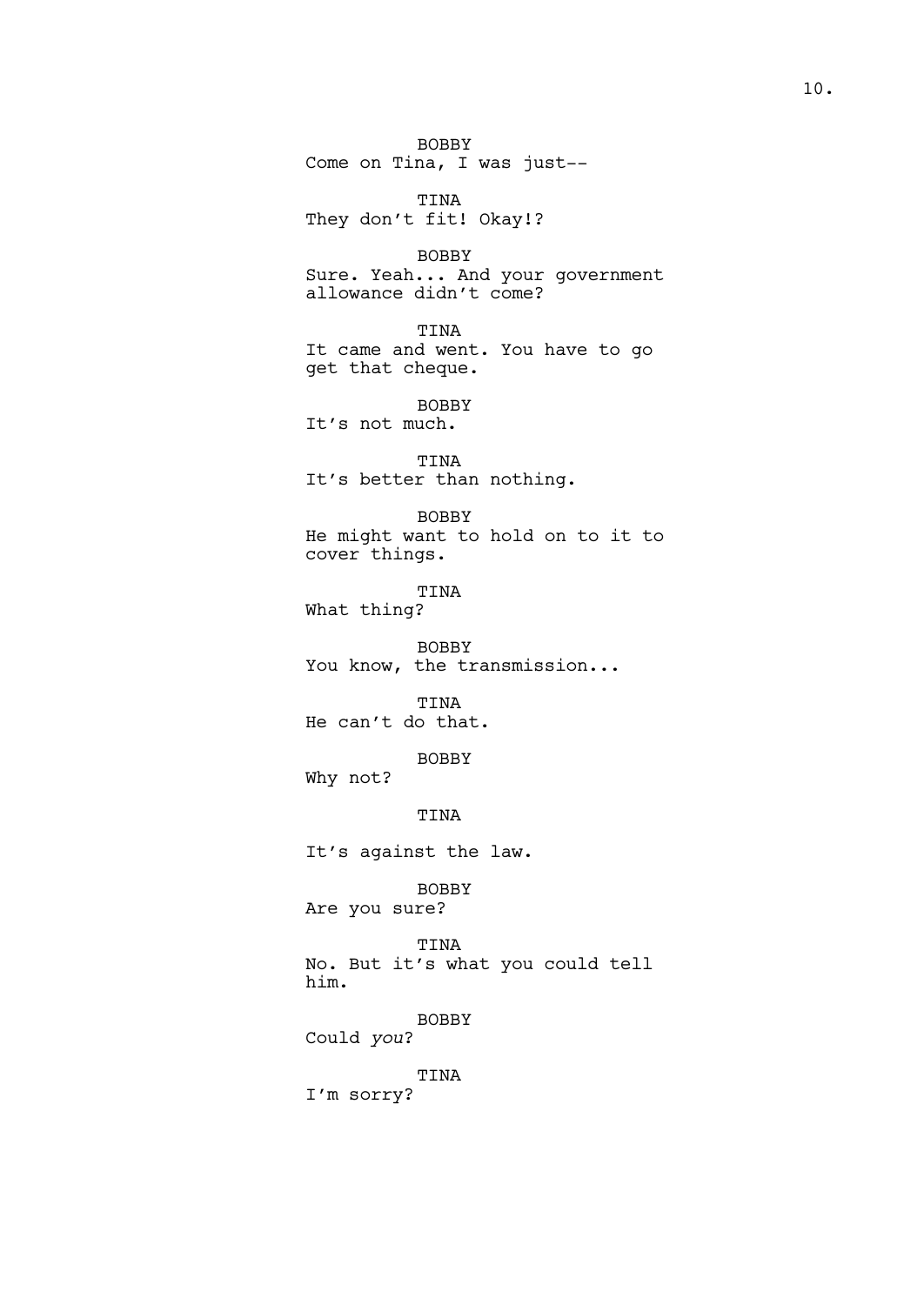You could take Holly. I mean even if he doesn't care what the law is, if you're standing there with a toddler looking really sad or maybe even crying... that's gotta make him wanna hand it over.

# TINA

You want me to cry. Are you sure you don't want me to beg too? Hey maybe, I could dress Holly in rags and wipe shit on her face.

BOBBY

Come on. It was just a sugges--

TINA

You have to start getting it together, Bobby! You really do!!

### BOBBY

Like you think I don't know that. There's nothing I want more in the freakin' world then to get it together!

TINA

Yeah?

BOBBY

Yeah!

Why?

TINA

# BOBBY

(touches her hair) You know, so you'll let me be with you and Holly. Because the two of you are the most important things in my life.

He kisses her. They hug. Then suddenly she pushes him away.

# TINA

No.

# BOBBY

No what?

TINA This isn't that movie.

BOBBY

What?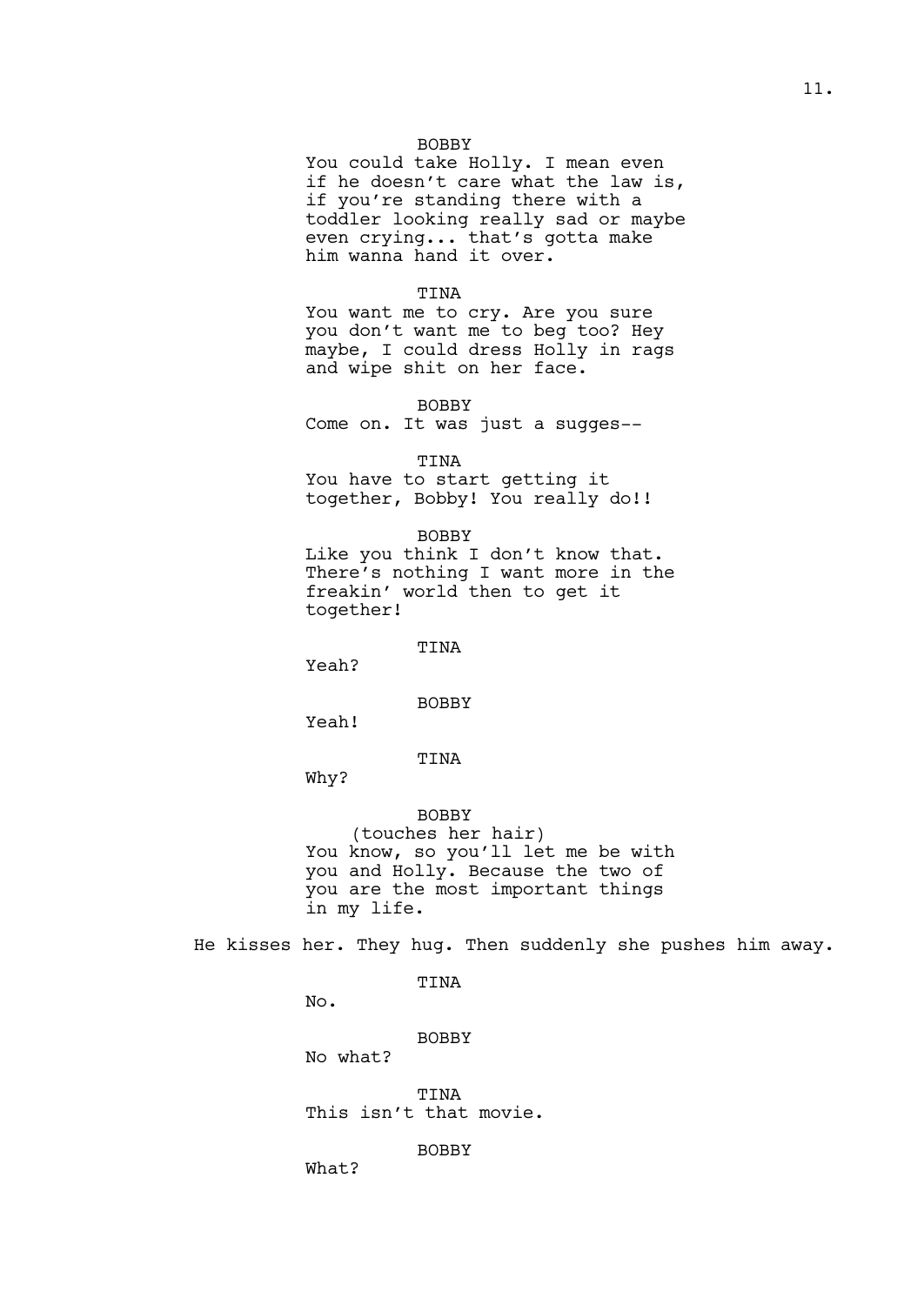It's not that movie or that tv show or whatever it is you've got in your head. It's our life. And it's still fucked up, and some kiss isn't going to.... Look whatever you have to do, just do it for yourself, okay. Don't go thinking about me and you and Holly in that way. I mean all together.

BOBBY

Why not?

TINA Because it might not happen.

BOBBY It has to happen. That's the way it's supposed to be.

# TINA

In your movie...

BOBBY

No for real. It's gotta happen for real

# TINA

No. It's too hard. *Trying* to make it happen is just too hard. And scary and sad.

BOBBY

Why?

TINA Because I can't rely on you.

### BOBBY

Not right now you can't. But this is just a phase I'm going through.

#### TINA

No it's not. Unless you've been in this "phase" since you were nine.

BOBBY That wasn't a phase. That was just me. You know, and my problems with...

TINA Concentrating.

BOBBY Yeah or...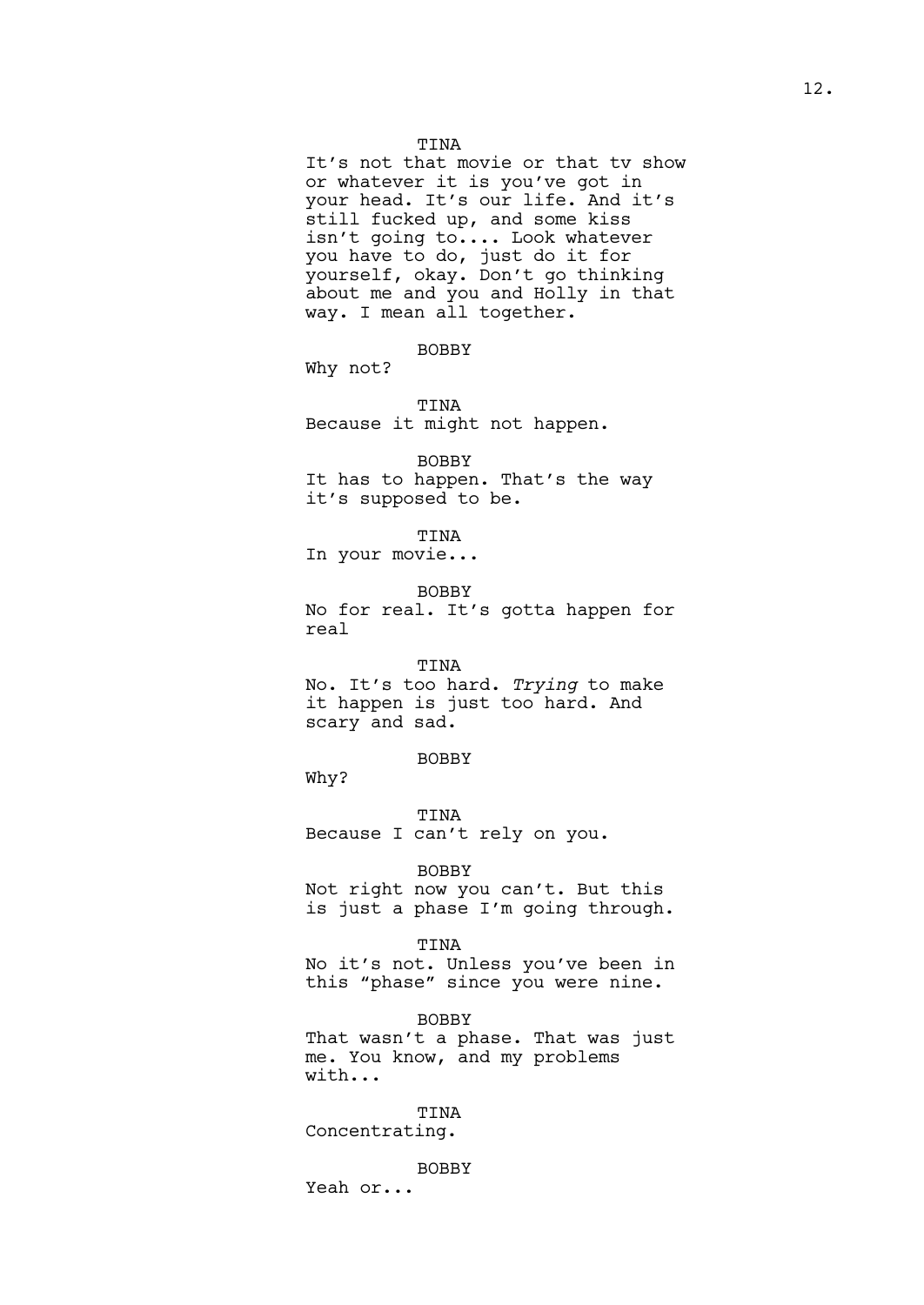Making decisions.

# BOBBY

Yeah all that stuff. That's just me. This an actual phase where I can't hold on to a job and earn money on a regular basis. I've earned money in the past though, right. I had a job I didn't get fired from. It's not my fault that factory closed. I was really thrown by that. I thought I had a job for life. Okay it wasn't anything I really wanted to do, but I was willing to hang in there basically forever. So I got thrown. And it's like I've got... you know, post traumatic stress.

#### TINA

(to herself) Post traumatic stress...

A vehicle with a siren blaring passes. Bobby watches it until it is out of sight. Tina watches Bobby then just puts her head down.

### BOBBY

(turning back to her) Why you doing that, T? ... Tina? Why do you have your head between your legs like that? You crying?

# TINA

No...

BOBBY You are, aren't you. You're crying.

TINA I'm not crying, Bobby. (lifting her head) I was just thinking.

BOBBY Thinking about what?

TINA

Us. What else?

# BOBBY

What about us.

TINA Everything about us.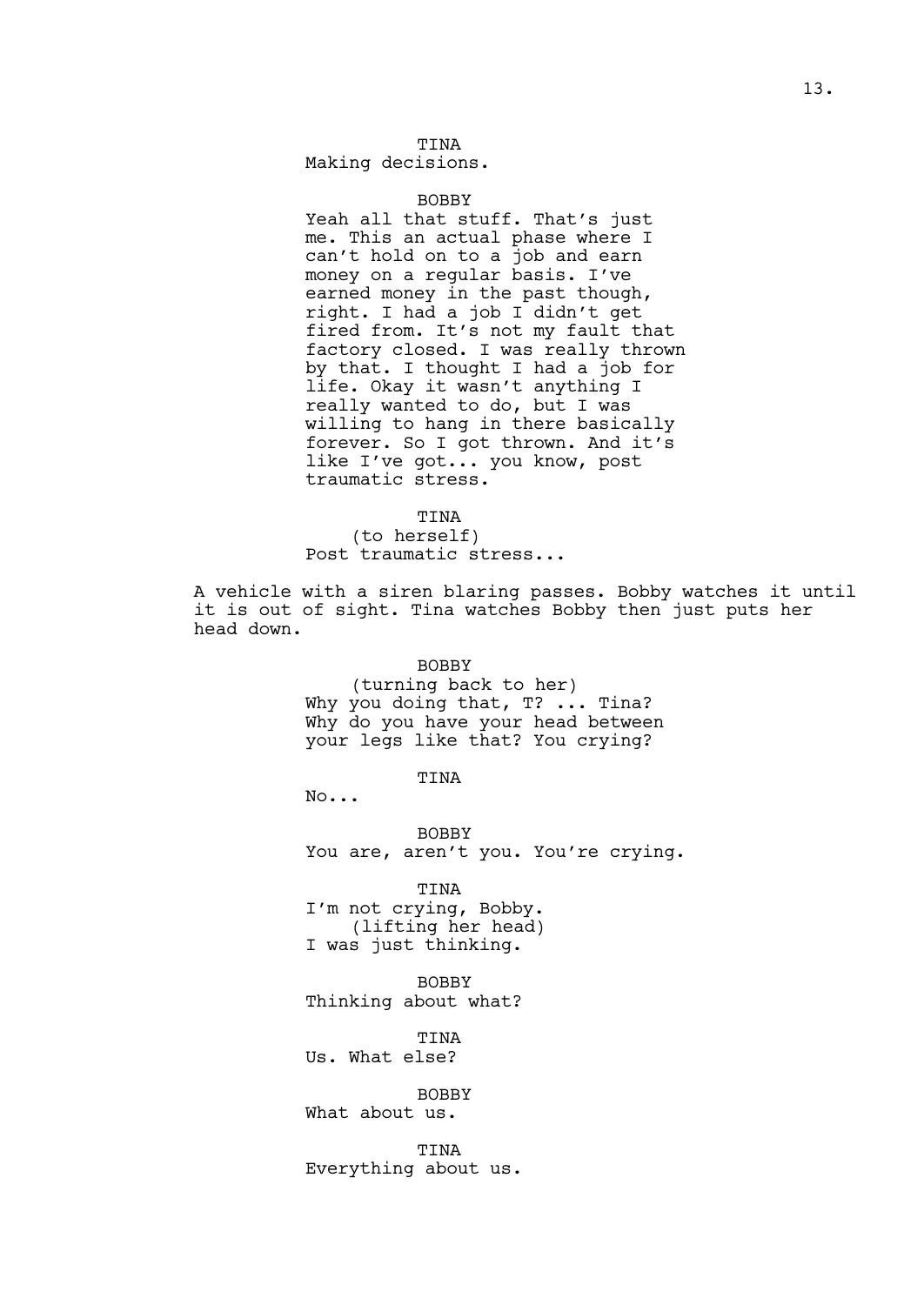BOBBY Does everything include if you still love me?

# **TINA**

Jesus.

BOBBY No I gotta know... (sits next to her) Because I still love you. I love you a lot.

She is just looking at him.

TINA

So what?

BOBBY Whatya mean so what?

### TINA

I mean I've got problems right now way bigger than who loves who. Or who doesn't. My mom and I are getting evicted.

### BOBBY

No way.

# TINA

(looks at him) Why "no way." Why is that always the first thing outta your mouth when you hear something bad or something you don't expect? Because it just makes it sound like you don't believe it. And then a person has to say it all over again so that maybe you will. We're five months behind in the rent, and we're getting thrown out.

# BOBBY

No way.

# TINA

Oh my God.

BOBBY I mean...what are you gonna do?

TINA I don't know.

### BOBBY

Is there something I can do to help?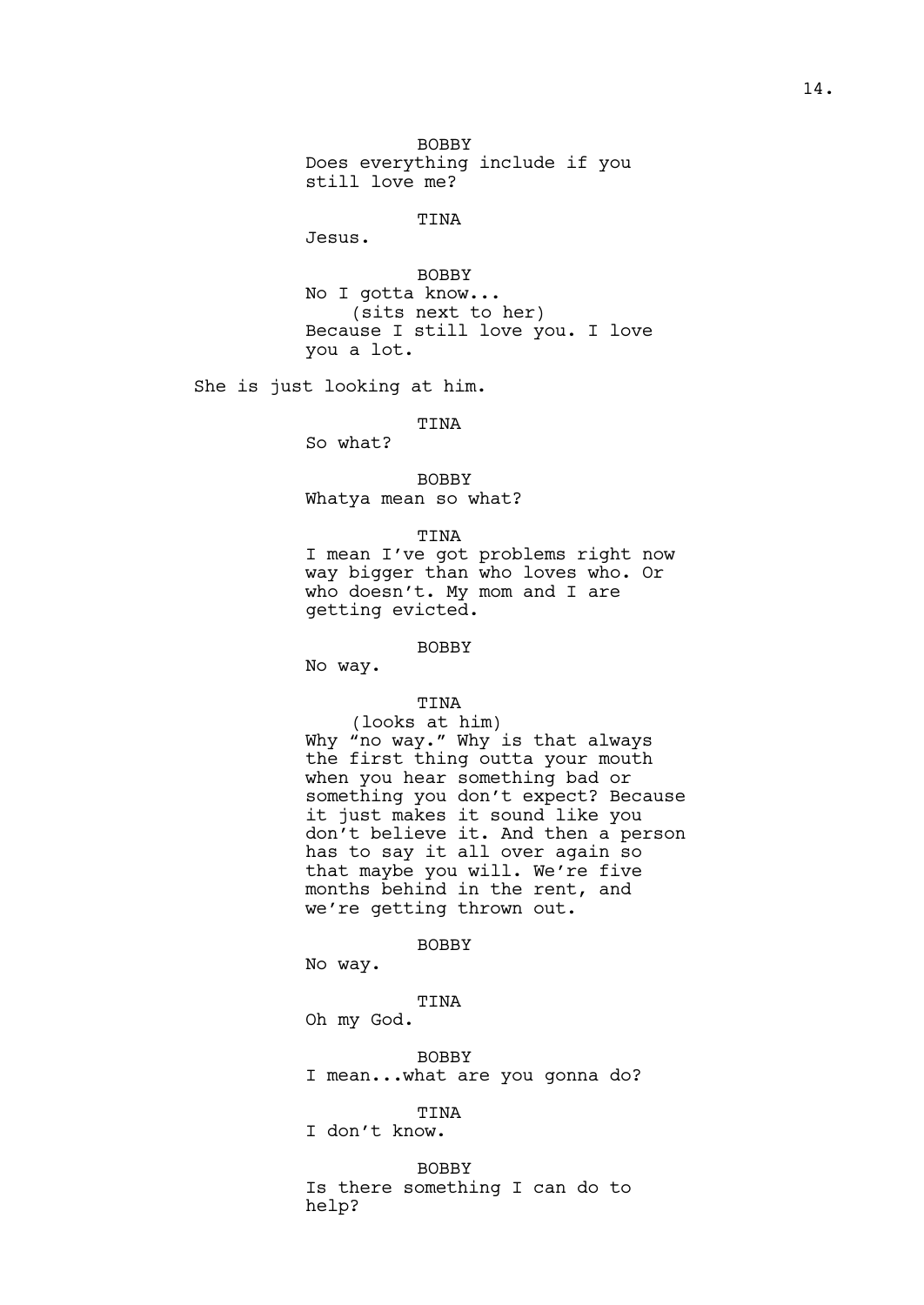Don't ask *me*.

BOBBY Well who else *should* I ask?

TINA Ask yourself for chrissake.

### BOBBY

I was planning to ask myself after I asked you. Because you usually have a better--

# TINA

You wanna help? Get a job and keep it for more than a day. Start paying child support on a regular basis.

#### BOBBY

Hey I'd be doing that right now if I wasn't still in shock about being laid off.

TINA That was over a year ago, Bobby. Maybe you should just shake yourself out of it.

BOBBY

Everybody says that but nobody tells me how.

TINA

Well maybe nobody actually knows.

BOBBY Doesn't your mom have a plan?

TINA

A plan for what?

# BOBBY

For where you're gonna live. I mean you gotta live somewhere.

TINA She checking out some parks.

BOBBY

Really?

TINA It was a joke.

BOBBY

Yeah? Well it wasn't funny.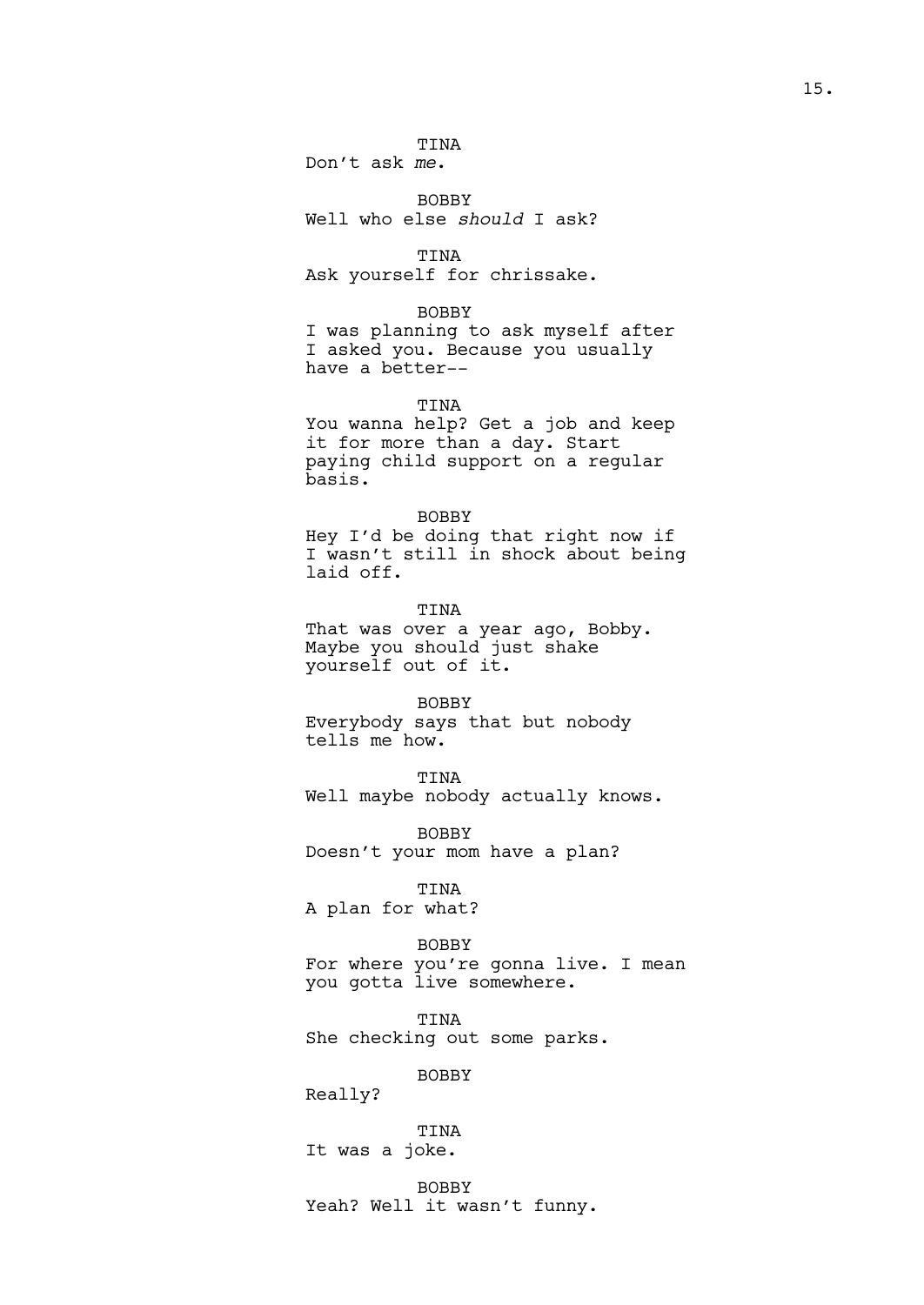Tell me about it.

BOBBY What's that mean?

TINA

Well I guess it means I think it could come to that.

BOBBY

Is that a joke too? Because I'm starting to freak out here.

TINA

Good. Maybe it'll help you come up with some way to help.

BOBBY

You mean it's all on me? Jesus. Come on...

TINA Relax. My mom says we can go live with her cousin for awhile.

BOBBY Yeah? So that's--

TINA

It's her cousin with the mental problems.

BOBBY

The one who burned her house down?

**TINA** 

Yeah. So she'd need to be watched basically all the time. I'd rather go to a shelter.

BOBBY

There are people in shelters with mental problems too.

TINA

Yeah but it wouldn't be my job to watch them.

BOBBY It's still not a good idea.

TINA So come up with a better one.

BOBBY Well I could ask my dad if you could come live with us.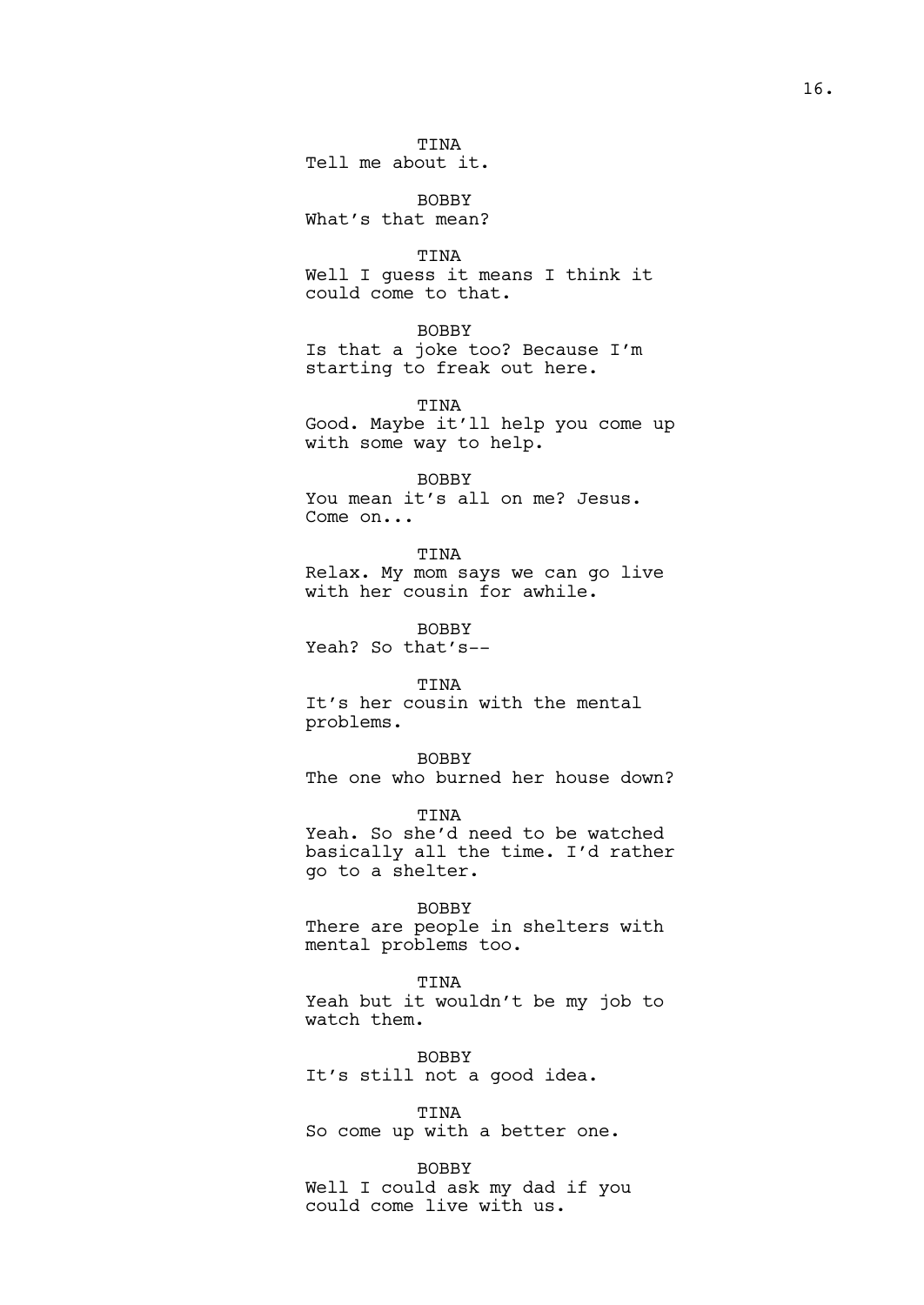TINA Your dad's probably gonna burn *your* house down one day.

BOBBY No he's not drinking nearly as much. He's met a woman.

TINA Really? Jesus. And your mom's not even been dead a year.

BOBBY He said he needed a female in the house.

TINA Another slave, you mean.

BOBBY I guess. Her name's Winnie. She's pretty interesting.

TINA Yeah? In what way?

A siren goes by. Bobby is distracted by it.

TINA (CONT'D)

Bobby?

BOBBY

What?

TINA

How is this Winnie person "pretty interesting?"

BOBBY Oh. Well she used to be a biker chick. So she's got a ton of stories about that.

TINA

Any we'd want our two year old daughter to listen to?

BOBBY

Maybe not.

TINA Not even the ones about all the times she got gang-banged?

BOBBY That's funny. (off her look) Not really though. (MORE)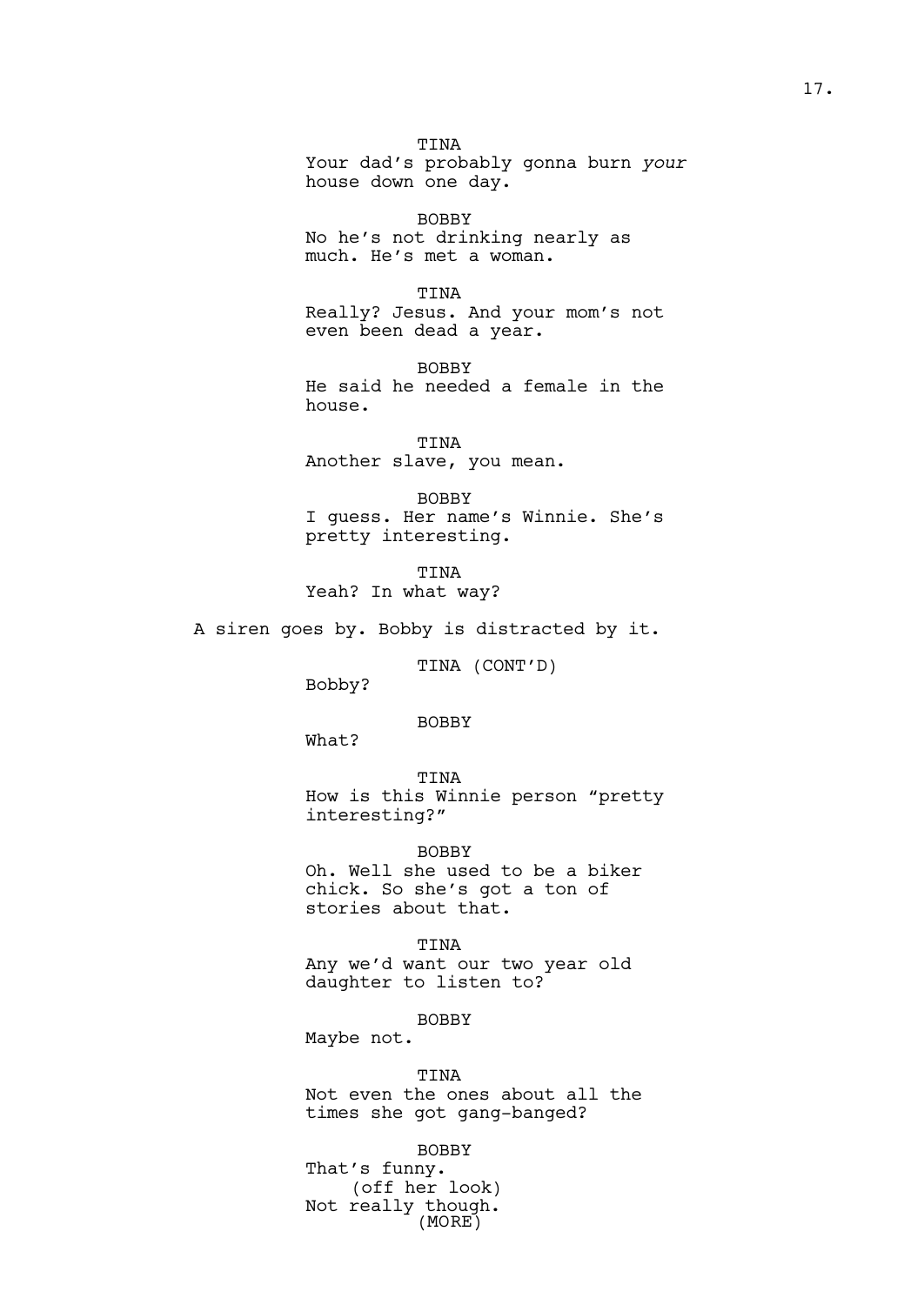# BOBBY (CONT'D)

There's nothing funny about getting gang-banged. Not even if she was up for it. It's just that you saying it like that was kinda-- (off her look) No. Not even *that* was funny. Not really. Look I'm just saying she's kinda had a good effect on my dad.

TINA

Really. You mean he's not an asshole anymore?

BOBBY

No he's still kind of an asshole. But he doesn't hit the booze as much because Winnie's mostly into weed.

### TINA

So now he's just a stoner... Jesus. You want us to go live with a couple of doped out--

BOBBY It'd only be until-

#### TINA

Until when?! You find us a nice place under a bridge or something?!

She has lowered her head into her lap again

BOBBY

Tina? You okay? Looks like you're really crying this time. T?

TINA (lifts her head, wipes away some tears) I'm pregnant.

Bobby is just looking at her.

TINA (CONT'D) Don't ask me if I'm sure. Because I am. And don't ask me if it's yours because I'll fucking kill you if you do. Okay?

BOBBY Okay. But can I ask you when. Because I can only remember that one time.

TINA It only takes once.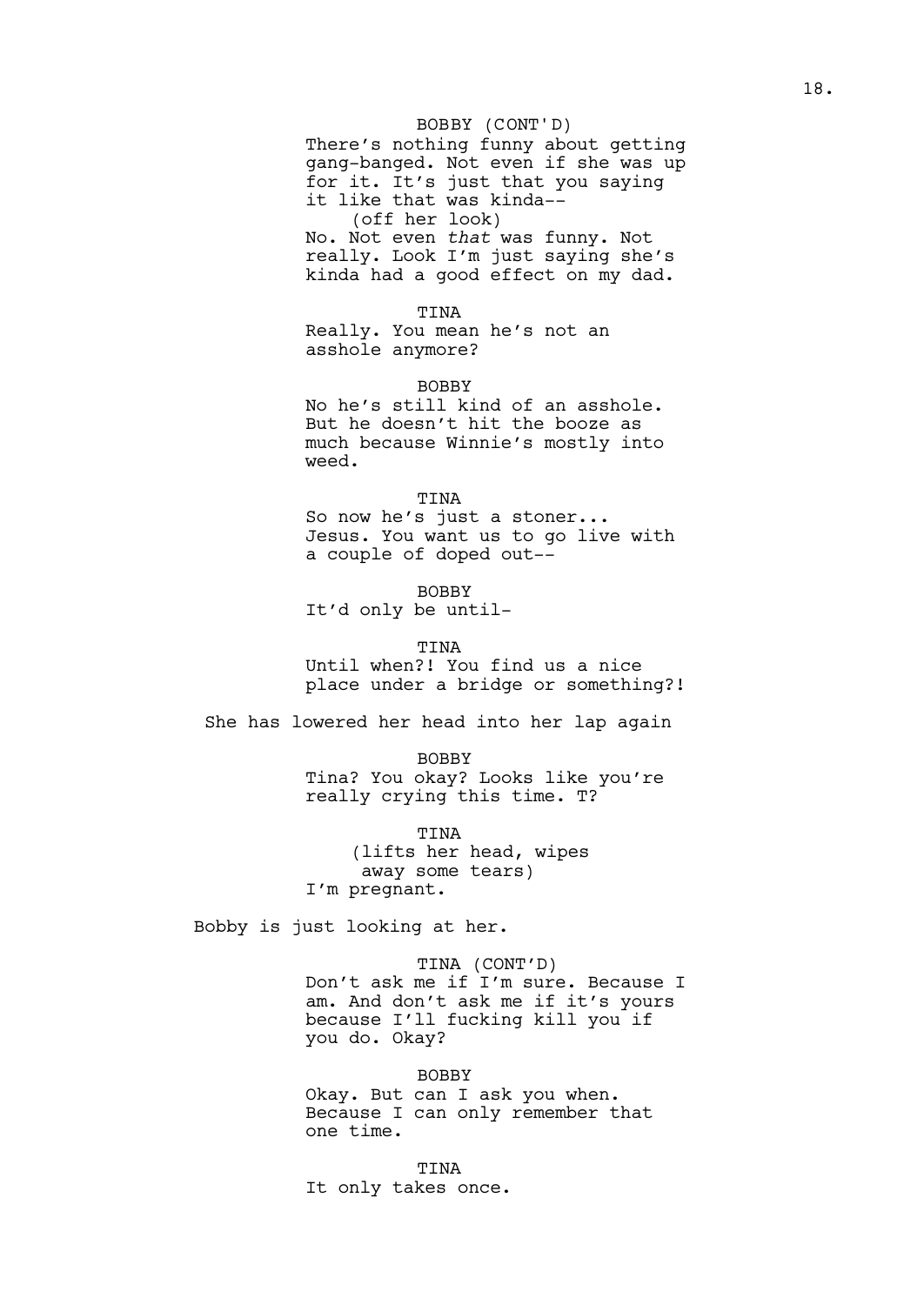BOBBY Sure okay, but what were the odds.

TINA Well they were obviously pretty fucking good, weren't they.

# BOBBY

Yeah. Wow.

TINA Yeah "wow."

# BOBBY

Yeah so--

TINA

So I have to figure out what to do.

BOBBY

Yeah. Whatya mean?

TINA

Well do you think someone in my situation should be bringing another baby into the world? (off his stare) Answer me.

# BOBBY

No.

TINA No I shouldn't be doing that?

# BOBBY

No I don't want to answer you. I mean I don't really know what my position is, right. I mean what do I get to say? What *don't* I get to say?! (hits himself on the head) Oh God, this is... (moving away) This is totally... (sitting on the ground) I mean what the... (suddenly standing) Why the fuck didn't you make me use protection!

TINA That was up to me, was it?

BOBBY I was drunk!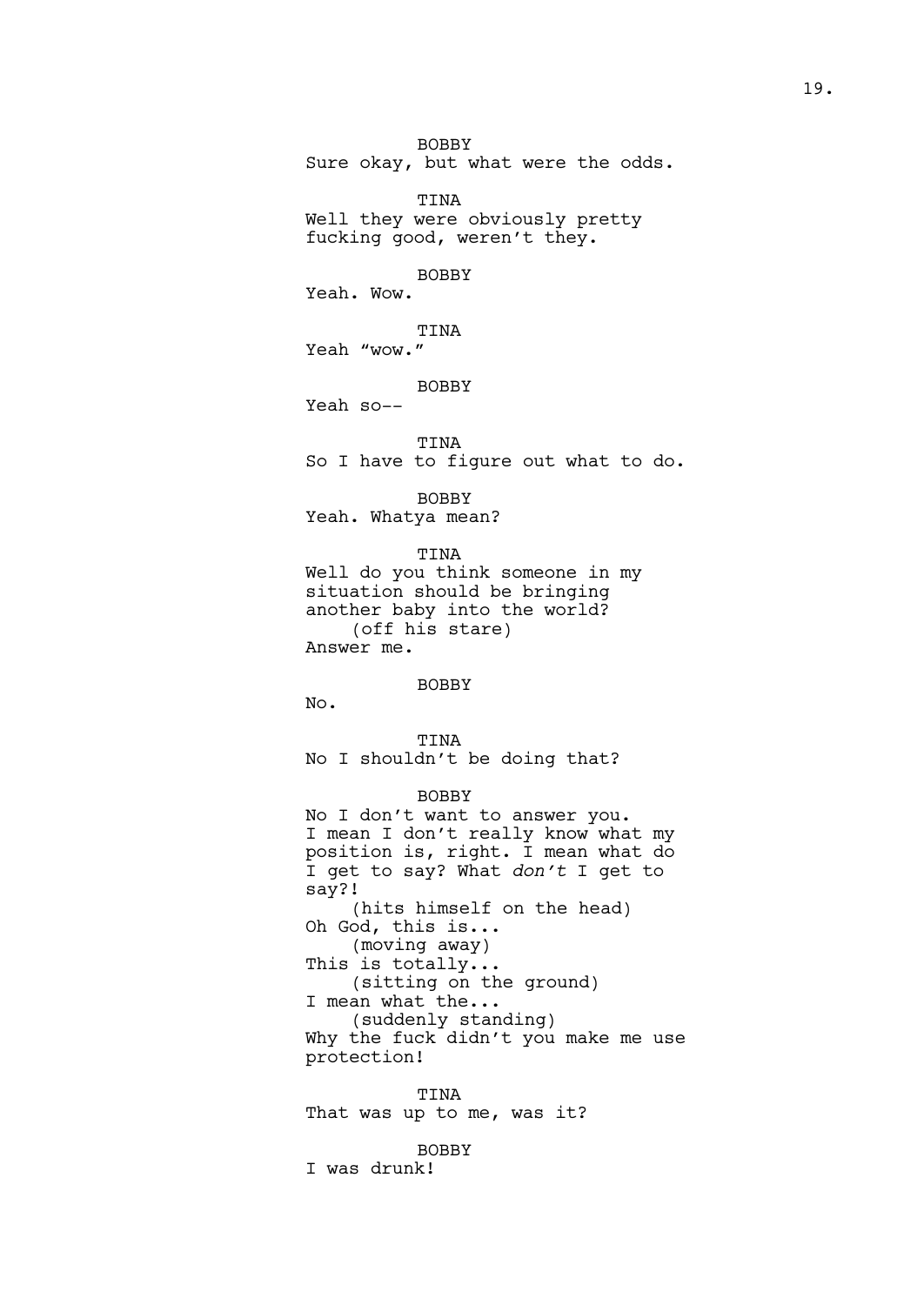So was I!

# BOBBY

You were?

# TINA

Totally. Do you think I woulda had sex with you if I wasn't. I was usually too mad at you to even be in the same room.

# **BOBBY**

BOBBY (CONT'D) Right. But why weren't you on the pill?!

TINA Because I wasn't having sex.

BOBBY You mean with me.

TINA

With anyone!

### BOBBY

Why would you be having sex with *anyone*?!

TINA

I wasn't. But if I was it woulda been because we weren't together! And I would have been on the pill.

BOBBY Okay. That makes sense.

### TINA

Great. That mean I'm off the hook? You won't be blaming me for this?

#### BOBBY

What's the point? It's a done thing.

TINA Yeah. It is. So we better find a way to undo it. I mean if I'm gonna get an abortion then I have to--

Bobby gasps for air, staggers a bit.

TINA (CONT'D) What's wrong?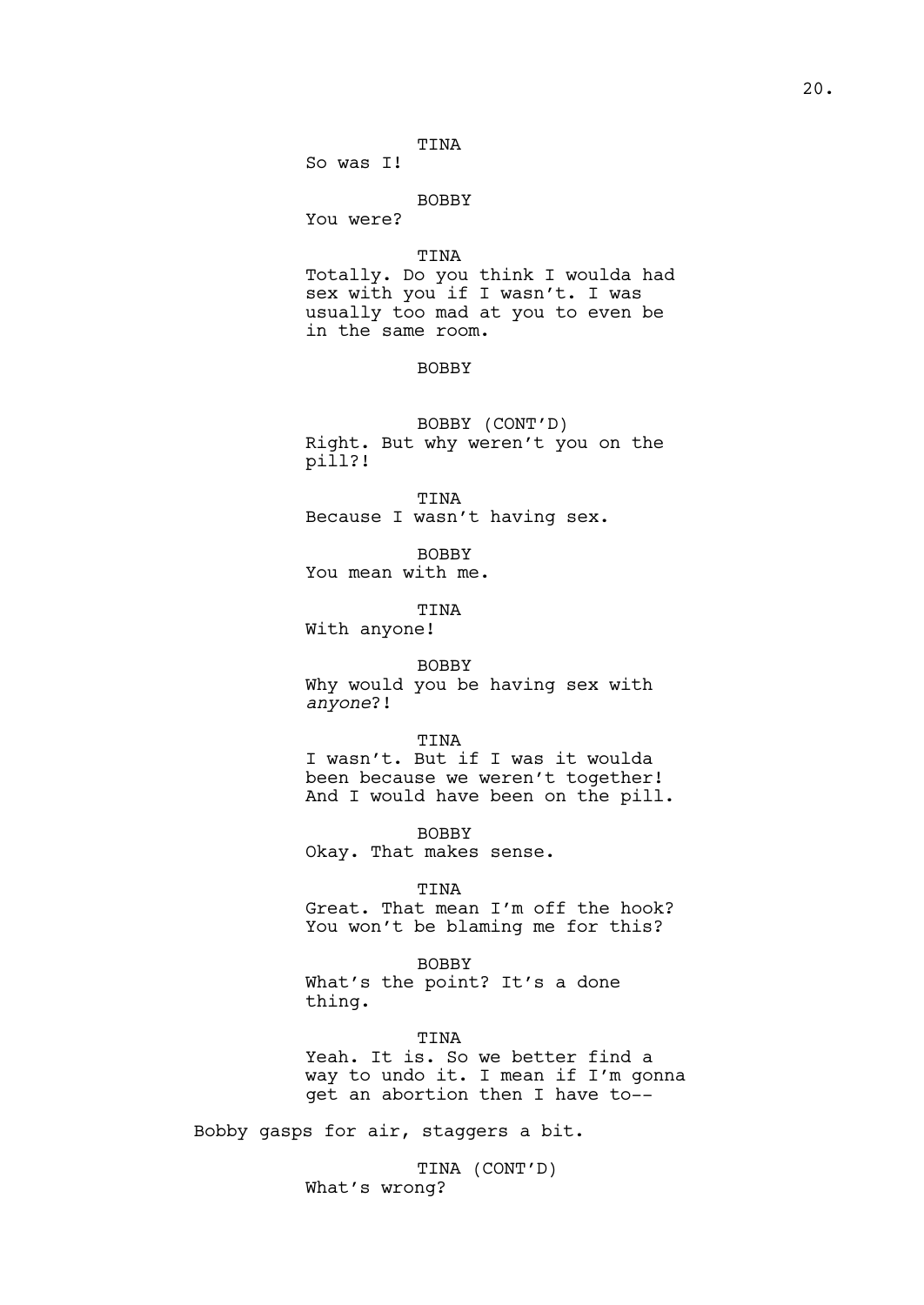BOBBY I can't... (grabs his chest) I can't... It's...oh Jesus... TINA (moving towards him) Okay just-- BOBBY I can't... TINA Just breathe. BOBBY Okay but-- TINA Sit down. Don't panic. BOBBY Okay... (sitting) Okay I'll just... TINA I thought you had your asthma under control. BOBBY No this isn't... (trying to breathe normally) It's what you said. TINA About getting an abortion? BOBBY Yeah I guess I just wasn't ready for it. TINA You mean not ready to talk about it. BOBBY Talk about it, or even hear the word. TINA Got it. Yeah. Well if it's too much for you, I can just leave you out of it. I've left you out of just about everything else because you "weren't ready." You weren't ready to do your fair share with Holly.

(MORE)

21.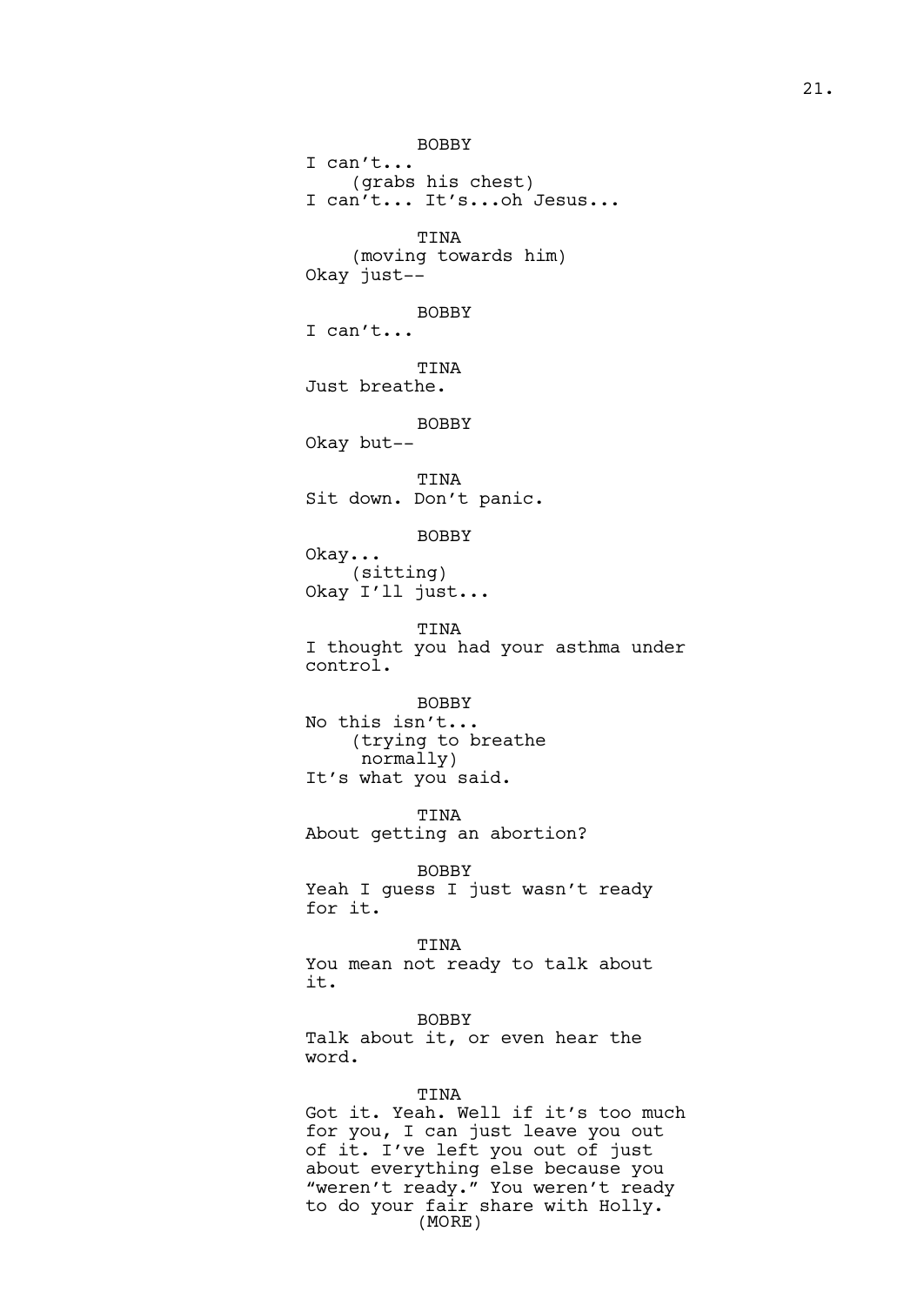# TINA (CONT'D)

Or talk seriously about if we had any future together. You were never ready for any of that. So I just stopped asking you about anything that most people like us need to come to terms with. You've been excused from all that, Bobby. So this will just be something else that I won't bother you with.

She starts off

BOBBY

Where you going?

TINA

(stops) What's it to you?

# **BOBBY**

Well we were discussing a pretty serious thing here and all of a sudden you just start to leave. What is it, you need to pick up Holly from somewhere?

### TINA

Not from "somewhere," Bobby. She's with Jill.

BOBBY Well that's pretty upsetting.

TINA

Why?

# BOBBY

Because Jill hates me, Tina. She probably fills Holly's head with a lot of ugly lies about me.

TINA

She doesn't say anything bad about you.

BOBBY

Yeah? And you know this because...?

TINA

I asked her not to. My mom too. No one ever says a bad word about you to Holly.

# BOBBY

Yeah I guess you think it's better if she finds out for herself what a screw up I am.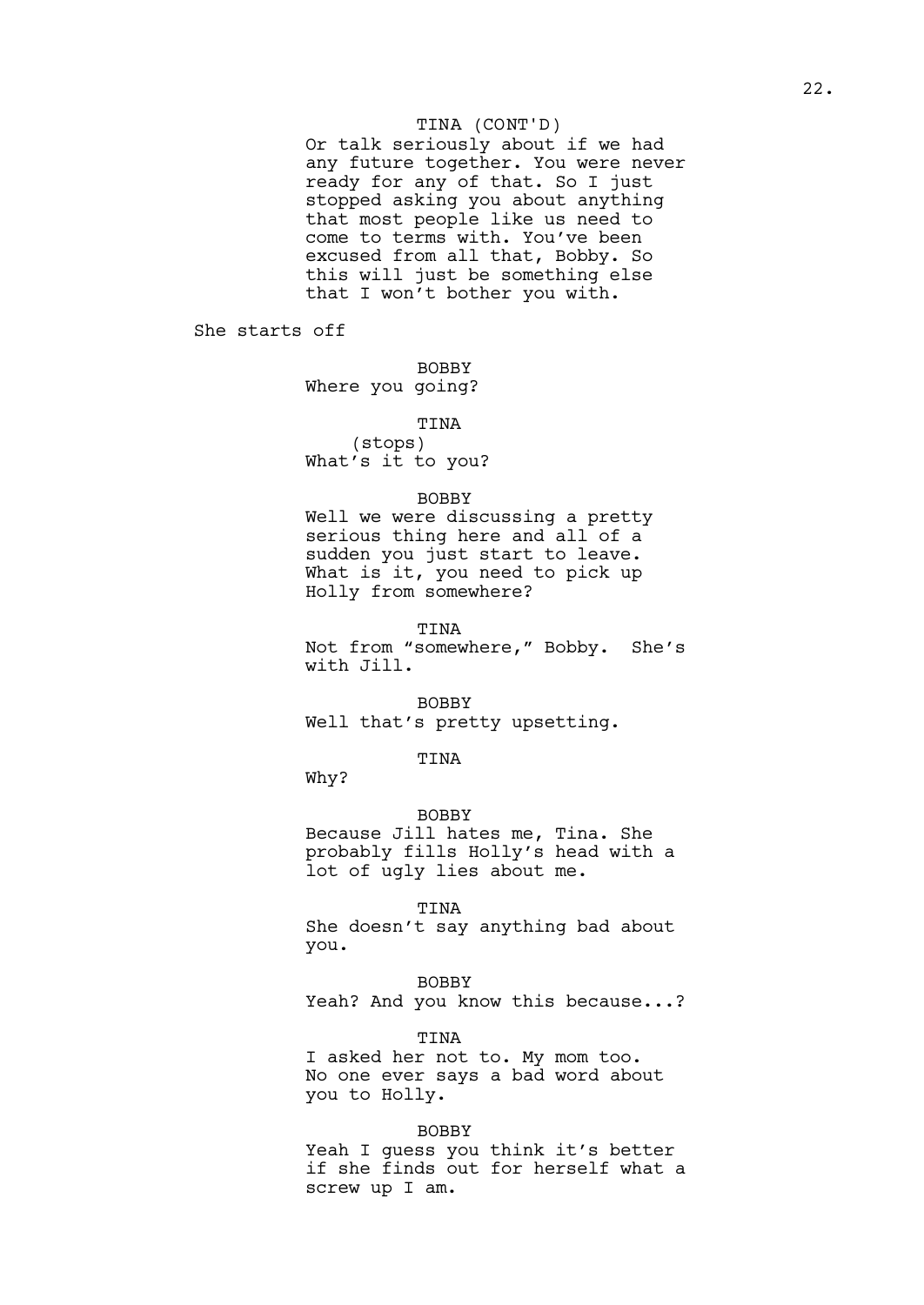Right. I figure it's just a matter of time until you try to borrow money from her. (off his look) I was just kidding.

# BOBBY

It wasn't funny.

# TINA

Hey, it was lot funnier than that gang-banging thing! And if you don't like hearing cracks like that then--

### BOBBY

Then I should just get my shit together. I know that.

TINA

Do you?

#### BOBBY

You mean do I really know. Or am I just saying I know. I don't know.

#### TINA

Right. Listen maybe you should just get on with things in your own way. I mean your life. Just keep doing what you're doing, and let it be what it is. Maybe I'm wrong to be asking anything from you. Look I guess I still love you, Bobby but--

### BOBBY

You guess? Whatya mean you guess?

# TINA

Okay I don't guess. I know. I know I love you. But what's the point. It's just too hard to be in this situation and never know if it's always going to be like this.

### BOBBY

You can't always be pregnant Tina.

#### TINA

I meant alone. Pregnant, not pregnant. But still alone.

# BOBBY

You need to get Holly at a certain time? Because I think you should stay as long as it takes to talk about this.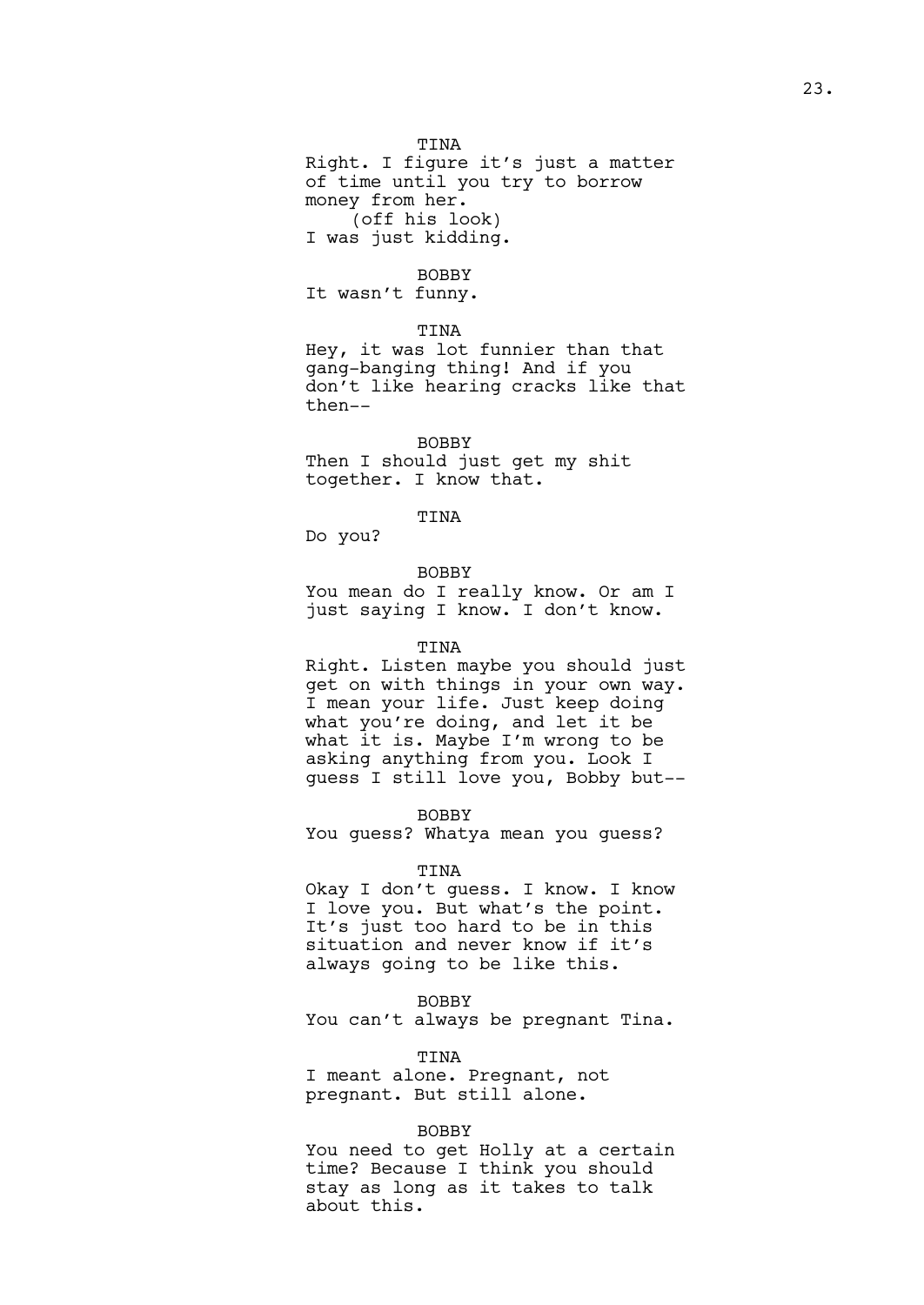This what?

BOBBY Whatya mean, this what?

# TINA

I mean are we going to talk about the actual thing or just about how hard it is for you to *deal* with the actual thing?

# BOBBY

Both probably. I mean they're kinda related.

### TINA

Except one's way more important. So can you keep quiet about how hard this is for you, and just talk about what's the right thing for us to do? I don't want to kill this baby. But I will if we don't come up with a way to make sure having it won't put me and Holly in a really dark hole, where we have no money and no place to live and no way to make any of that even a little bit better.

#### BOBBY

Okay. Just one thing though. Can you not say "kill."

# TINA

We have to say it. Because that's what it is.

BOBBY Okay but to a lot of people it's not really a baby yet.

### TINA

I'm not a lot of people. I'm me. And I think we'd be killing our baby.

BOBBY Which really means you don't want to do it!

# TINA

No it means if we do it, we'd have to admit that's what we're doing and have a lot of reasons for doing it.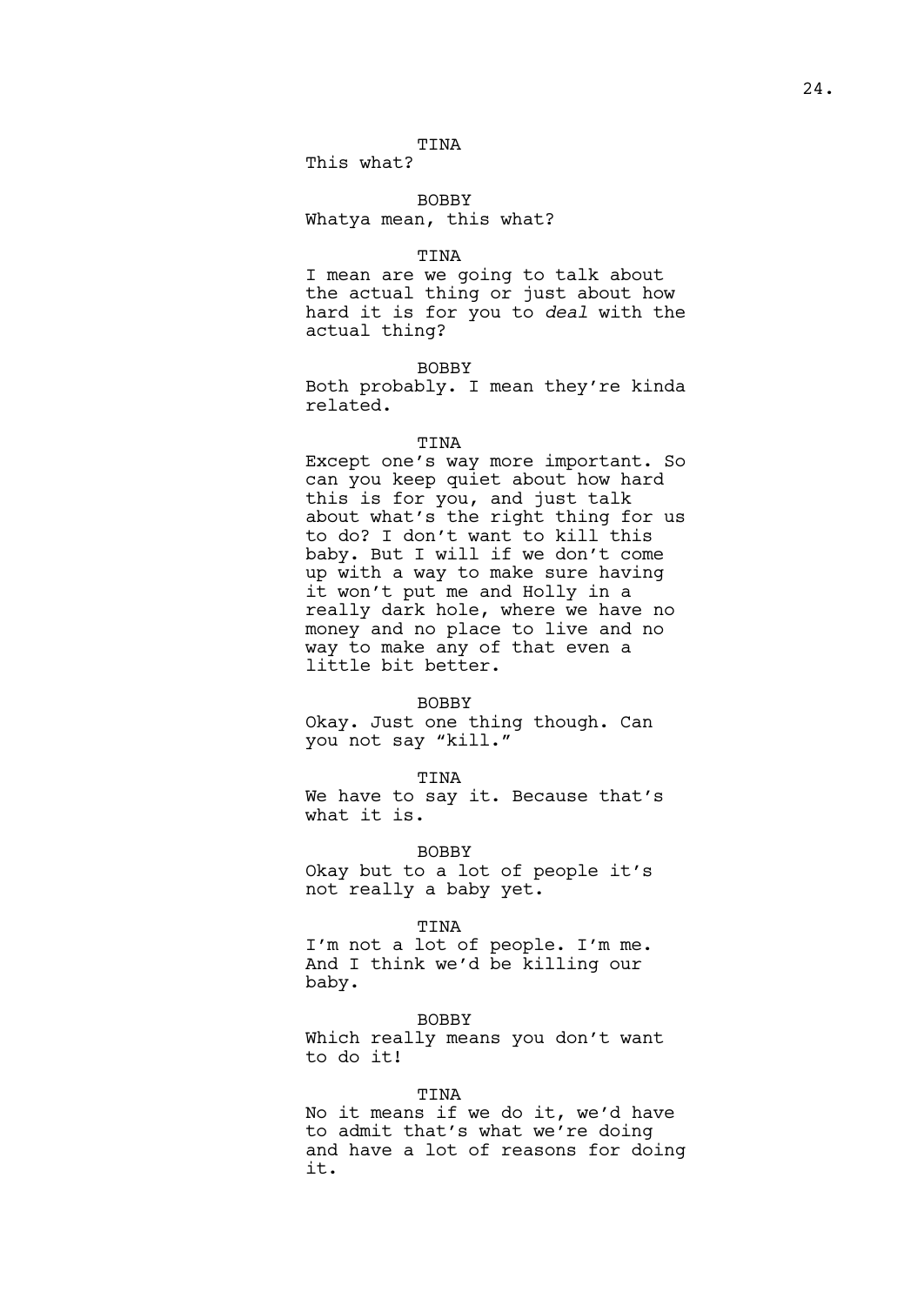Well the main reason would be that we're scared, right. But scared of what? I mean exactly.

#### TINA

Exactly everything. Between the two of us, we're afraid of just about everything there is. But mostly you're afraid of growing up. And I'm afraid of the future.

# BOBBY

Wow. The future. You think about the future?

# TINA

Don't you?

# BOBBY

Well yeah, but just like up to tonight or something.

# TINA

Come on, that can't be true. You're telling me you only think about what might happen a few hours from now? Jesus.

# BOBBY

Unless it's Friday. Then I'm wondering how the weekend might go. Like if me and Willie were gonna go somewhere. And you know, do something.

### **TINA**

Yeah? So now that Willie's in prison, you still wonder about that?

### BOBBY

No. Why would I?

### TINA

Right. Now it'd be just about doing "something" all by yourself. You ever wonder about coming to visit your daughter?

### BOBBY

Sure I do. Except when I do that I always see the two of us fighting. So there goes that idea.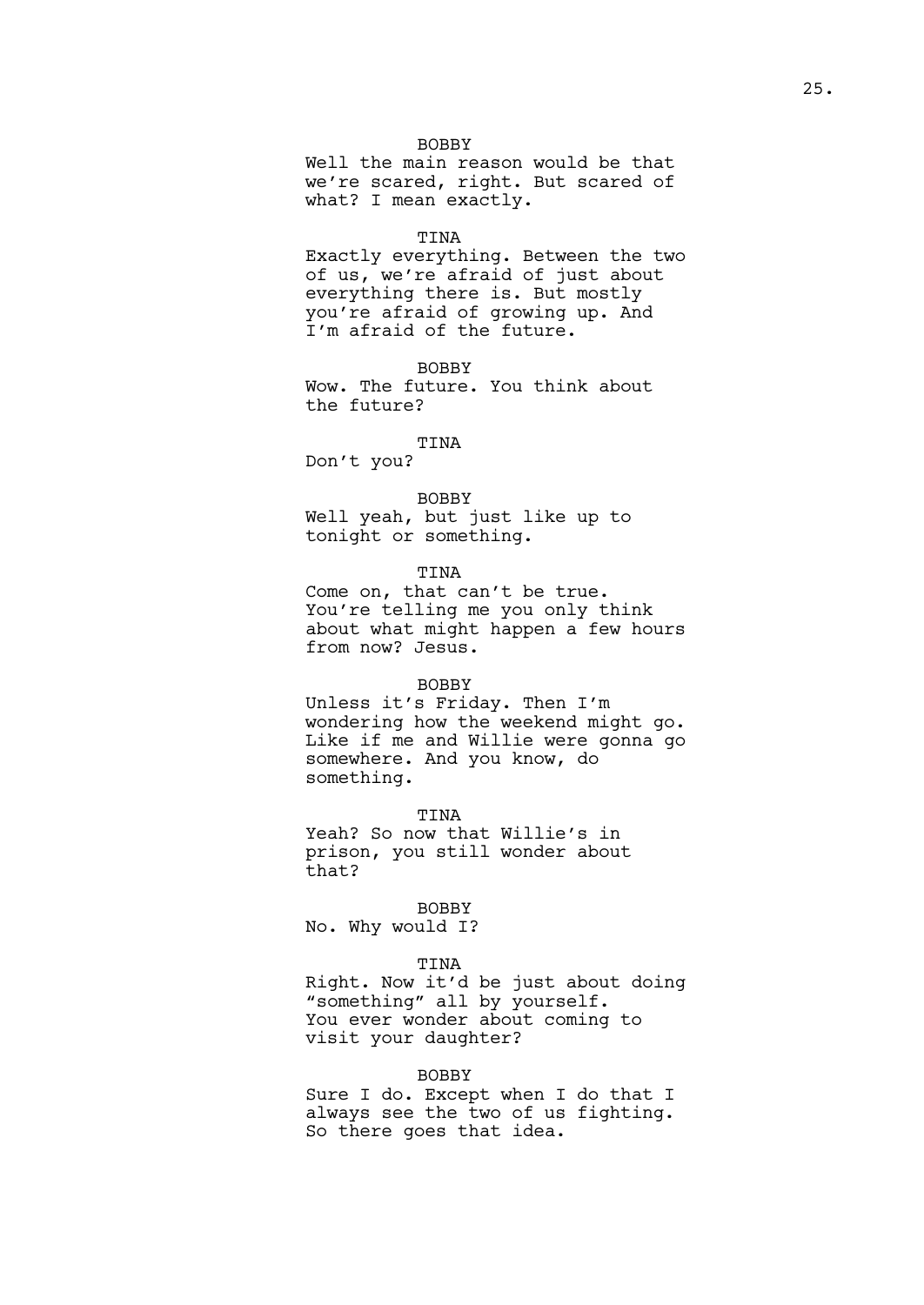Right outta your head, you mean ... Speaking of Willie, wasn't it kinda surprising that a guy you've known since kindergarten turns out to be a big-time break and enter artist?

### BOBBY

He wasn't really big time. He was just into easy pickings. Houses that didn't have an alarm or--

# **TINA**

So you knew?

# BOBBY Well he was always flush. So I figured something was up.

TINA No. You knew. He would have told you.

BOBBY So what if he did.

TINA He was stealing from your neighbours, Bobby.

### BOBBY

Only those who could afford it.

### TINA

No one around here can afford it.

# BOBBY

Come on, the people who own those fancy renos are gonna miss some of the shit they have?

### TINA

They might. Who are you to say they won't?

### BOBBY

Okay. Can I say I don't really care if they do?

### TINA

Yeah but it makes you sound small. Don't be all worked up about what other people have, just concentrate on getting what you need yourself.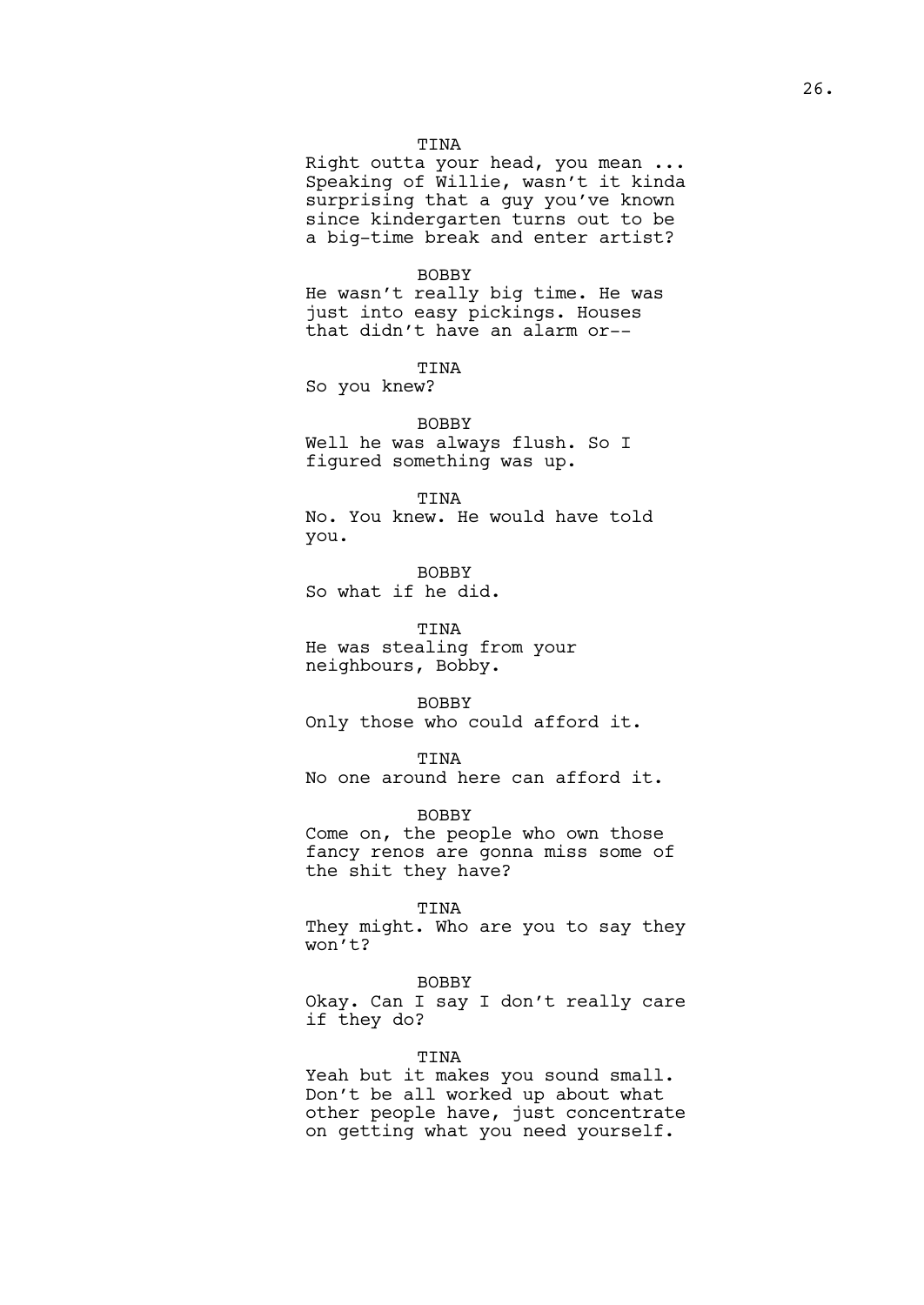Yeah. God that's depressing, man. When you say stuff like that it makes it sound like you've already figured out all the things I'm just getting to. And it fucks me up. It makes me feel like I'll never catch up to you.

TINA Maybe you won't. You had a pretty big disadvantage right from the start.

BOBBY You mean my dad.

# TINA

Yeah. Because probably every time he opened his mouth around you, it set you back a year or two.

BOBBY

At least.

TINA So did you ever help him?

BOBBY

Who, my dad?

TINA

No. Willie. Did you ever help him do those break-ins?

BOBBY

No way.

TINA Look at me, Bobby ... Bobby!

BOBBY Okay. I was a lookout.

# TINA

What?

BOBBY But just once because I was sure I was gonna get caught.

TINA With your luck. Absolutely you'd have been caught.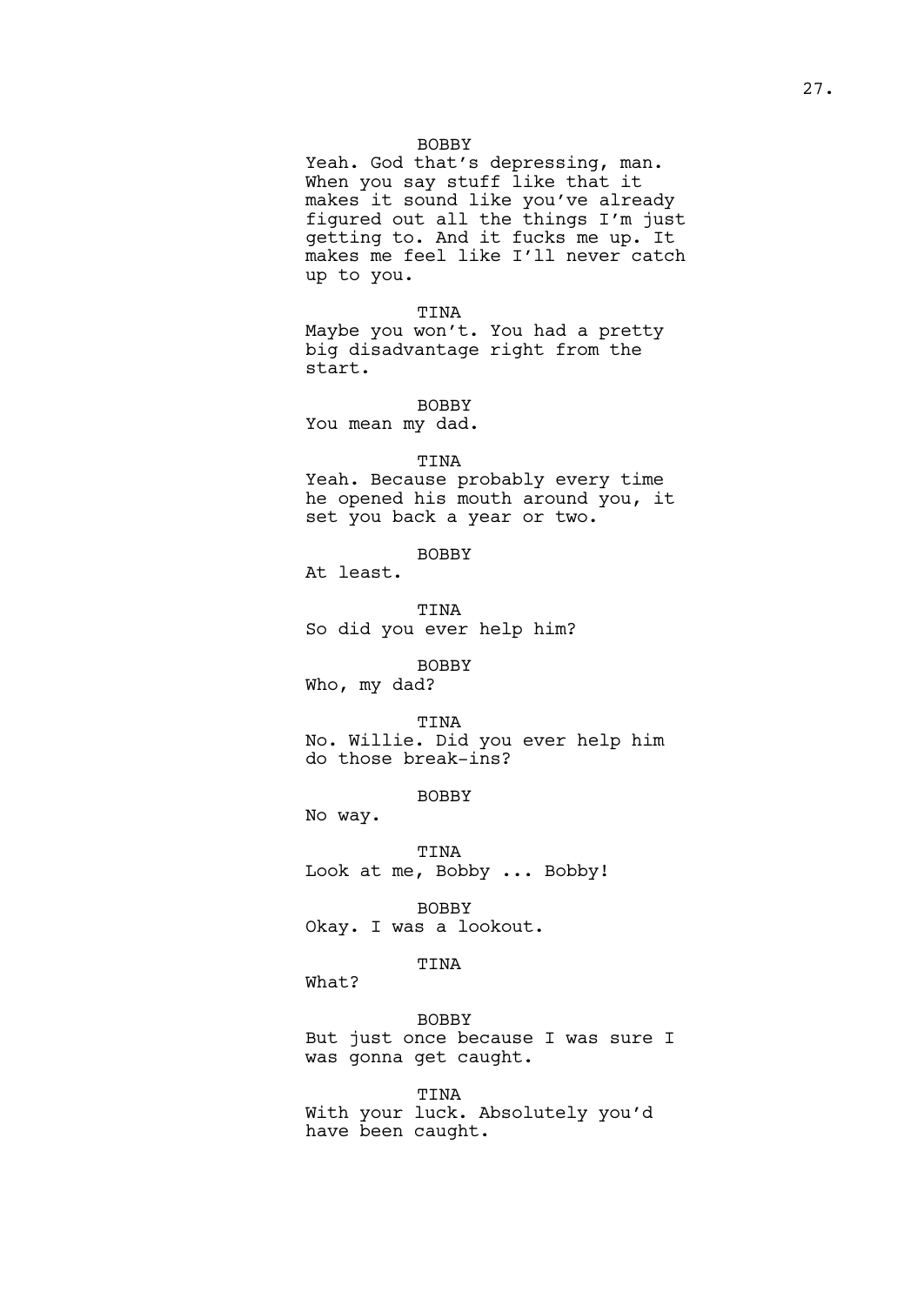Yeah. Absolutely. Plus I kept thinking how my mom would feel about it, and I got kinda ashamed.

### TINA

Really?

# BOBBY

Yeah.

# TINA

Well that's something at least... You know, Bobby, I was really hoping if I told you what was going on with me... you know, about being evicted and being pregnant... that maybe you could help me work it out, come up with a plan. But right away you started in with all those excuses about why that new job didn't work out and we're back to square one. And now I have to go back to thinking about all that scary shit on my own.

# BOBBY

The scary shit in the future.

### TINA

Sometimes I think it'll be okay. I'll make it work. I think about going back to school. But this time learning some kind of trade. Maybe becoming a electrician.

**BOBBY** 

An electrician?

#### TINA

Or a cook.

### BOBBY

A cook, okay. But an electrician is someone who has to know a lot of--

#### TINA

I'm good with stuff like that, Bobby. I could do it. You saying I couldn't?

BOBBY No. I guess I was saying *I*  couldn't.

TINA Yeah. Why do you think that is? (MORE)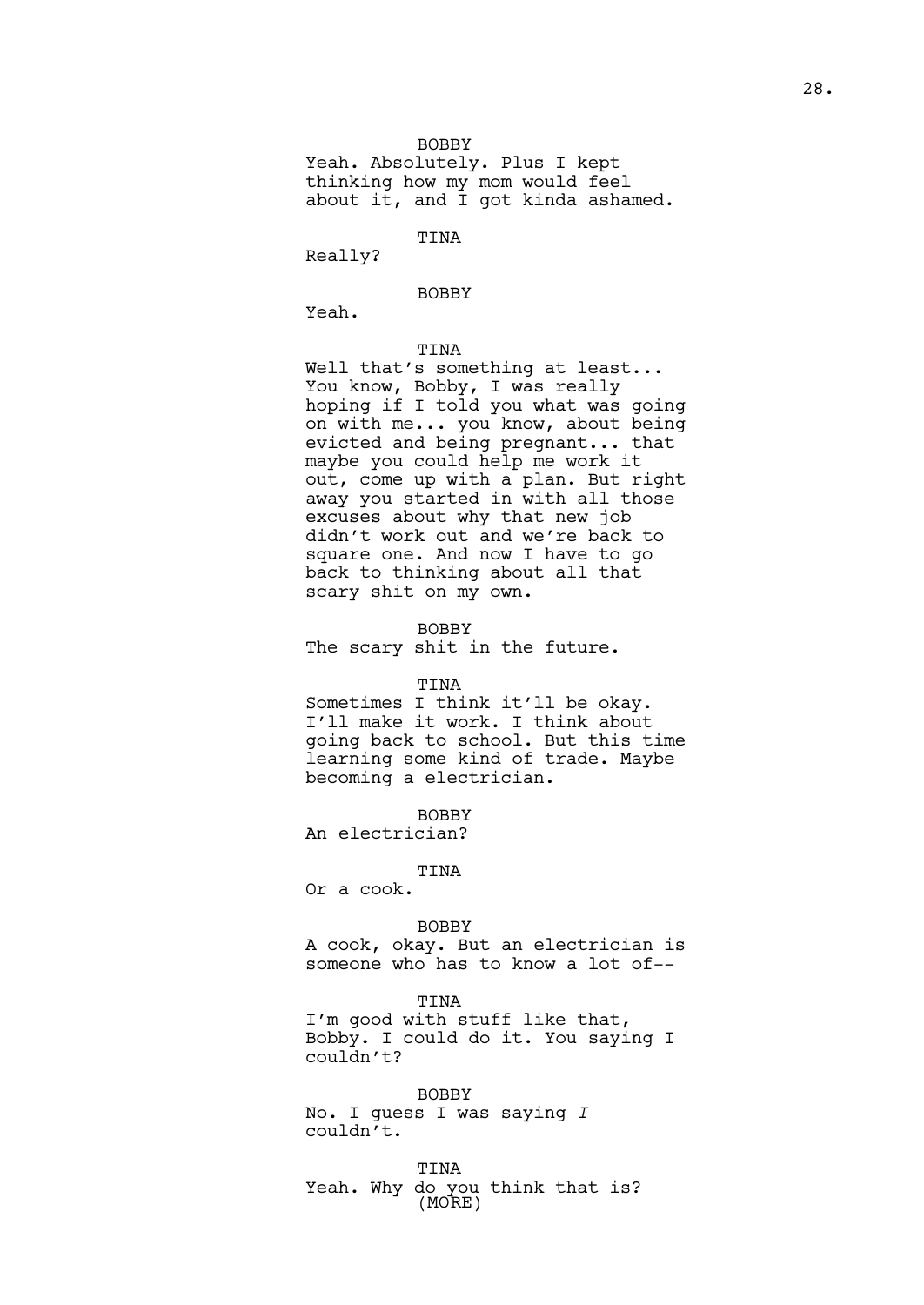# TINA (CONT'D)

Why do you think you can't do most of the stuff that people like us, people with a kid, might have to do?

### BOBBY

Well maybe--

### TINA

No I got this. You just don't see yourself in the real world. You can see yourself as a big time rap star, but you can't see any *real* possibilities for yourself. Things like just getting up each day and going to work at the same place and never fucking up and never getting fired because you fucked up. That's probably why you're scared of looking into the future. You know it's probably filled with things you can't handle.

# BOBBY

You think?

# TINA

Yeah. You gotta see yourself beating all that back, Bobby. You gotta be okay with whatever you *have* to do.

### BOBBY

Can you do that?

### TINA

Well I try. But then shit happens that makes me afraid its gonna be way worse than I ever thought. So that makes it hard, right.

#### BOBBY

Oh yeah. It's gotta.

### TINA

Plus I keep seeing this one thing. This one thing keeps happening in my head over and over again... I'm sick, right. Really sick. And I'm in bed with this new baby, and Holly needs me to get up and take her to school. But I can't. I can't fucking get up to even feed her. I can only lie there and be sick. And there's no one to help. Not my mom. Not Jill. No one.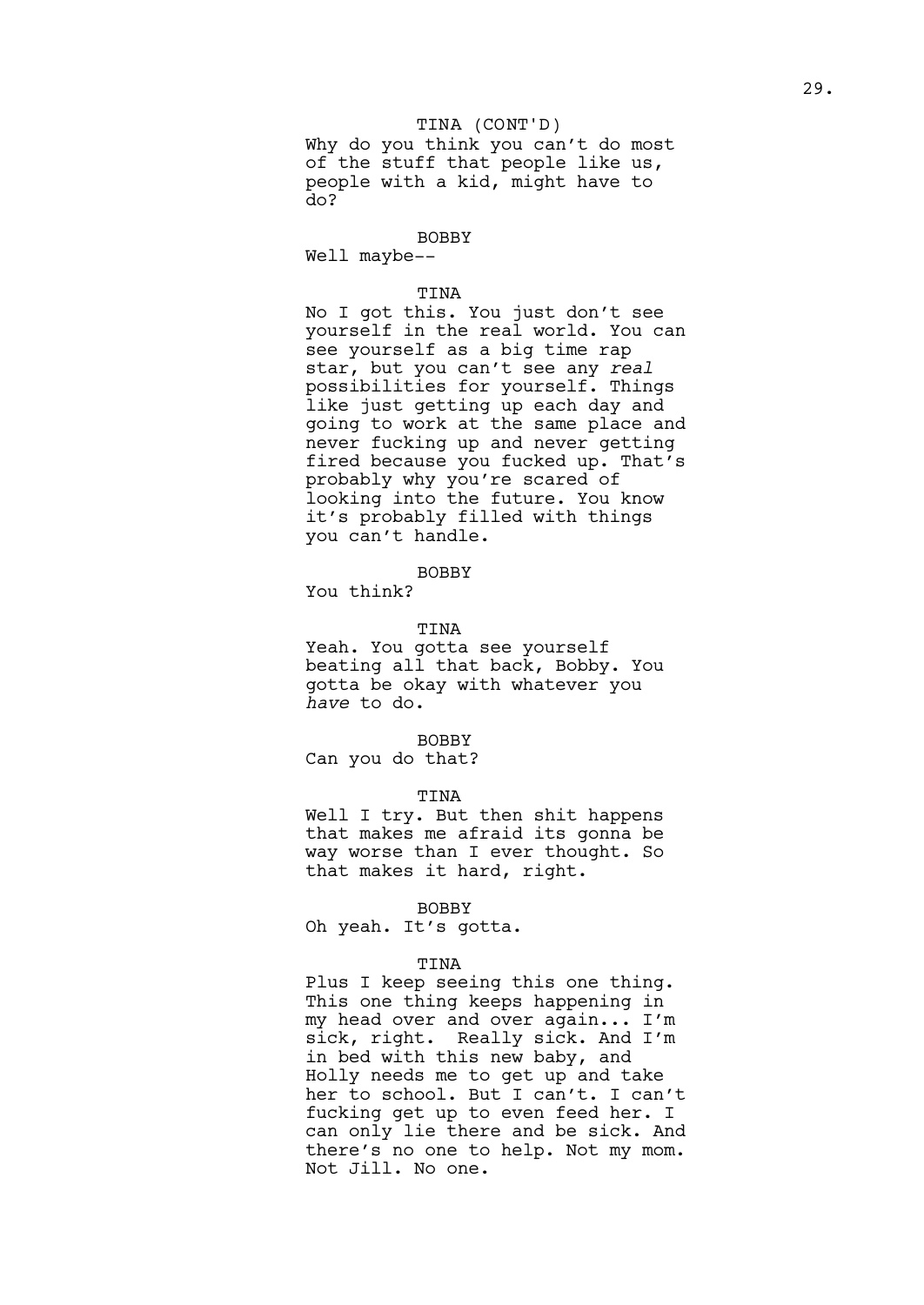Not even me?

# TINA

Definitely not you. When I see things like this happening, you're never there, Bobby.

### BOBBY

Well maybe you should try to put me there! ... Yeah! Put me there in your head and see me helping. Then later tell me how I did it, so I could *really* help and really be there. I mean not just in your head but--

# TINA

You'd have to start by being there *now*. And that means--

### BOBBY

No *I* got this. It means I've got to have a steady job. And I can't be scared of the future. And I can't be scared of being a bad father. And I can't be scared of--

# TINA

Life. Grown-up life, Bobby. That's really what you have to stop being scared of.

### BOBBY

Yeah. Okay. But grown-up life with not much money.

### TINA

Try *no* money

BOBBY And not a lot of family help.

# TINA

*No* family help.

### BOBBY

Right. Yeah. So it's just us. Okay then. Yeah let's go for it. Let's just not be scared. Because things are getting pretty serious now, aren't they. I mean one kid is something but two, that's a whole other fucking--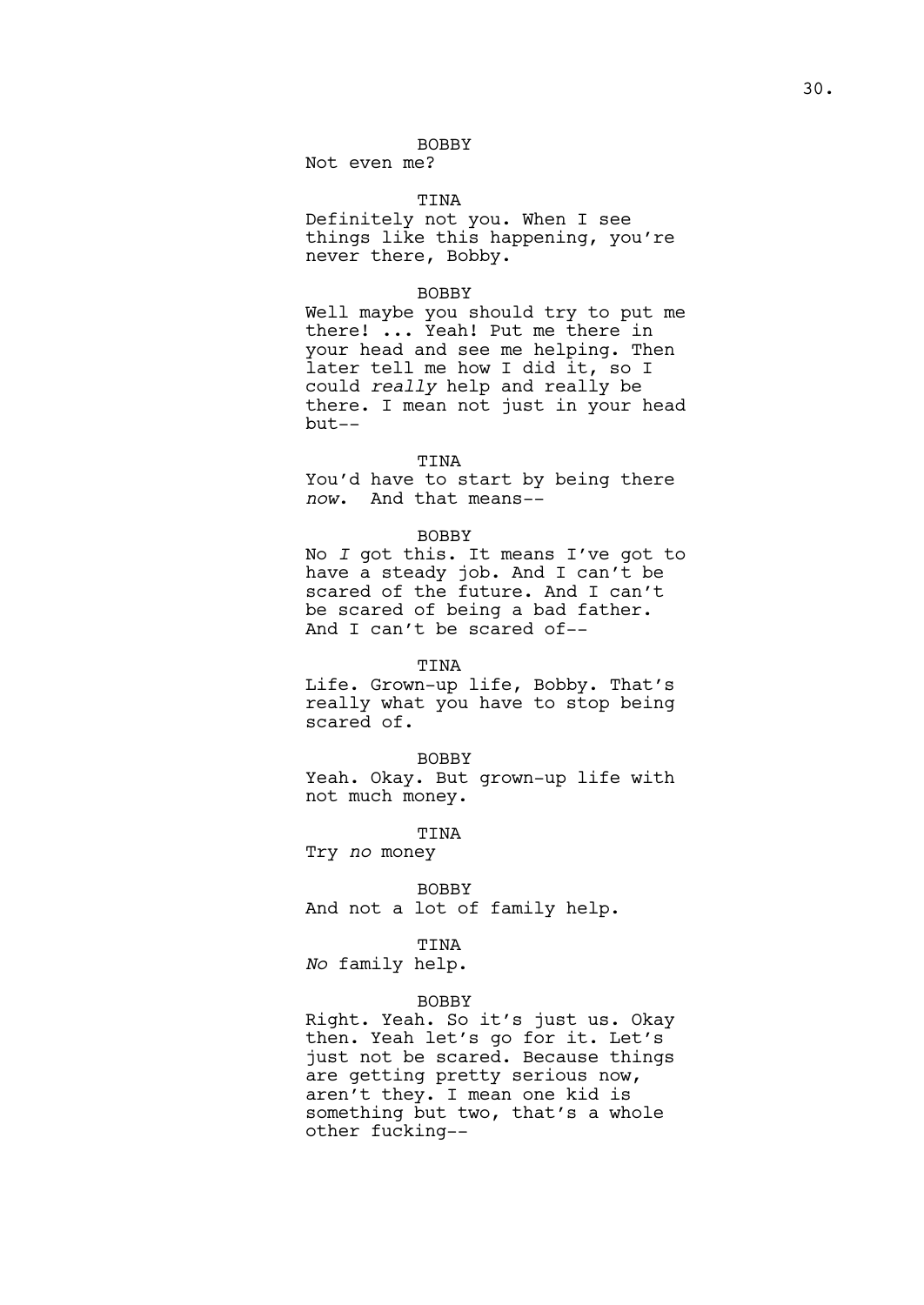I don't want to kill this baby. But I will. If we can't get ourselves in a better situation--

### BOBBY

Yeah sure, but that might take some time. So you should definitely wait before you do that. Because think about how sad you'd be...if you do. I mean being that sad might be way too much for you.

TINA What'd be too much is not being able to take care of my children.

BOBBY

Well yeah but--

#### TINA

There's no argument for that, Bobby. I'm gonna stop being pregnant unless I'm sure both my kids are gonna be okay.

A cell phone goes off. Tina takes it out of her pocket.

# BOBBY

Where'd you get that?

TINA

Jill got it for me. She didn't like the idea of me ever being out of touch.

# BOBBY

That her?

TINA Yeah. I'll call her back.

She puts it away.

#### BOBBY

So she's got enough money to get her friends hooked up with cell phones.

TINA Just her pregnant ones. She had this really good summer job and she made a lot of money so--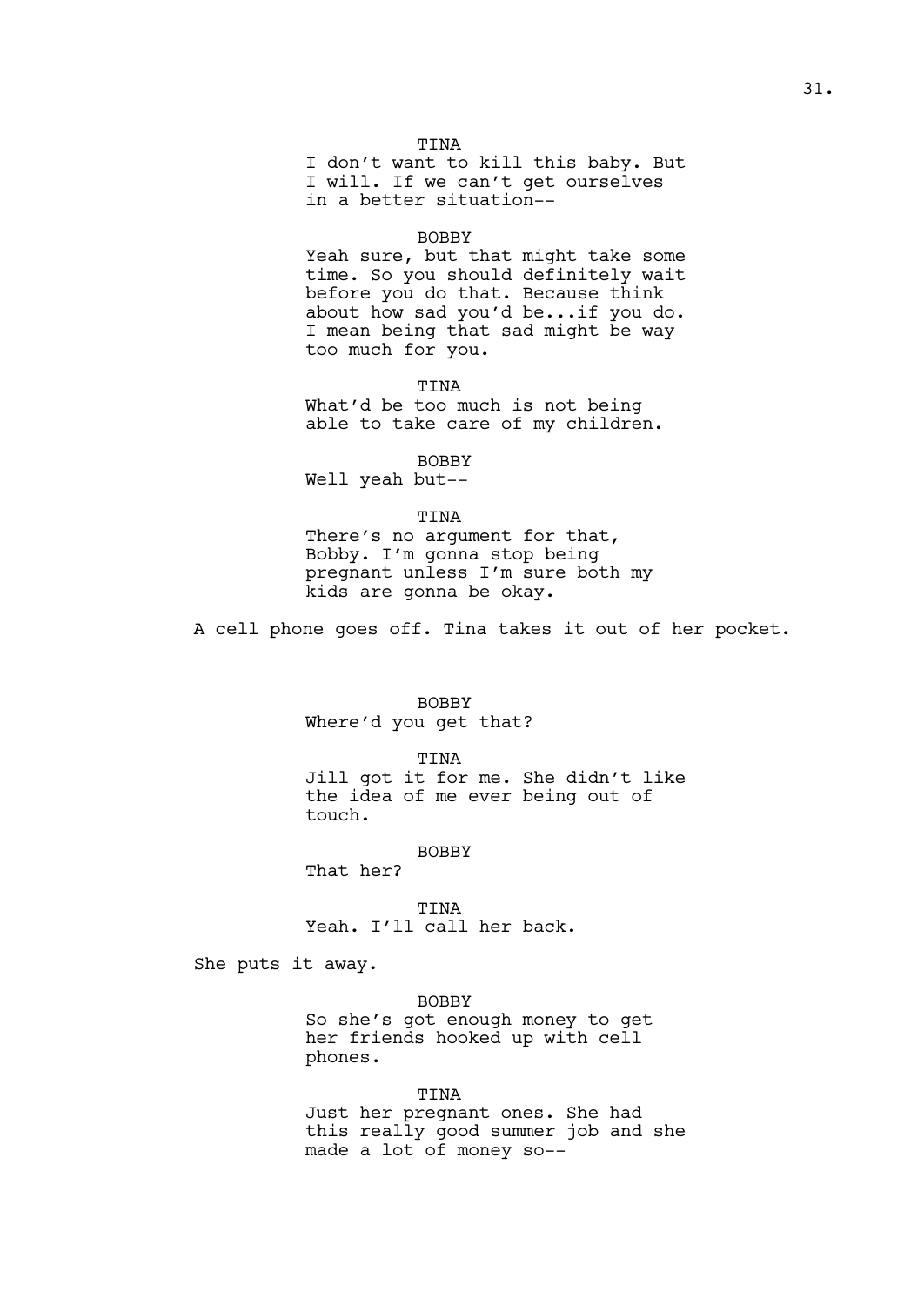BOBBY (gestures to her stomach) So she knows.

# **TINA**

Yeah...

BOBBY And she knew before I did.

# TINA

I needed to talk to someone about it. And my mom's not in great, shape so I didn't wanna worry her.

BOBBY

What about me?

### TINA

Well I also needed to talk to someone about *you*, Bobby.

BOBBY Like what about me?

TINA Like whether I should even tell you.

BOBBY Why the fuck wouldn't you tell me?

TINA Because I was confused about you knowing. What good would it do, right? Anyway, Jill said I should.

# BOBBY

She did?

#### TINA

Yeah. But she warned me not to get my hopes up.

# BOBBY

Yeah. Right. I can almost hear her saying it too. And I can see that look on her face she gets when she talks to me. Jesus. What is that look anyway.

TINA Disgust. A mixture of disgust and pity.

BOBBY Well tell her I don't want her freakin' pity.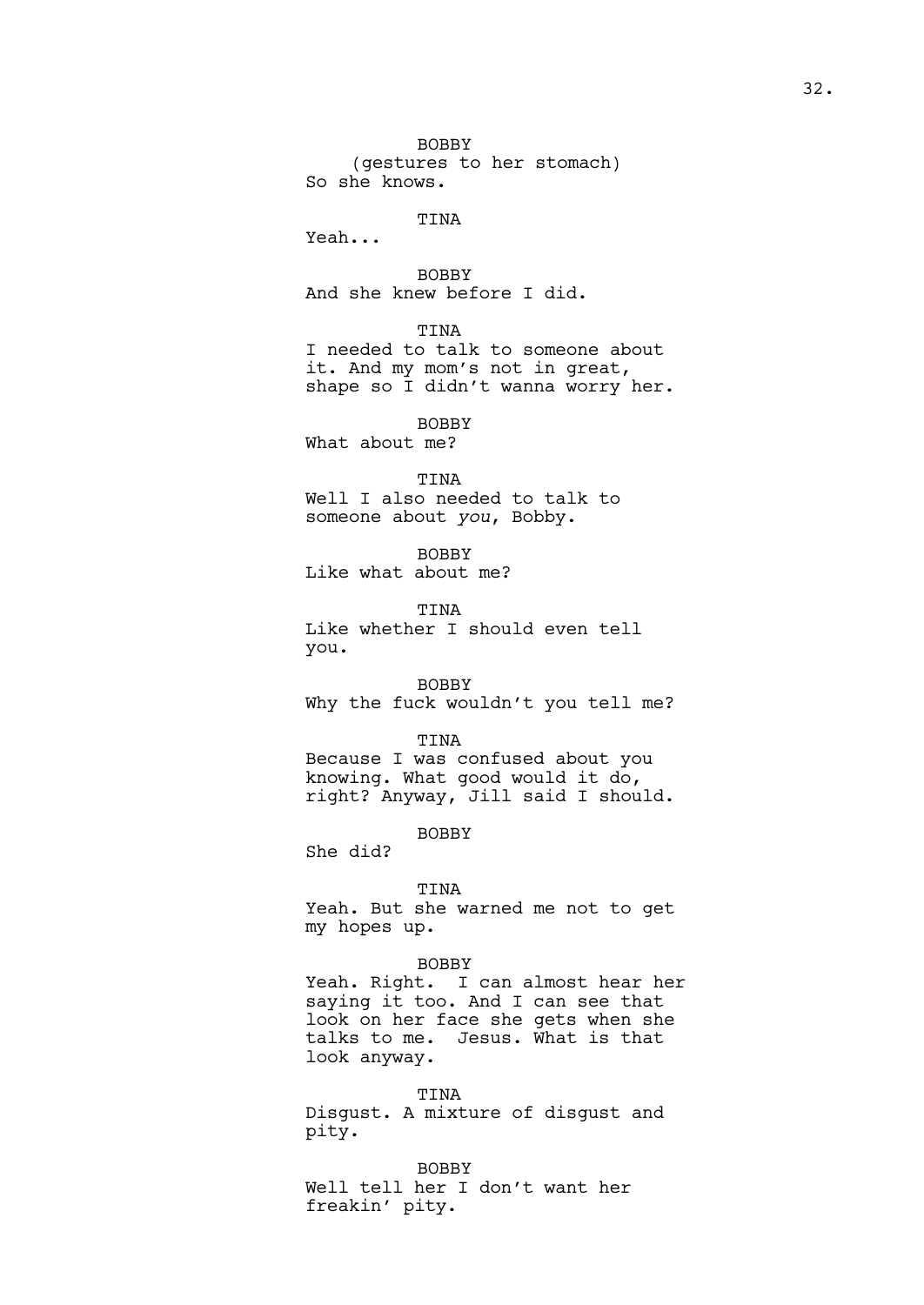Another cell phone, same ring.

TINA (CONT'D) She's probably just wondering where--

BOBBY (reaching into his pocket) No that's me.

TINA (off the cell phone in his hand) How can you afford that, Bobby?

BOBBY It's Willie's. He left it with me, so he'd have a connection to the outside.

Tina's cell goes off again. They look at each other. Bobby shrugs hopefully. Tina just sighs and answers hers. Bobby then answers his.

> TINA (into phone) Hi ... No I'm fine.

BOBBY (into phone) Hey, man. How's it going?

TINA

No really...

BOBBY No shit. What just now? ... No way! (to Tina) Guess who Willie just ran into in the slammer.

TINA (into phone) Just a sec.

BOBBY My uncle Ray. You know, my dad's brother. The one we all thought was dead. (into phone) How's he look?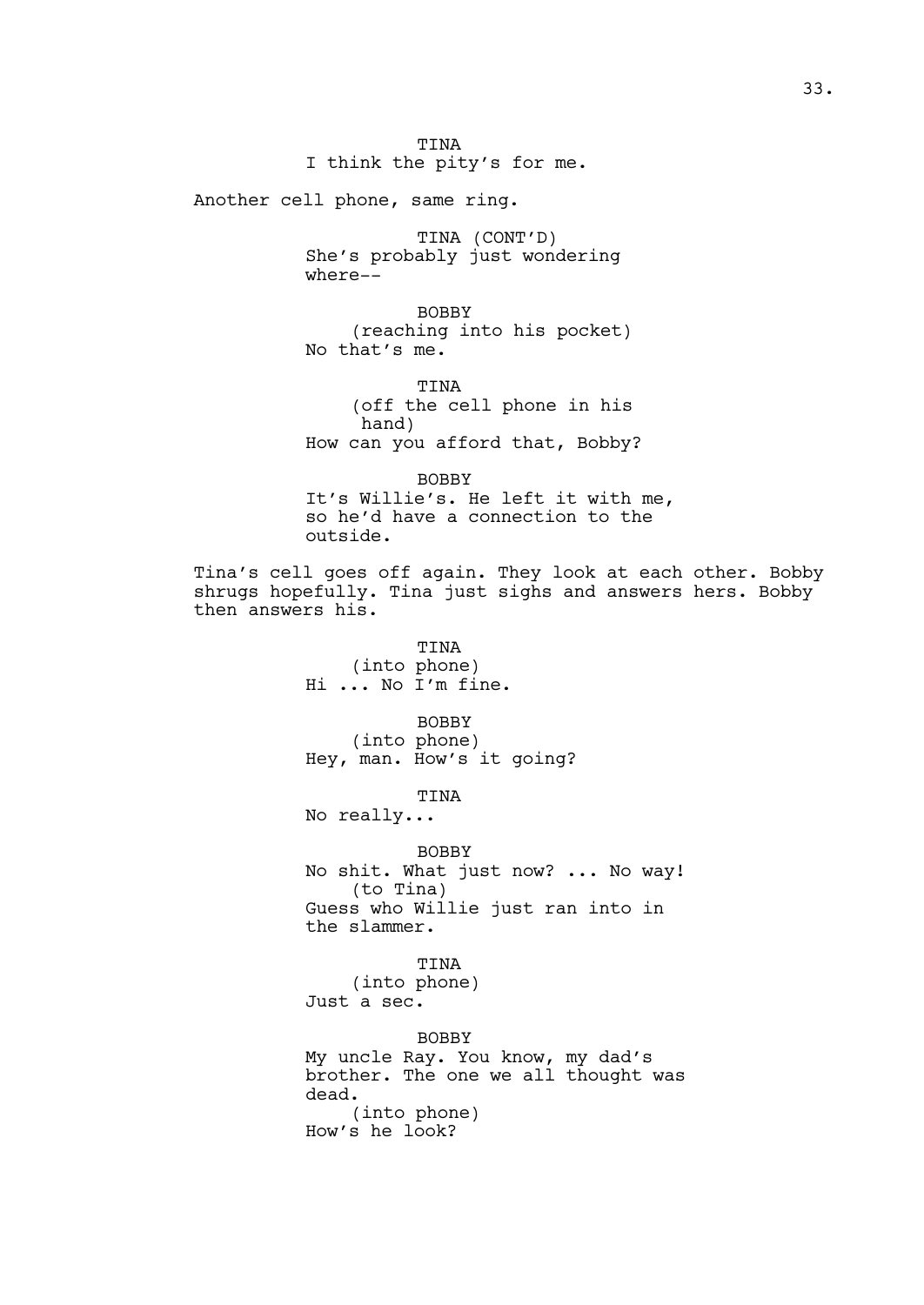TINA (into phone) He just wanted to share some family news with me ... It's not worth explaining. TINA (CONT'D) ... Yeah we've kinda been talking about it-- well he has the information so-- BOBBY (into phone) That's freakin' funny, man. A Mohawk. BOBBY What the fuck. He thinks he's still a kid or something? TINA (into phone) 0kay. Sure... (holds phone out) She wants to talk to you. BOBBY (into phone) Hold on a sec. (to Tina) What? TINA Jill wants to talk to you. BOBBY What about? TINA I don't know. But she says it's important. BOBBY Well ah... (gestures to phone) What do I do with...? TINA I'll talk to him. BOBBY Really? TINA Sure. I can probably listen to his bullshit for a couple of minutes. BOBBY Yeah but... (as they exchange phones) ...just try to be nice, okay. The guy's never been in prison before.

34.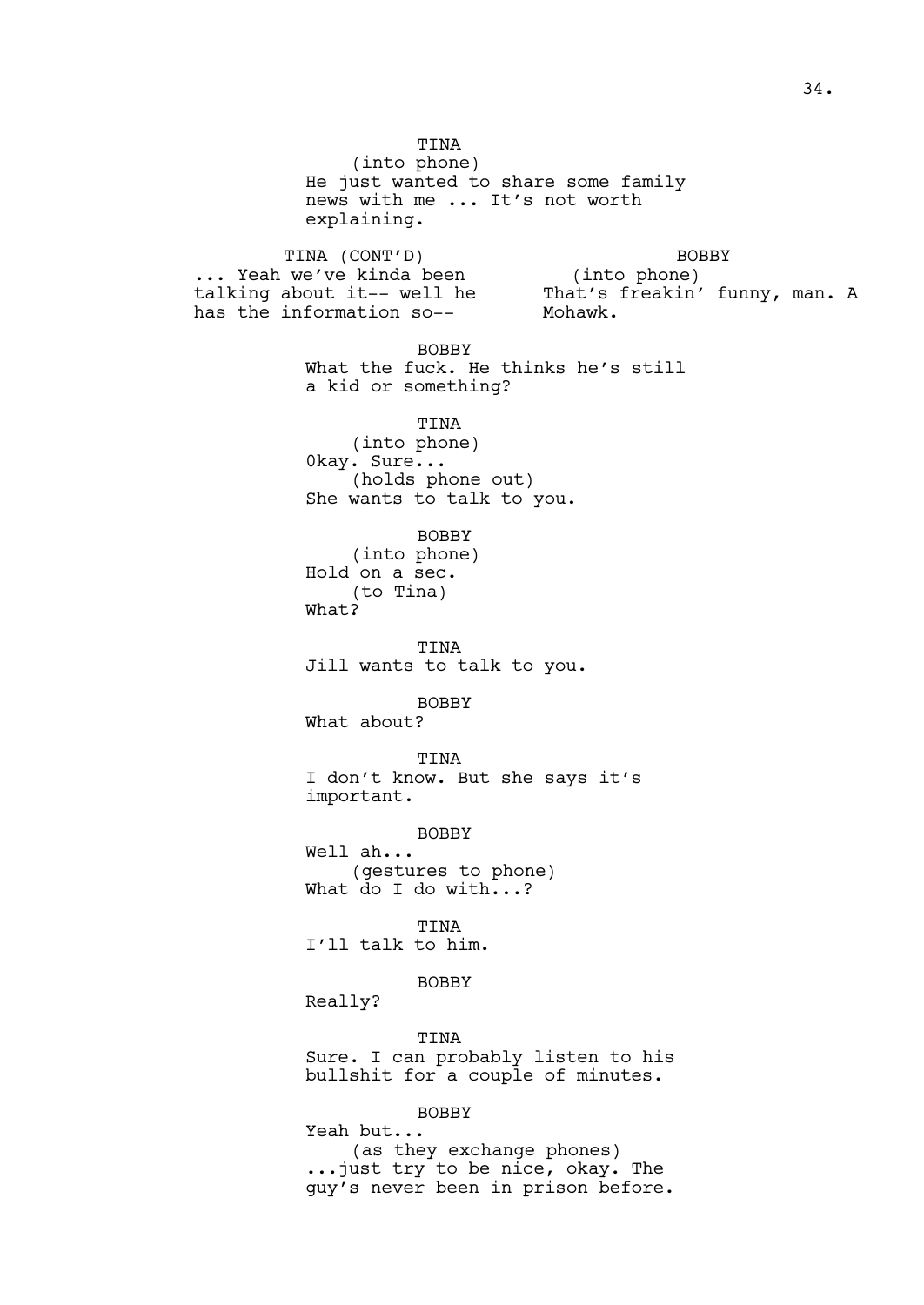They look at each other. Then put the phones to their ears.

BOBBY (into phone) Hey, Jill. What's up?

TINA (into phone) Hi, Willie. What's new?

BOBBY (into phone) Yeah. I'm listening.

TINA (into phone) Yeah I know you're in prison. It was a joke ... Well it was funny to *me*.

BOBBY (into phone) Why are you talking slow like that?

#### TINA

(into phone) Hey, knock it off with the complaining, okay. You're a thief, Willie. Where the hell did you think you were going to wind up? (disconnects) Asshole.

BOBBY (to Tina) Why did you do that?

TINA

He started to cry. Like he thought it'd make me feel sorry for him or something.

BOBBY Jesus. He was crying?

Tina just gestures to the phone in his hand.

BOBBY (CONT'D) (into phone) Look you're gonna have to say that all again. I got distracted ... No not by a siren!

Tina laughs.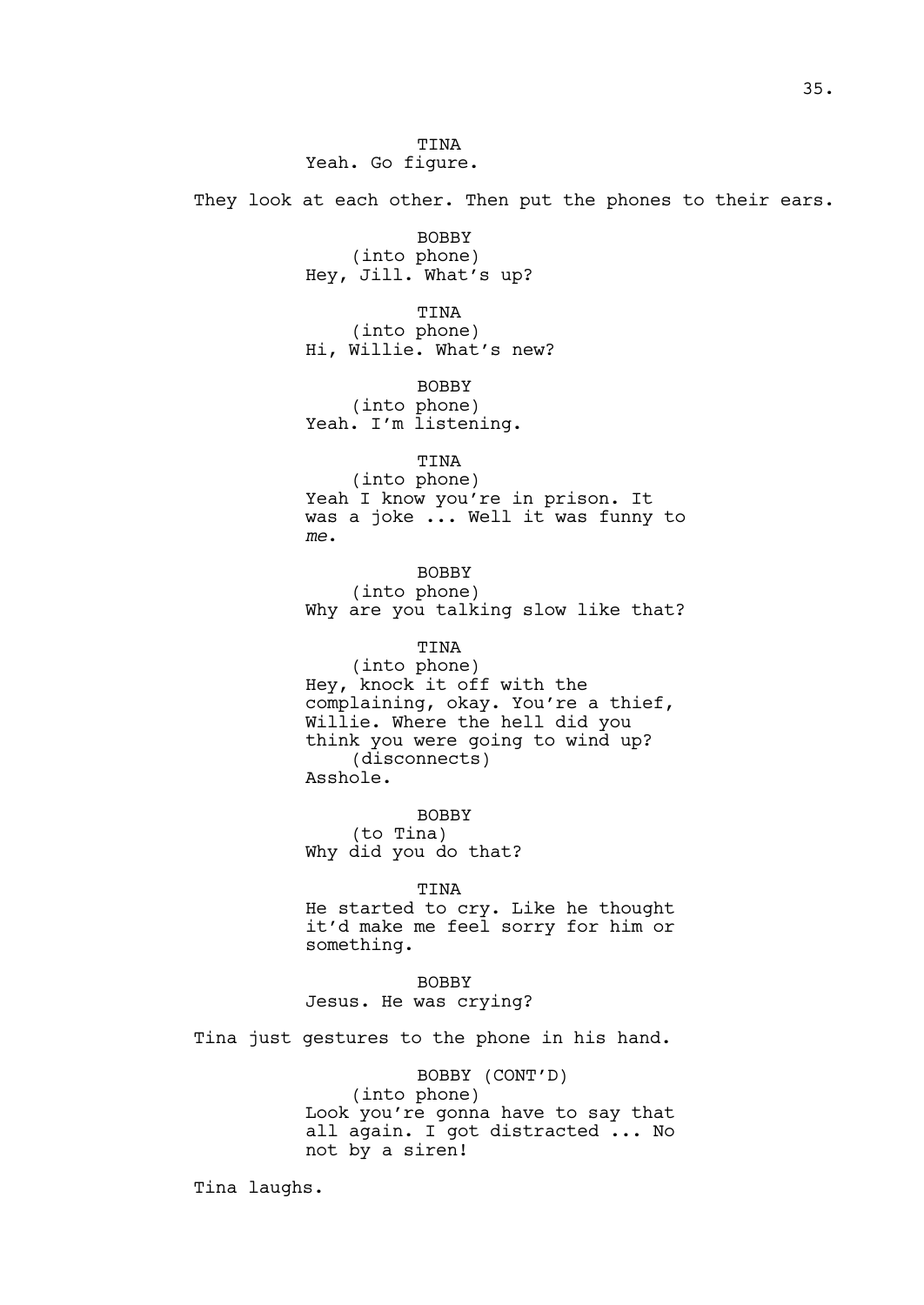# BOBBY (CONT'D) (into phone) Yeah. I'm freakin' listening. Just say it!... Okay ... I said okay!

He disconnects. They exchange phones.

# TINA

What was that about?

## BOBBY

Oh she just wanted to tell me what she always tells me. If I don't do right by you, she's gonna track me down and kick me to death.

Tina laughs.

# BOBBY (CONT'D)

Oh that's funny, right. You know how many times she's threatened to do that? Not just kill me any old way. It's always gotta be by kicking me to death. I think there's something really fucking wrong with her.

#### TINA

She thinks the same thing about you.

#### BOBBY

Did I ever threaten to kick her to death?

TINA Not in front of me. I don't know what kind of stuff you've said about her to Willie.

## BOBBY

I wouldn't say anything bad about her to Willie. He likes her. He's always wanted to do her.

## TINA

*Do* her? You know how much I hate that expression?

#### BOBBY

Probably a lot. But it's *his*  expression. Not mine.

## TINA

Really? It's not how you talk when I'm not around? You know, to Willie and your other pals? You don't talk (MORE)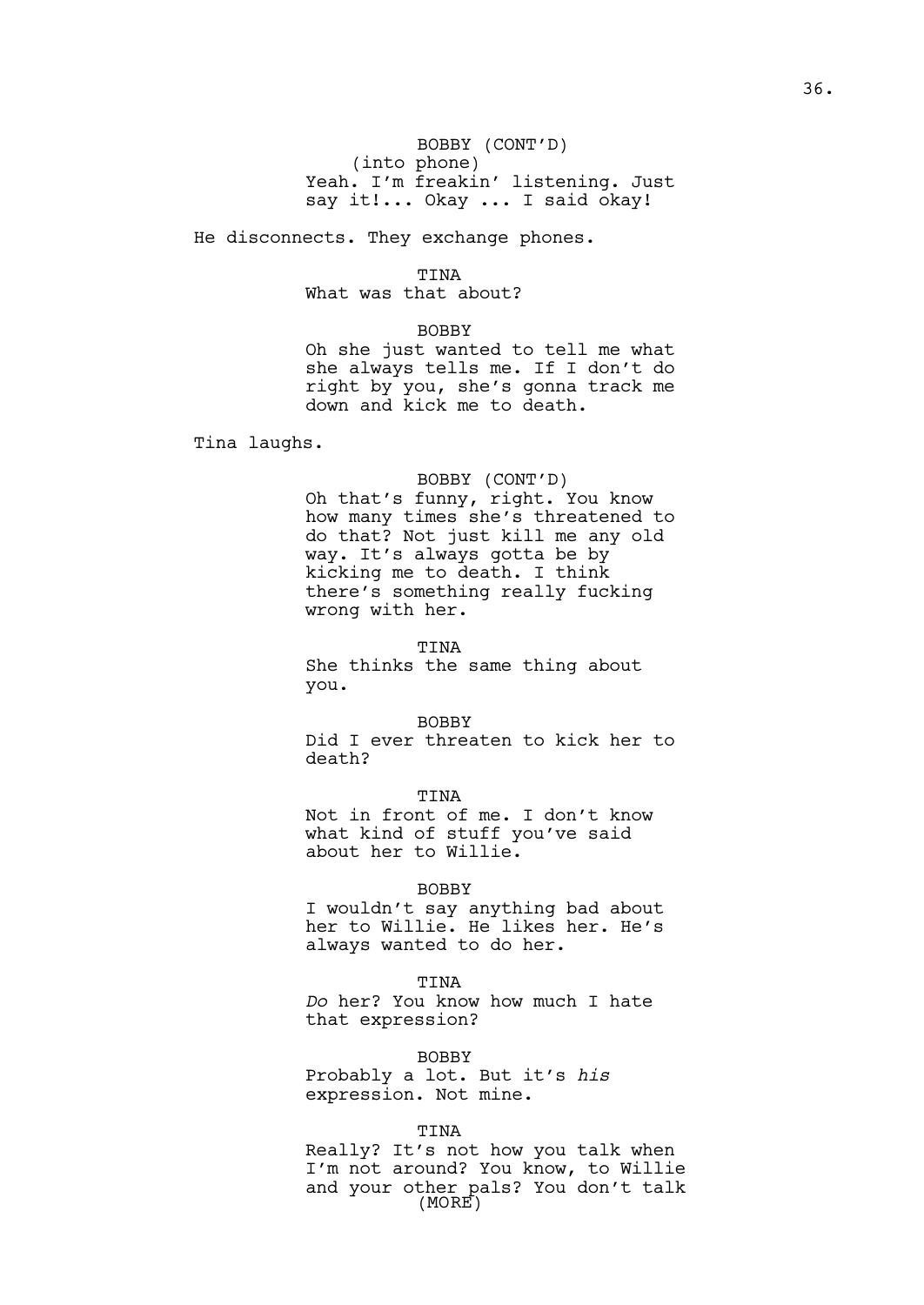BOBBY

No...

## TINA

Really?

BOBBY Yeah because of what my mom told me.

# TINA

Which was?

## BOBBY

I've told you this. That I should always show respect for women.

#### TINA

Really. Kinda the opposite of what your dad showed for *her*.

BOBBY

Definitely the opposite.

## TINA

Yeah? So what did you tell Willie about Jill? You know, when he said he wanted to do her.

## BOBBY

Whatya mean?

# TINA You know what I mean. That she's gay.

## BOBBY

I said there was possibility that she might be. Because that's what you told me.

## TINA

No it isn't.

## BOBBY

You told me she wasn't definite about coming out.

#### TINA

Which is a whole different thing.

## BOBBY

Maybe it isn't. Maybe she's not definite about coming out because she's not definite about being gay.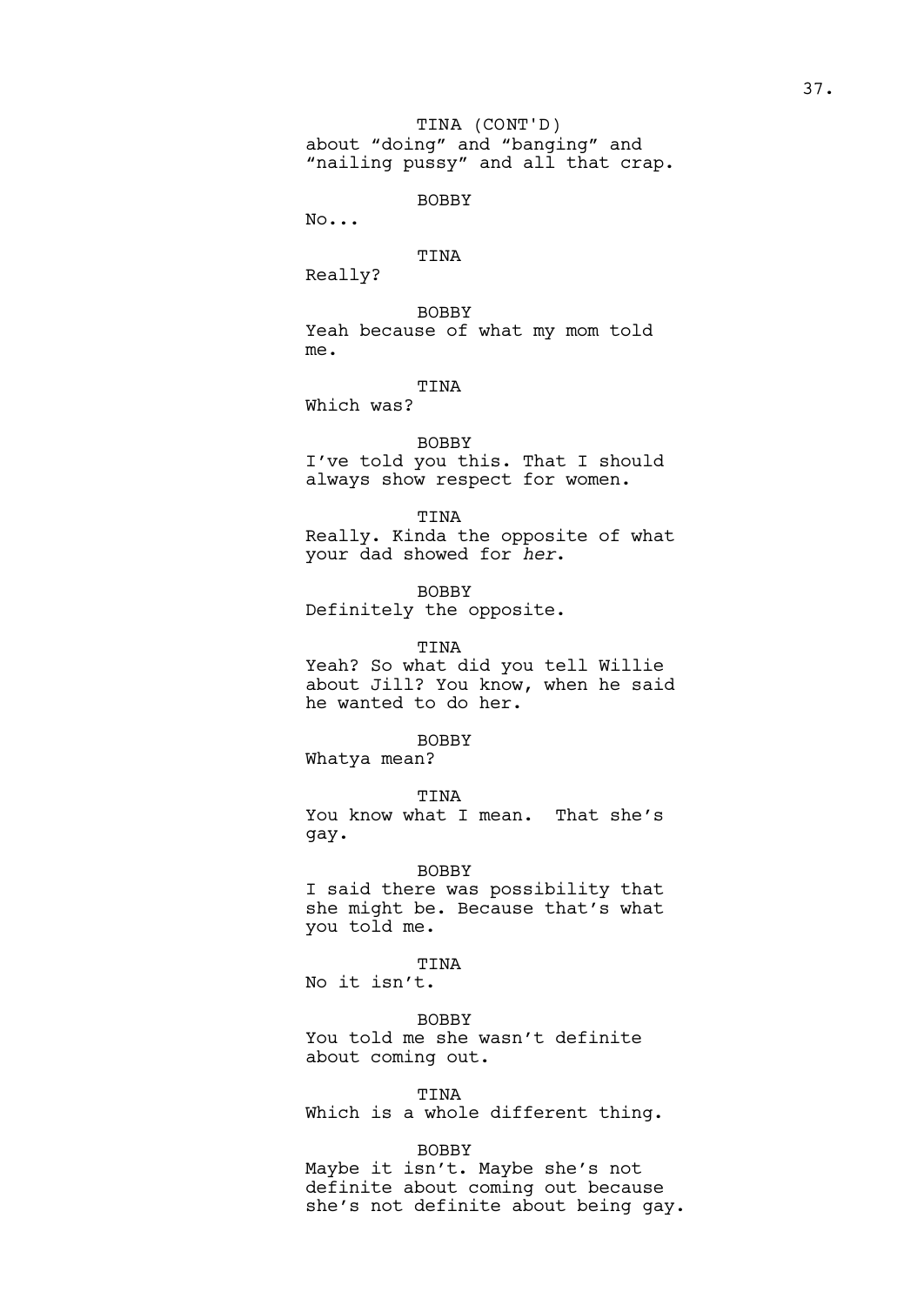Except she is. She's just not sure if she wants everyone to know.

BOBBY

Who do you think she means by everyone?

## TINA

I don't know exactly, but I'm pretty sure it includes assholes like Willie.

#### BOBBY

Okay yeah but even if he knows, who's he gonna tell in prison? I mean besides my uncle Ray, and Ray's in for ten years.

## TINA

Jesus. What for?

## BOBBY

I forgot to ask. We got all involved in talking about his Mohawk. But it was probably for something really stupid because Ray's the biggest idiot in my dad's family.

#### TINA

Wow. That's amazing. And there'd be so much competition for that title, wouldn't there. What about your aunt Lucy?

BOBBY Lucy's not nearly as bad as--

#### TINA

She uses her kids as decoys when she shoplifts for chrissake.

#### BOBBY

Okay that makes her a bad person for sure, but it doesn't mean--

## TINA

How about your dad? You're saying Rays's a bigger idiot than your dad?

#### BOBBY

Way bigger. I mean some of the dumb shit Ray's pulled... He sold his girlfriend once.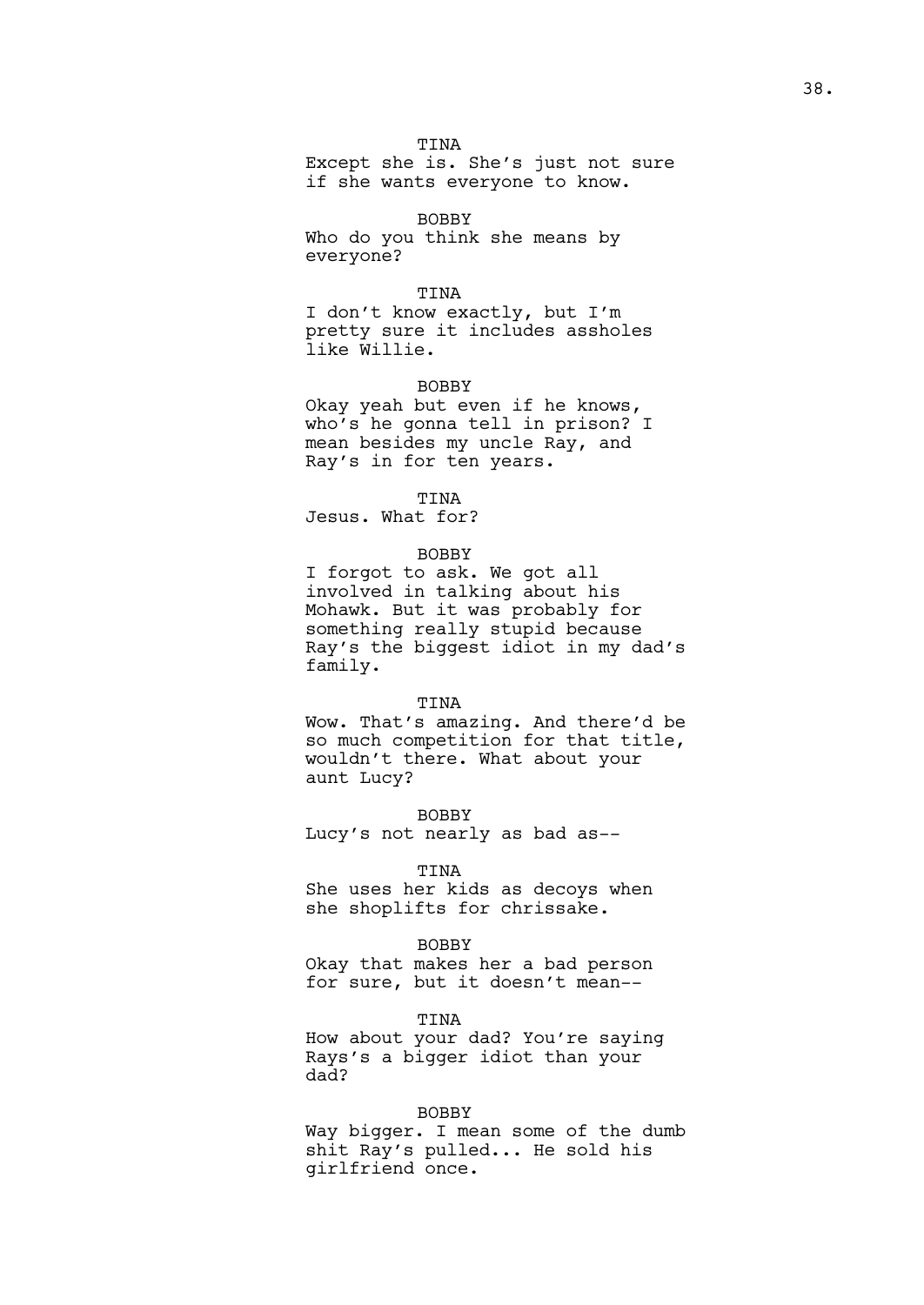TINA Whatya mean sold her? He pimped her out?

#### **BOBBY**

No he sold her. A buddy of his really liked her, so for seven hundred bucks Ray dumped her and let this guy make his move. Then this other time he kidnapped a jockey and tried to--

TINA

No that's enough, okay. Just don't tell anyone else.

#### BOBBY

About Ray?

TINA No. About Jill.

BOBBY

You mean about her probably being gay.

## TINA

She's not "probably" gay. She's-- Look just don't tell anyone anything about her ever. Okay?

BOBBY

Yeah because if she finds out, it'd just give her another reason to kill me

TINA

You know, Bobby, all that's just about her trying to shock you, so that you'll step up.

## BOBBY

Okay so... (approaching) So just tell her that's what I'm doing. Tell her the next job I get I'm gonna keep no matter what. And tell her that we're gonna be together and that everything's gonna be good. (hugs her) Really good.

## TINA

Those things just all sound like promises. And we're at a place where promises mean shit. It's gotta be everything *is* good. (MORE)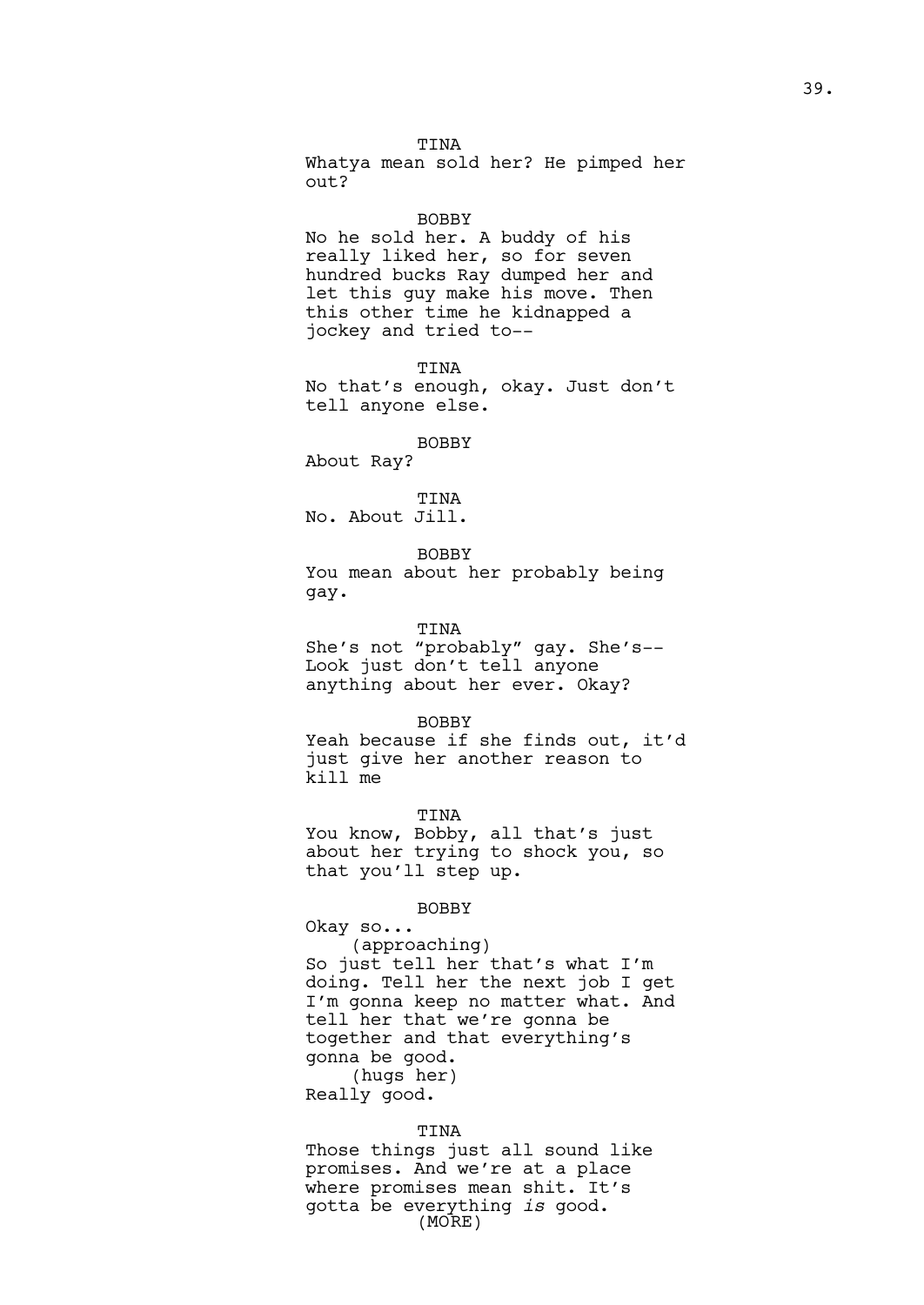# TINA (CONT'D)

And how's that gonna happen soon enough?

BOBBY Soon enough for what?

## TINA

(pulling away) Keeping this baby! Jesus. Try to pay attention!

## BOBBY

It's not that I'm not paying attention. It's more like I'm paying too much attention. And it's kinda overloading my brain. So when you say something, I'm still thinking really hard about what you said before. And I kinda fall behind.

## TINA

Sure. That must be it ... Look if we're gonna do this thing, let's just try to figure out how it could work, okay. And let's be real about it. Because this might be the most important thing we ever decide. So let's do it in a real way. Like with real numbers.

## BOBBY

What kind of numbers?

## TINA

Numbers on a possible pay cheque. Numbers on a lease for a new apartment. Numbers on a list of expenses. Let's just see what all those numbers would look like if we were trying to live with them. Okay?

## BOBBY

I guess so, yeah.

#### TINA

Okay... so because we want to keep this real, let's say that any job you get is gonna be for minimum wage.

## BOBBY

Or maybe more.

TINA Not much more.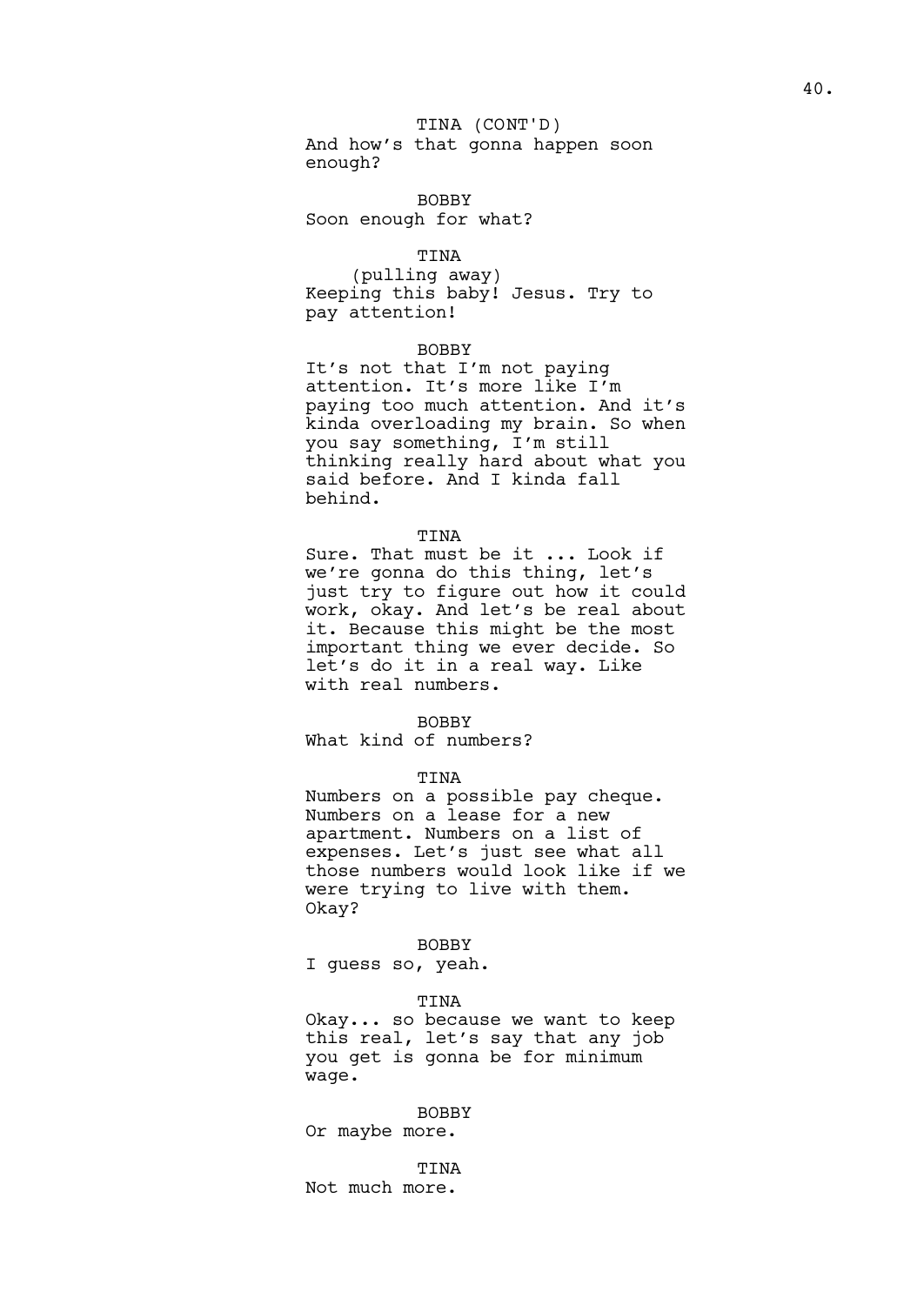BOBBY

I'd like it to be quite a bit more.

TINA

It doesn't matter what you'd like.

BOBBY

I can't even *say* what I'd like?

TINA

No. Because you've got no skills.

BOBBY

Well none that I know about.

TINA You think one might just show up?

## BOBBY

Why not? I mean I could pick up a certain kind of tool or find myself in a situation where a skill I didn't know I had, is just suddenly there. And I use it, and there you go. I'm a skilled...whatever. I mean it could happen, right.

TINA

Yes. But just in case it doesn't, let's just say minimum wage.

#### BOBBY

Okay but how about a *bit* more than that. Just so it's not depressing.

TINA

If it's depressing, it's depressing. We need to know if we can deal with that. So what is it? Minimum wage... Four hundred a week?

BOBBY Around that.

## TINA

And how much for a two-bedroom apartment?

BOBBY Wouldn't just one be okay?

#### TINA

One bedroom. Two kids. How is that supposed to work?

## BOBBY

We could sleep on a pullout couch.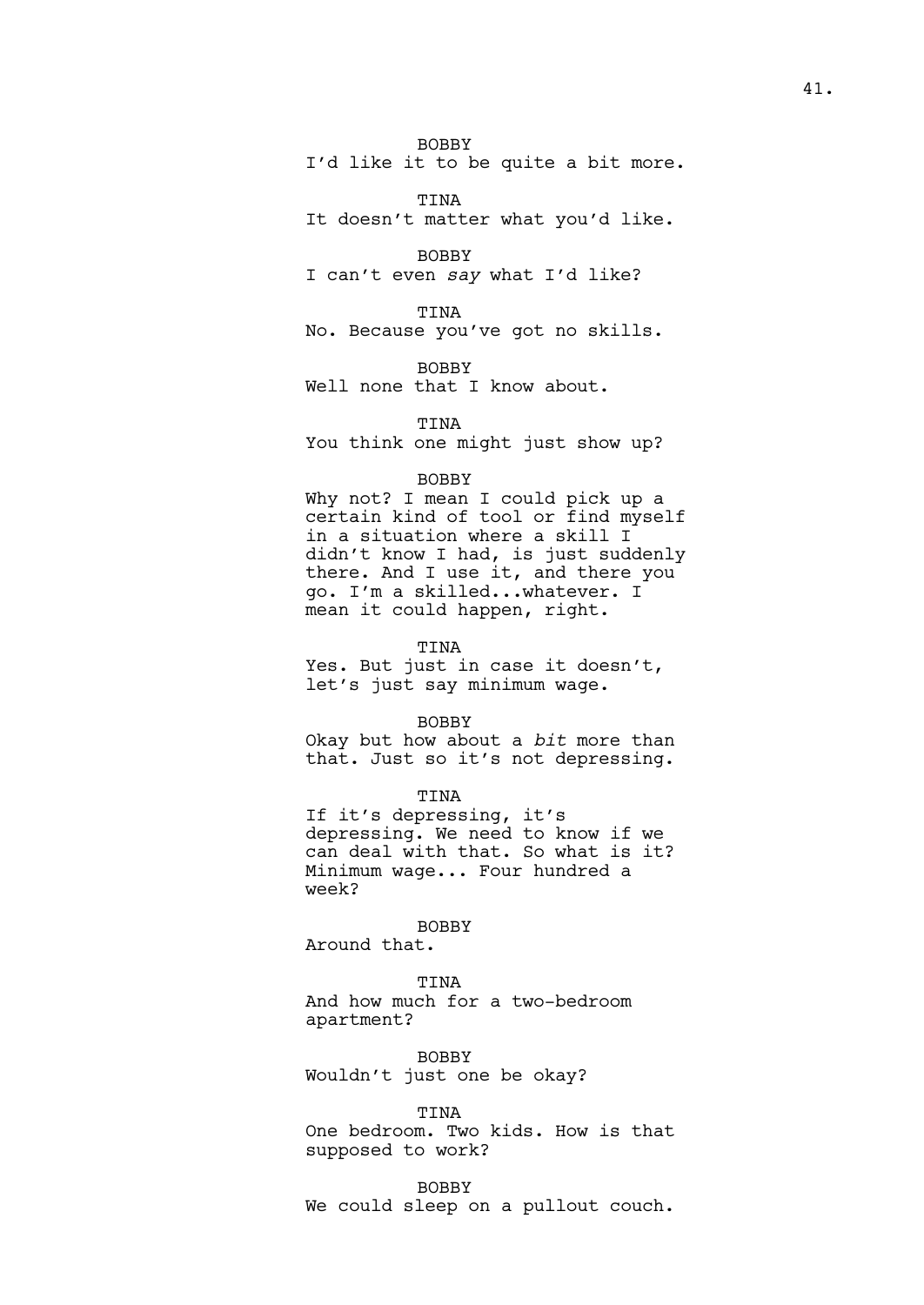TINA And you'd be okay with that?

BOBBY It won't be permanent. Just until--

TINA

Until what? You get your law degree? I'm sorry. That was a cheap shot.

BOBBY It's okay. You're all--

TINA

Worked up? Desperate? Confused? Frustrated? Very fucking scared? Okay forget that ... Your salary will probably cover the rent on some kind of one-bedroom apartment.

BOBBY

That's good.

TINA Ya think? How will we eat?

BOBBY Well there's always--

TINA

If you say the food bank, this conversation is fucking over.

BOBBY Cutting back. We could just cut back.

TINA

To what?

BOBBY Well when my dad was out of work we ate a lot of potatoes.

TINA

Potatoes.

BOBBY

Yeah...

TINA And when was that?

BOBBY I was five or six.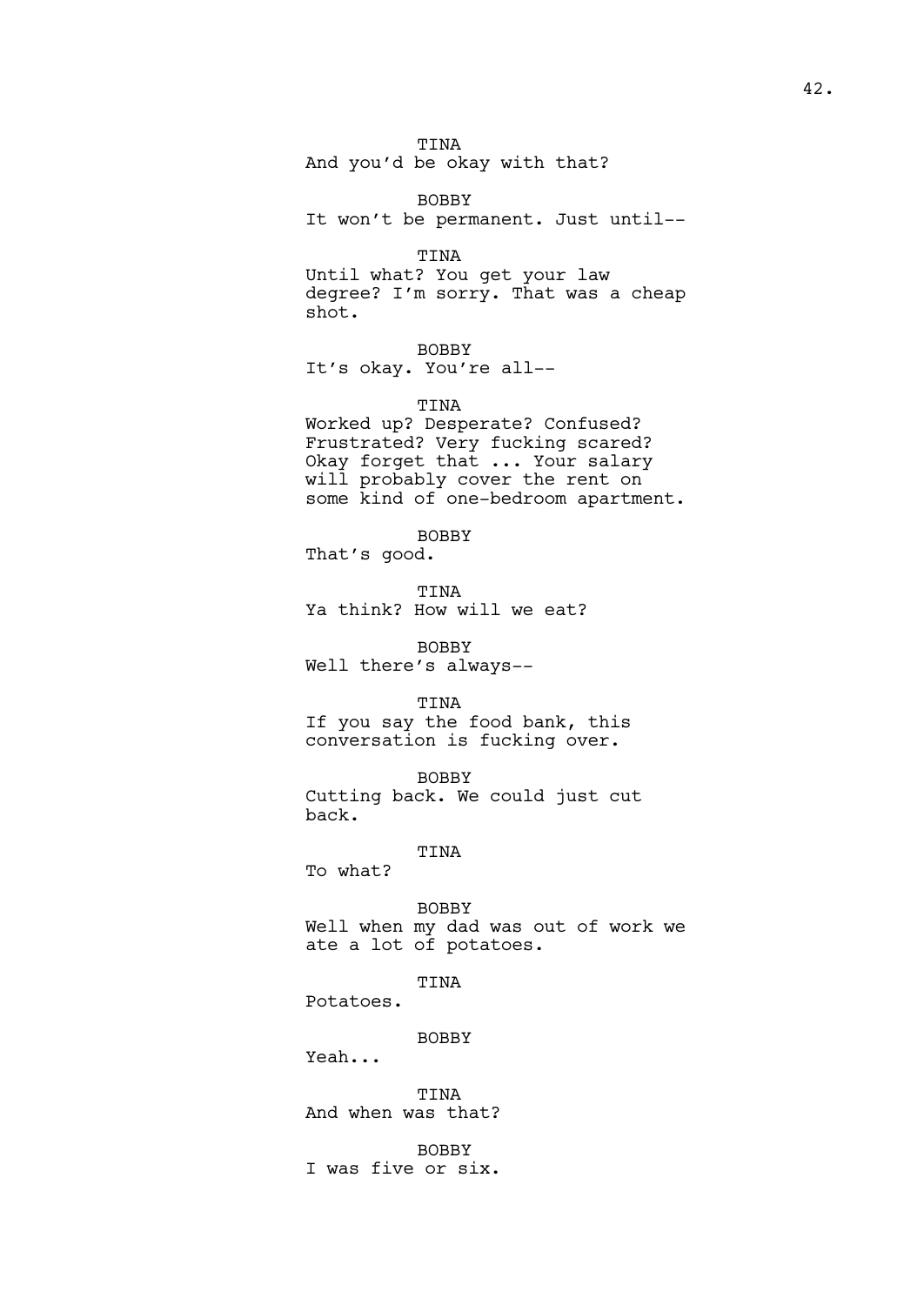TINA And all you ate was potatoes.

BOBBY Well not all. But mostly. There's a lot you can do with potatoes.

TINA And so you think that's what we can do. Make various potato dishes.

BOBBY Yeah. Or we can use the food bank.

TINA

Jesus!

BOBBY I mean just until--

TINA You get your pilot's licence?!

BOBBY I thought you weren't going to take cheap shots like that anymore.

TINA Did I say that?

BOBBY You said you were sorry.

TINA I was. I'm not now. You're talking like a goddamn idiot.

BOBBY

No I'm not.

TINA

Shut up!

BOBBY No I'm just trying to--

TINA I said shut up! (inhales) Please. I need a minute. Okay. So just...be quiet.

She sits on the bench. Puts her head down. He looks at her. Sits on the ground.

> TINA (CONT'D) (head up) I'm sorry I told you to shut up. (MORE)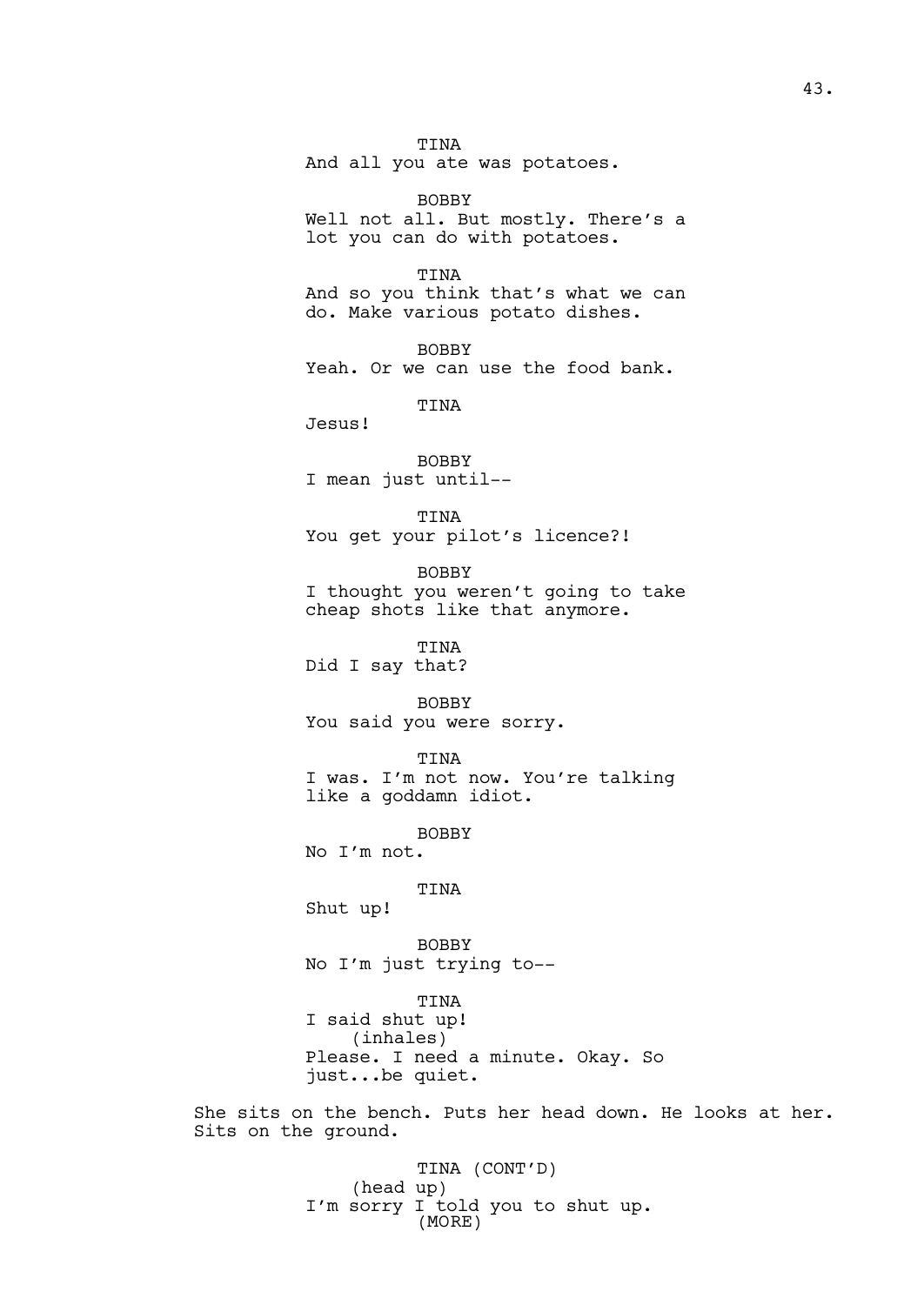## TINA (CONT'D)

It's just that for me the food bank is so...

(looks at him hard) I can't see this. I just can't see it. Bobby. Help me. How's it gonna be okay for our baby to be born. I mean can we actually live with your father and his doper girlfriend. Is she really okay, or is she just a little better than your dad.

## BOBBY

No overall, she's way better.

#### TINA

And would your father keep his stupid mouth closed around me. You know, keep all his ugly stupid opinions about the government and immigrants and everything else to himself. And not tell any of his ignorant fart jokes or tit jokes or prick and ass jokes, or tell me about all the times he's puked in public, or pissed in public or fucked in public, or watched other people puke, piss or fuck in public. You think he could stop all that?

## BOBBY

I could ask.

## TINA

Yeah you could ask. But would that be enough? I mean he is a selfish ignorant asshole so--

#### BOBBY

I meant I could ask Winnie. Maybe she could get him to be good.

#### TINA

But you'd have to do that when she wasn't high, I guess. And how often is that?

#### BOBBY

Not too often. She says it's mostly because of her injuries. You know, from all her motorcycle accidents.

#### TINA

Plus the beatings she took from her biker Daddies. You know what, we're gonna cross living with your father and Winnie off the list.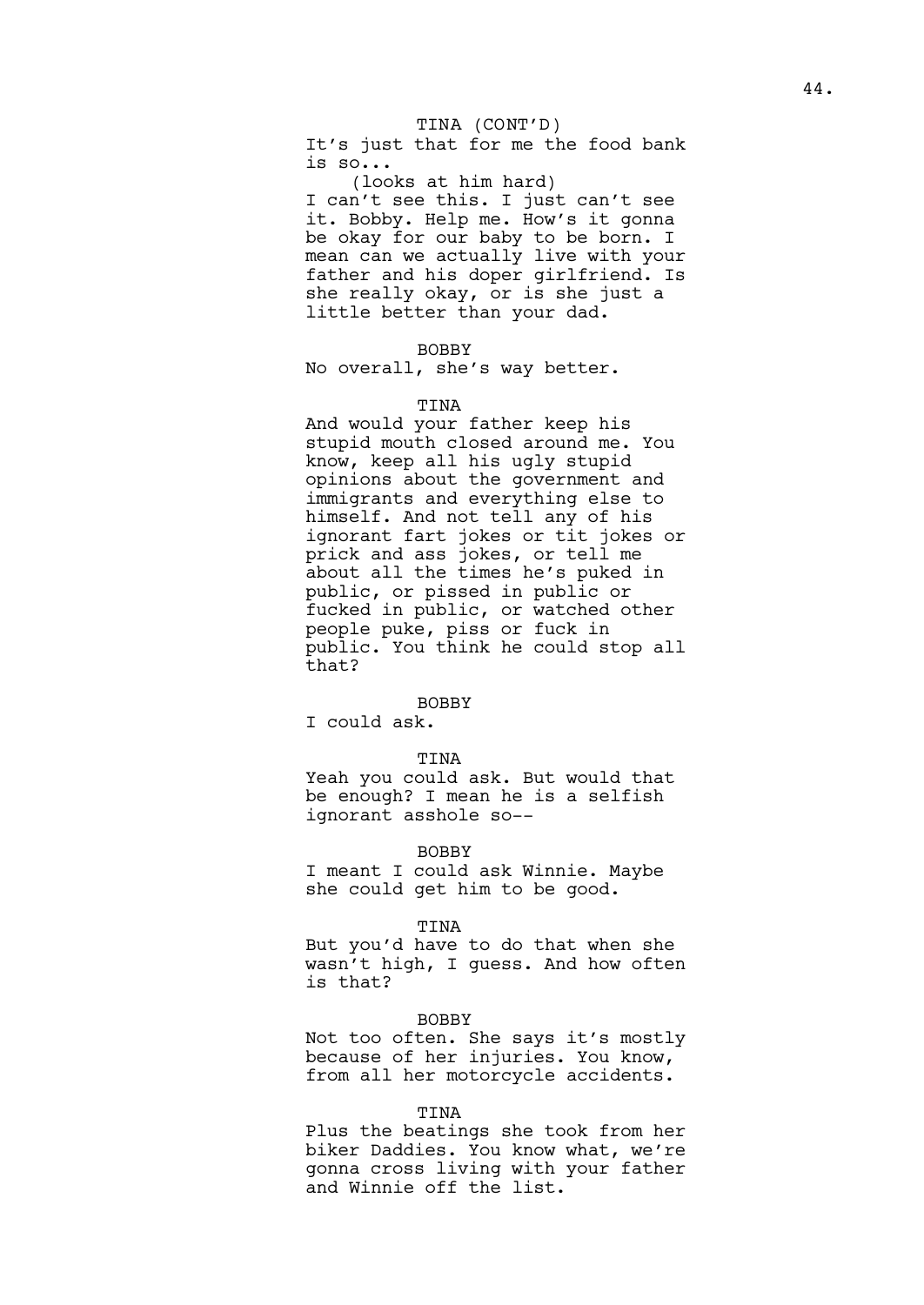## BOBBY

Right.

TINA

Which takes us back to the shelter idea.

BOBBY

Not a fucking chance. That idea sucks.

TINA

Why?

BOBBY

Shelters are full of desperate people.

## TINA

I'm a desperate person.

## BOBBY

I meant desperate in a way that makes them do things. Things that you won't be able to deal with.

## TINA

How do you know what I can deal with? I can deal with anything I need to deal with.

## BOBBY

Like people stealing stuff from you? Like people getting high or violent around you? You can't protect Holly from all that.

#### TINA

Hey, look around, pal. Look where we've been living. There are a lot of desperate people in that building we're getting evicted from.

BOBBY

They're not desperate. They're just poor.

TINA Well whatya think makes them desperate?

#### BOBBY

Okay but there's poor, then there's really poor. There's poor where it's hard to come up with the rent on time. Then there's poor where it's hard to come up with anything. (MORE)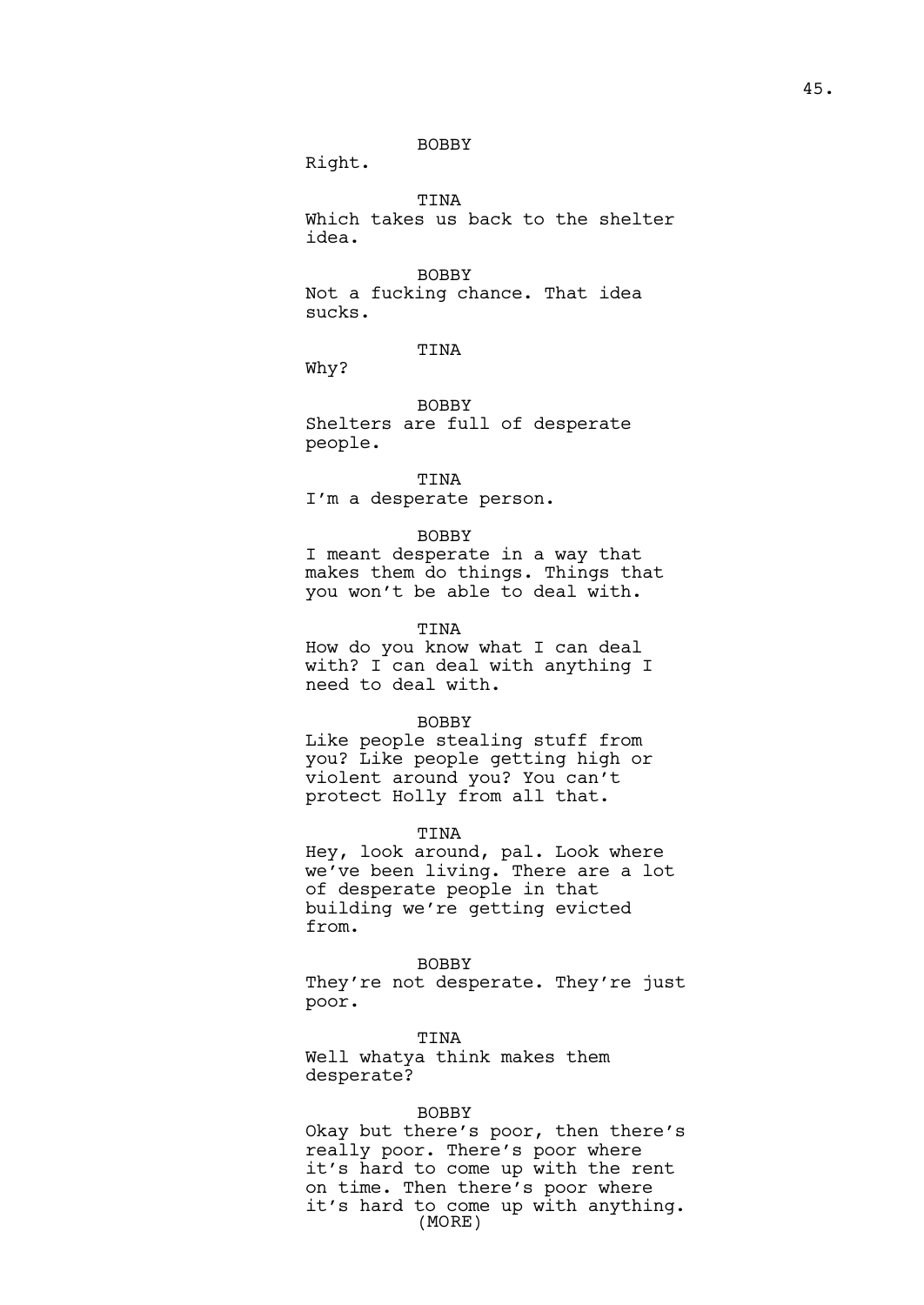Ever. We're gonna do better than a shelter. BOBBY (CONT'D)

TINA But I hear you can get help there.

BOBBY

What kind of help?

## TINA

Help getting back in school. Help with child care. Some financial assistance. You know, just so I could move forward. (looks at him) This is mostly for single moms though. All this help I mean. I'd have to tell them you were out of the picture.

BOBBY But that's something you'd just be telling them, right.

TINA No. They'd look into it. It'd have to be true.

## BOBBY

Really?

# TINA

Yeah...

BOBBY So you'd be moving forward on your own.

TINA Well... with Holly.

## BOBBY

But not with me.

## TINA

And not with the baby. Because there's only so much they can do to help. And only so much I can do on my own. So...

Bobby has his dead down.

TINA (CONT'D) Bobby? You okay?

BOBBY No I'm not fucking okay! Why would I be okay?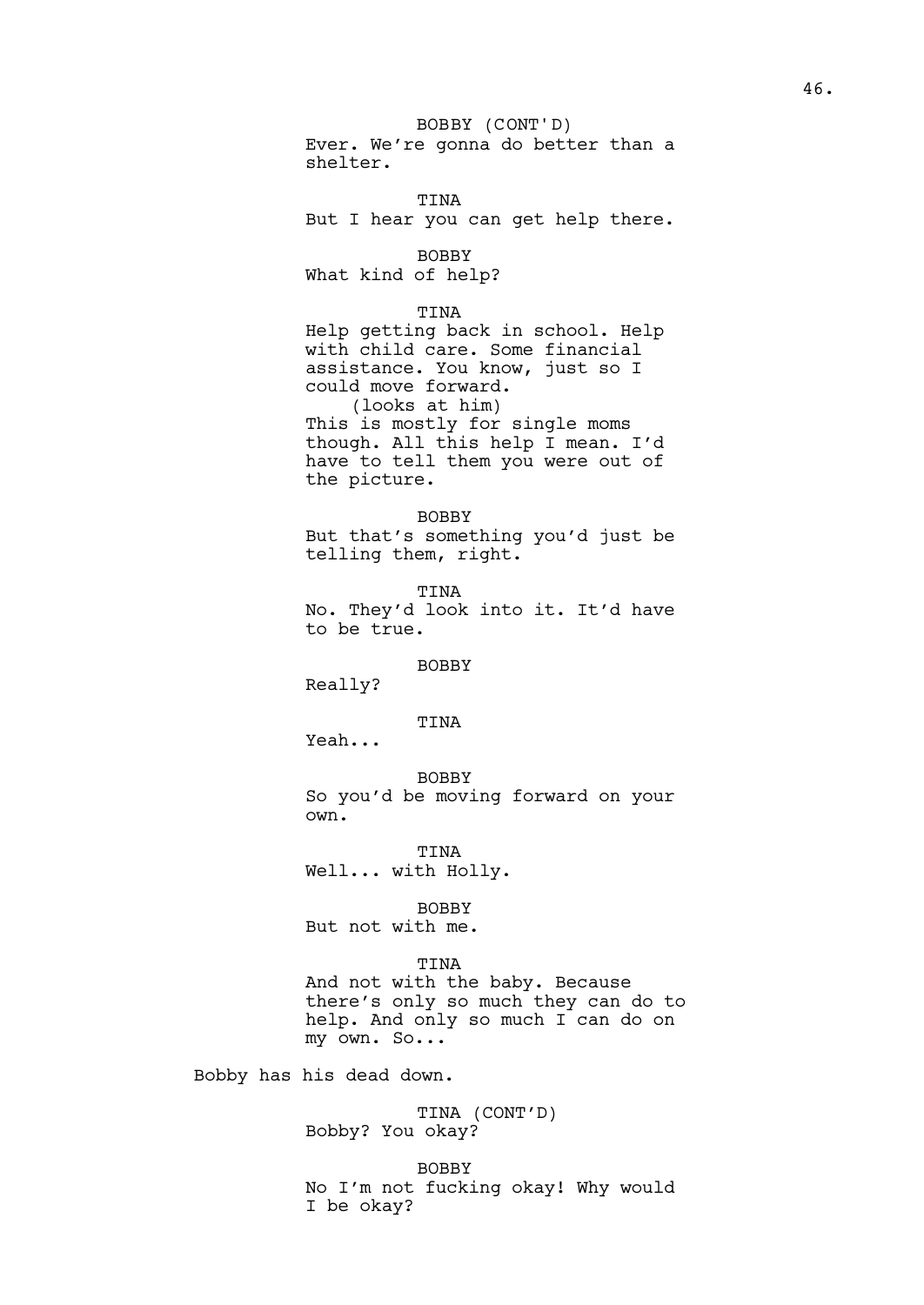His cell phone goes off.

BOBBY (CONT'D) (checks phone) I gotta take this.

TINA Can't you just ignore the fool?

BOBBY It's not Willie.

He answers the cell.

BOBBY (CONT'D) Yeah, hi... Yeah I talked to him, but we didn't get around to that ... We just didn't ... No I don't have that anymore ... Because I lost the job ... How am I gonna do that? I don't have a credit card ... Okay good. That's good.

He disconnects.

TINA What was that all about? BOBBY Nothing. TINA Nothing... BOBBY I mean nothing much. TINA What would you need a credit card for? BOBBY Nothing. TINA (advancing) Jesus! BOBBY

Renting a van.

TINA

Why would you need to rent a van.

BOBBY I don't anymore. Sonny's gonna do it.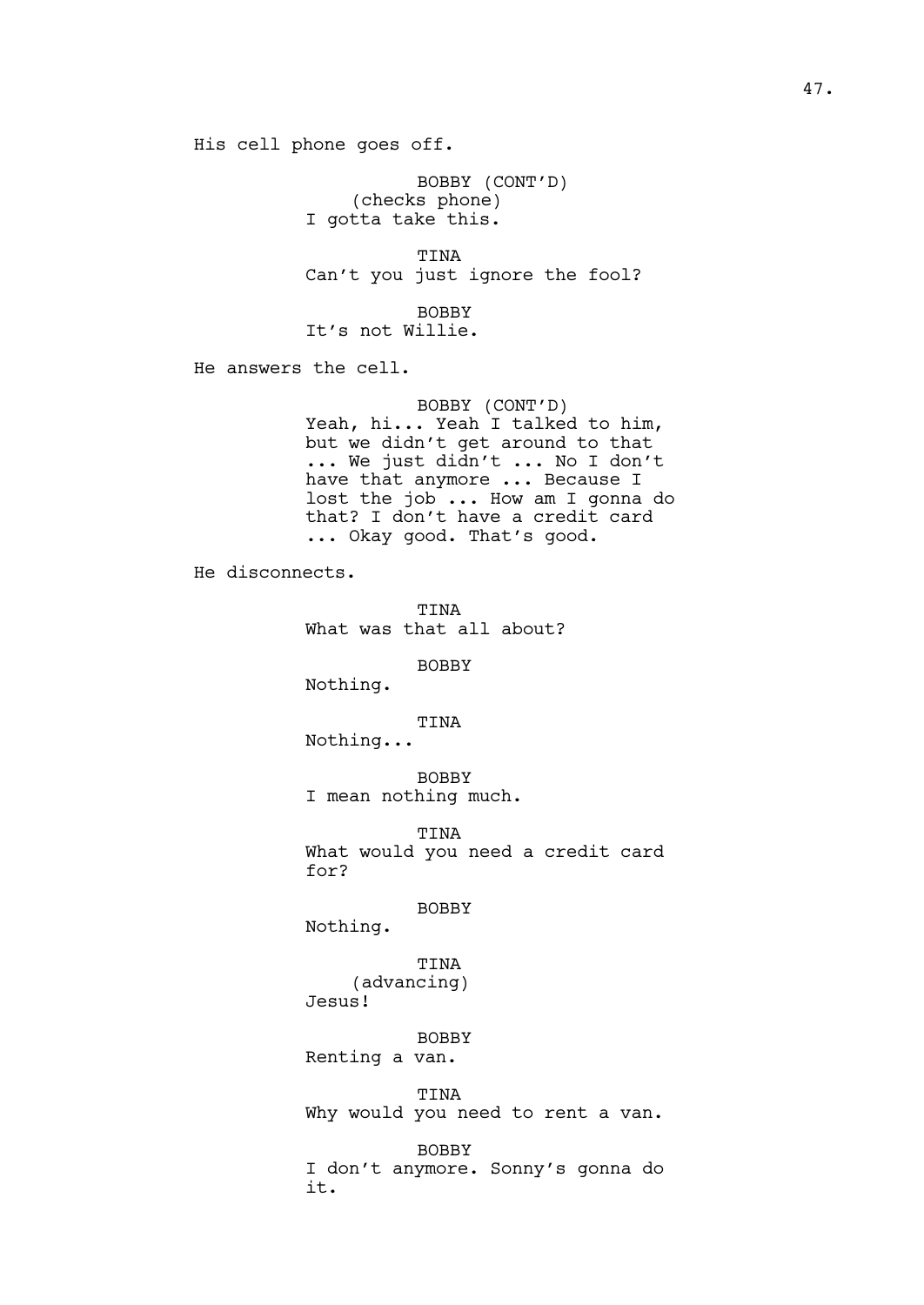TINA That was Sonny? Sonny Le Gros?

# BOBBY

Yeah...

TINA

Jesus. How are mixed up with that loser?

## BOBBY

I'm not really. Willie is. I mean he was. He was his partner.

# TINA

His partner in...?

## BOBBY

You know, stealing stuff. Is it okay with you if we don't talk about this anymore?

## TINA

Do you *think* it's okay with me?

BOBBY Probably not. But it'll be way better if we don't.

## TINA

What's going on? Why do you and Sonny Le Gros need a van?

#### BOBBY

If I tell you that, I probably have to tell you everything.

**TINA** 

You have to tell me everything anyway.

## BOBBY

How about I just tell you not to worry about it, and then you could just try trusting me?

#### TINA

Trusting you to do what?

BOBBY Stay out of trouble.

TINA What kind of trouble? What are you talking about?

BOBBY Okay don't get all--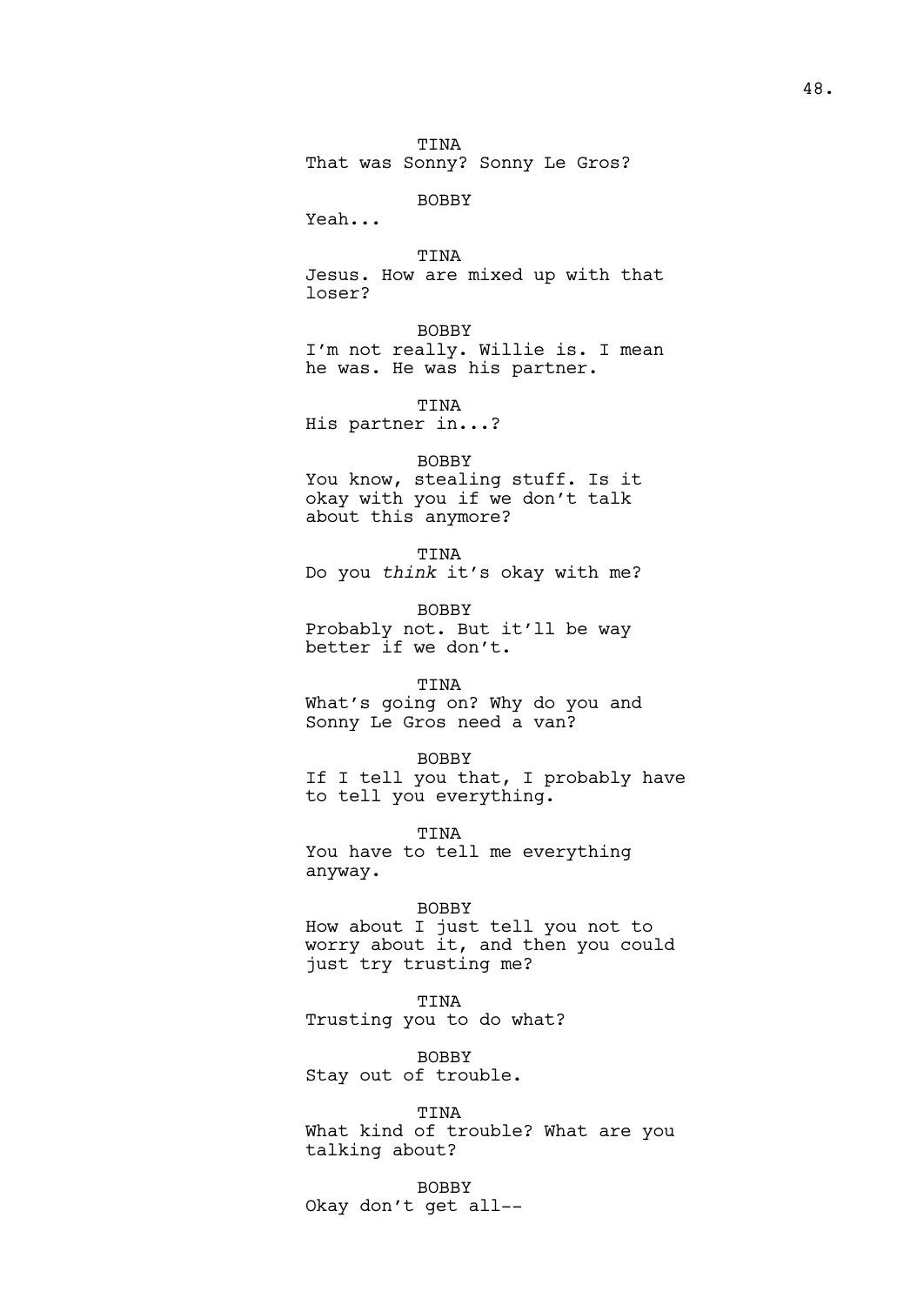(advancing) What the fuck are you talking about?!

BOBBY Sonny's got a storage locker.

TINA He's got a what?

BOBBY A storage locker... And we need to get all the stuff that's in it, out of it.

TINA You mean all the stuff he and Willie stole.

BOBBY

Yeah...

TINA And you're supposed to go get all this stuff, load it into a van, and do what with it?

BOBBY Well we have to sell it, don't we?

TINA

Do you?

BOBBY

Yeah or what was the point of stealing it in the first place.

TINA

What I meant was, why should that involve *you,* Bobby?!

## BOBBY

This is the part that I'm not sure I wannna get into right now. I mean not while we're talking about the possibility of being together or the possibility of *not...*being together. Because if I don't explain it in the right way then I think things between us are gonna turn pretty bad. And it's really hard to explain.

#### TINA

Okay. So let me try to get you started then. You lied to me before, didn't you. (MORE)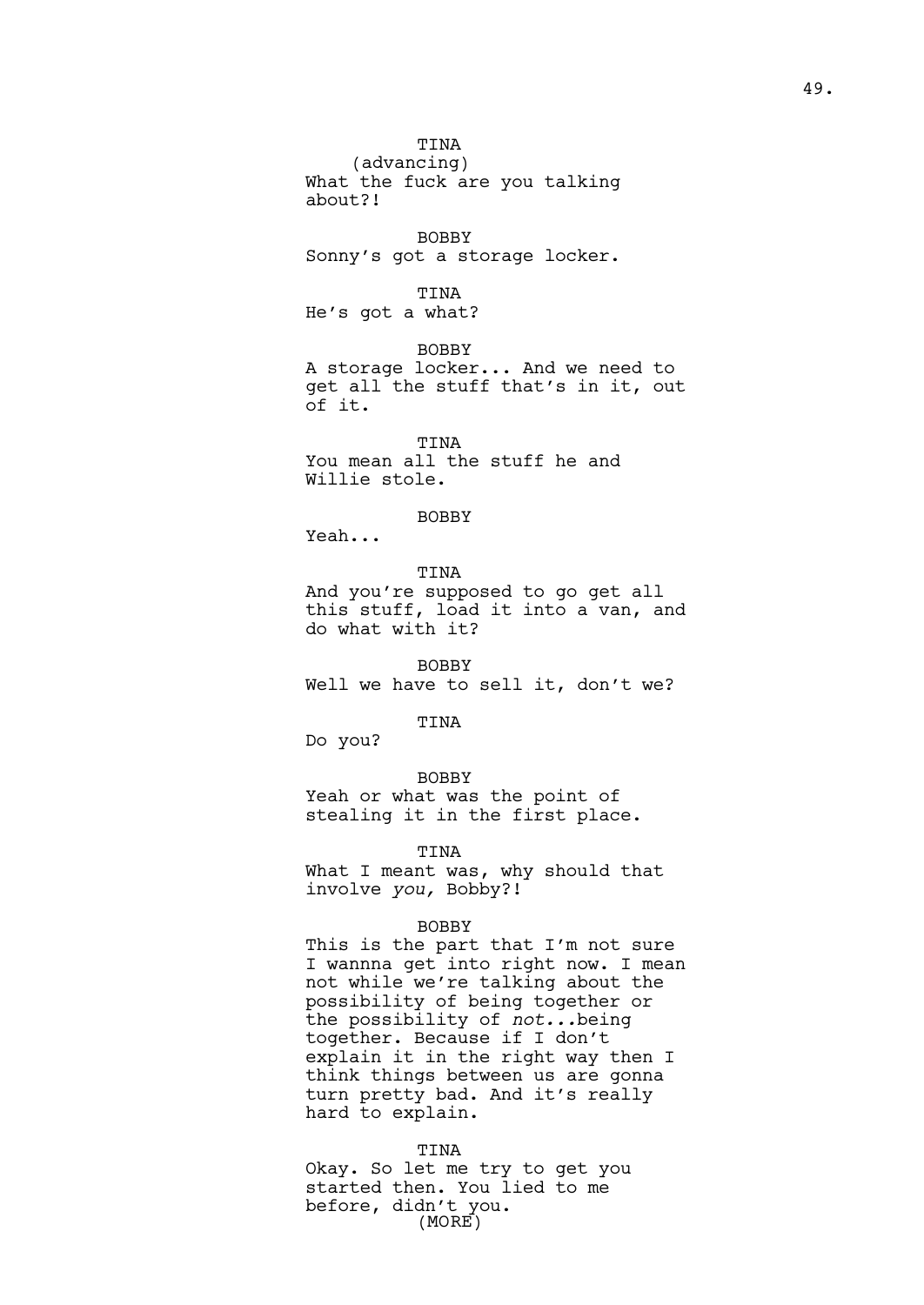## TINA (CONT'D)

You *were* involved in all those break-ins. You and Willie and fucking Sonny Le Gros were doing those jobs together. You broke into those houses *together*.

## BOBBY

No.

TINA What's that mean, no? You took turns?

BOBBY

I didn't go inside. I acted as lookout. But like I told you, that scared me so--

TINA So you stopped doing it.

BOBBY

After that one time. And one or two other times. Yeah.

TINA Jesus. So you didn't go into the houses and you didn't stand lookout after those one or two times.

BOBBY Three actually. But then, no.

TINA Okay. So what the fuck *did* you do?

BOBBY I did...research.

TINA I'm sorry. Research?

#### BOBBY

Yeah. I found out who was living there. You know, how many people. When they left for work. When they came home...

TINA You cased the place.

## BOBBY

Yeah. I didn't say that because I didn't know if you were familiar with the term.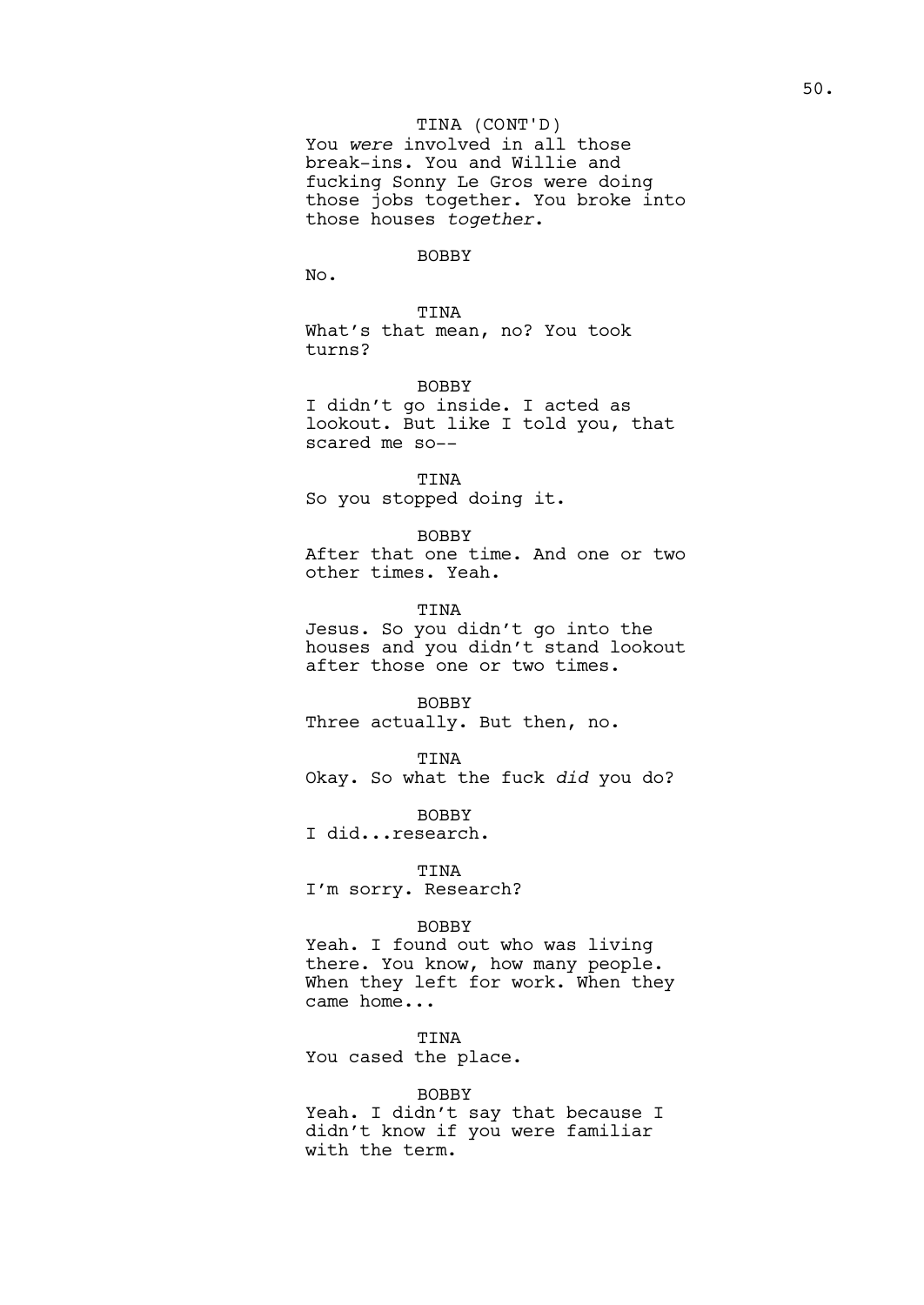You cased the place for your thieving dirtbag friends. You were part of a gang of low-life criminal scum.

#### BOBBY

It didn't seem that bad at the time. I told you, I figured there was no way the people in those houses were gonna miss that stuff. So that makes it different.

TINA

No it doesn't.

#### BOBBY

Sure. It has to. It's a whatyacallit...a victimless crime.

TINA

Except there are victims.

BOBBY No we'd be victims if *they* stole from us.

TINA They who? Willie and fucking Sonny Le Gros?

#### BOBBY

No. The people in those renos. If they stole from us...

TINA

Oh. We'd be victims if they stole from us. But they're not victims because you--

BOBBY

I've thought a lot about this, T.

## TINA

When you say a lot...?

#### BOBBY

It's even been in the back of my mind all this time we've been talking. Who's a victim and...who isn't. What the whole situation is with the law and the whole thing about what's right or wrong in any situation... and how maybe if I did what I did to give you some of the money I've been giving you, that would make it okay. Well maybe not okay. But not really wrong. (MORE)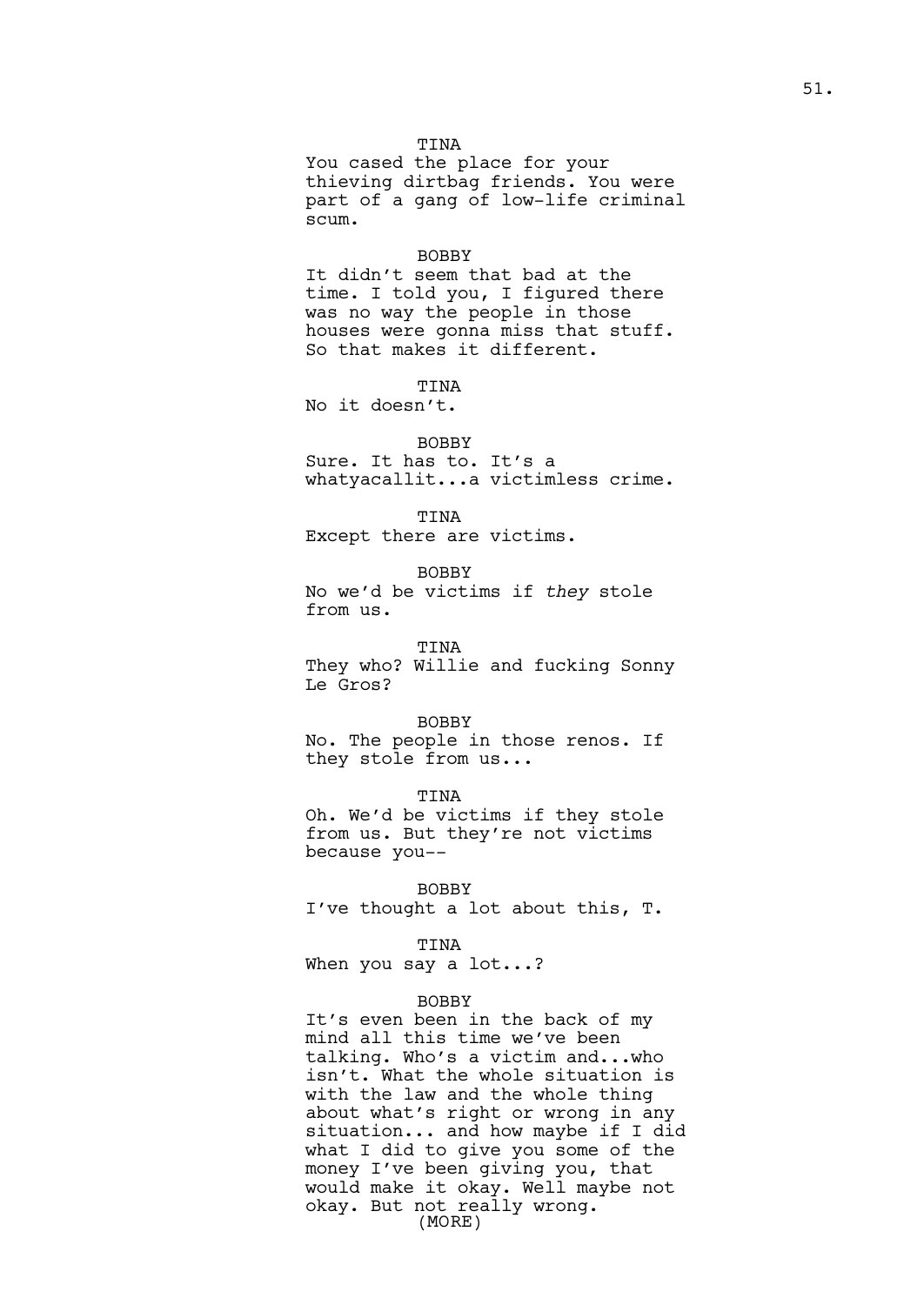## BOBBY (CONT'D)

Okay wrong but not... I don't know, mean. I didn't do it to be mean to those people. I just did it because of our situation. And here's the thing. Remember how I said I was waiting for a skill, a thing I was good at, to just kinda show up. Maybe it already did. Because the info I gave those guys was always very solid and all the... operations went off without a problem.

#### TINA

Except for when Willie got caught.

## BOBBY

Yeah but here's the thing about that. I'd gotten that job at the carpet store so I couldn't finish my research on that particular house. I warned them not to go ahead, but they did. And the rest is, you know, what happened.

## TINA

Are you telling me that you think you might have a future in crime, Bobby?

#### BOBBY

Not crime in general. Not anything violent. Not anything that could even lead to violence. And not anything too big. Or involving a lot of risk. And not anything that hurt people who didn't have a lot. But yeah, what I did for Willie and Sonny Le Gros, I could do that. Why not?

TINA

Because then you'd be a criminal.

BOBBY

But we'd have money. And a nice place to live.

TINA A place paid for by criminal activity.

## BOBBY

We'd have enough to eat. Enough to get Holly nice clothes and toys. Enough to have this baby. And take great care of it. And all be together.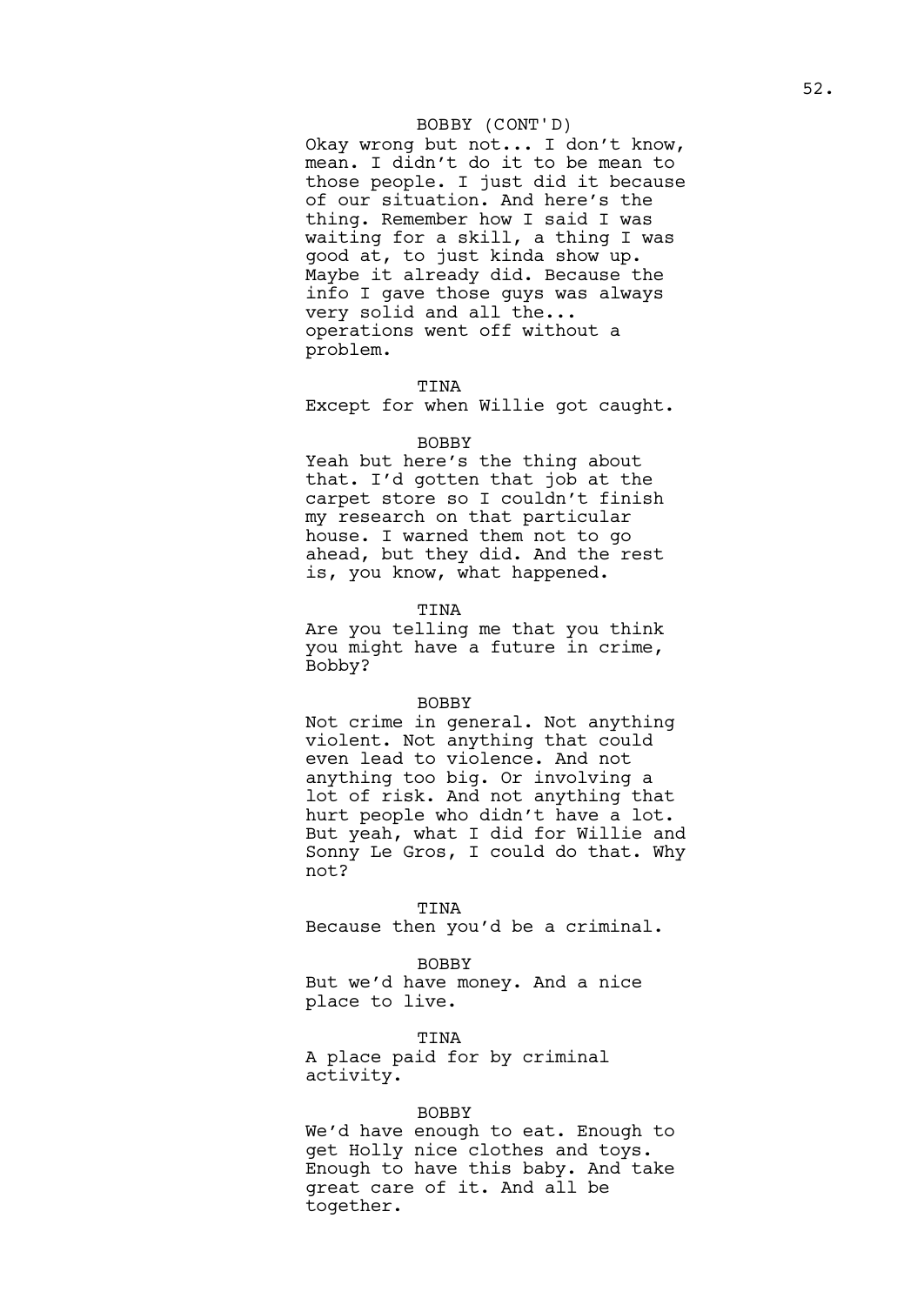You're serious, aren't you. I mean you're talking like it's something you have actually given a lot of thought to.

#### BOBBY

I have.

## TINA

How about that. There's finally something important enough for you to think about all the way through. And this is it.

## BOBBY

Well... yeah because the thing is, I'm pretty sure a regular job's never going to work out for me. I was never given the proper advice about that. All my dad ever said was "whatever job you get, don't take any shit. No son of mine takes shit from anyone." And my mum just told me to find something that made me even a little happy.

#### TINA

So doing "research" for break and enter artists, that makes you a little happy?

BOBBY Well I'm good at it, like I said.

TINA

Yeah...

## BOBBY

Yeah... (a hand on her cheek) So what about it? Can you get behind this?

Tina just looks at him.

BOBBY (CONT'D)

Tina?

She is still just looking at him.

BOBBY (CONT'D)

T?

TINA There was this woman in the playground last week ... Not a mum, a business type. (MORE)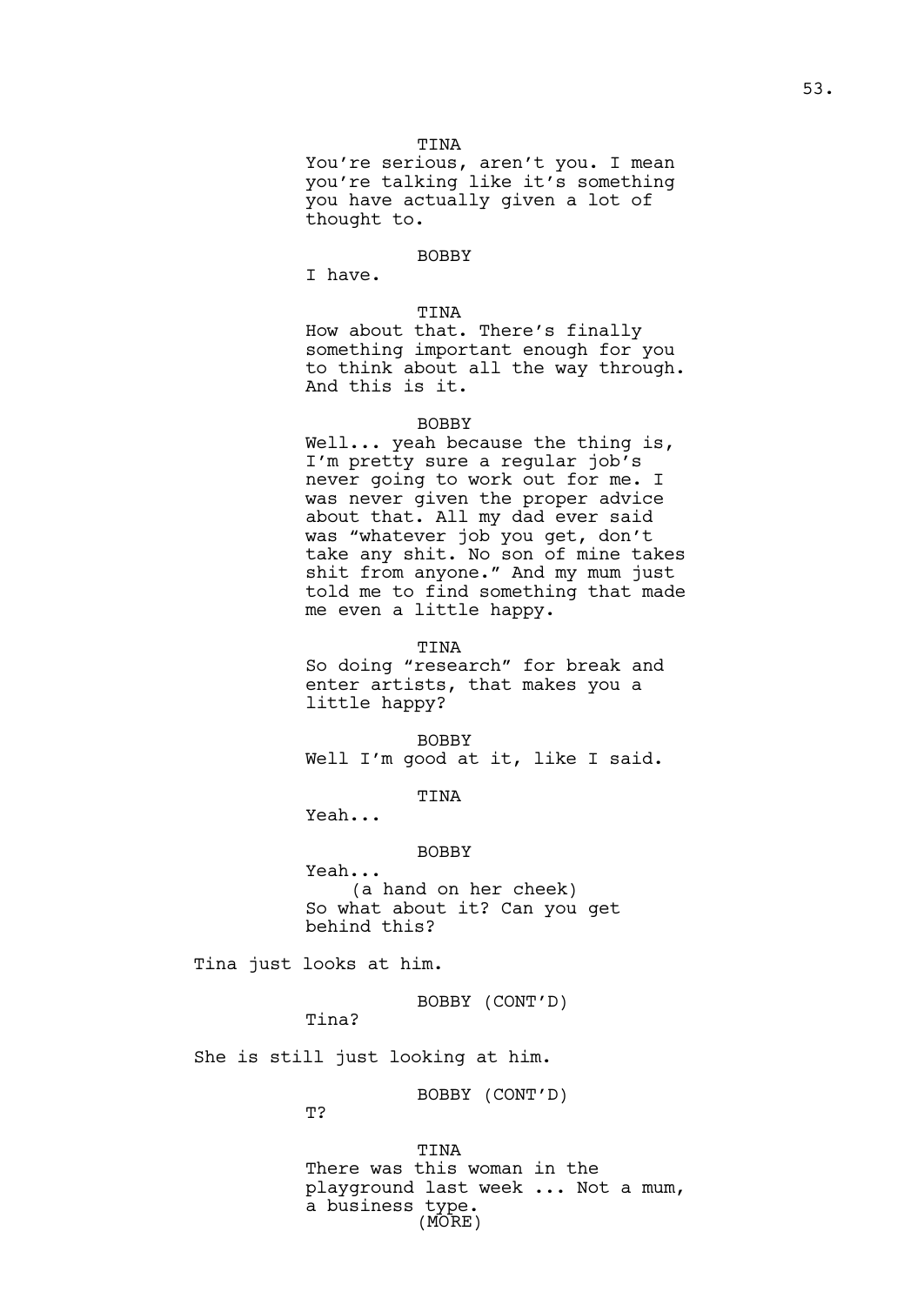## TINA (CONT'D)

She was just hanging around, looking at the kids playing. And after awhile she came up to me and asked if I'd like Holly to be in a commercial.

#### BOBBY

Like on tv?

## TINA

Yeah. I thought she might just be kidding or that maybe she was nuts, but she had a card, and she told me if I was interested I should just show up at the address on it next morning for an... audition. Then she just walked away.

## BOBBY

 $SO<sub>2</sub>$ 

TINA

I thought about it and it didn't seem right. I mean it didn't seem like it would be something I could do.

## BOBBY

Why not?

## TINA

Because...well do you know anyone who's ever done something like that? Auditioned for a commercial or a movie...

BOBBY

Not really.

## TINA

"Not really" meaning what?

## BOBBY

Well I guess sometimes *I've* kinda thought about doing it.

## TINA

Right. But in the real world, the one where you're not actually a rap star, the one we actually live in... Well that kind of thing just isn't part of it, is it.

BOBBY

No. It's not.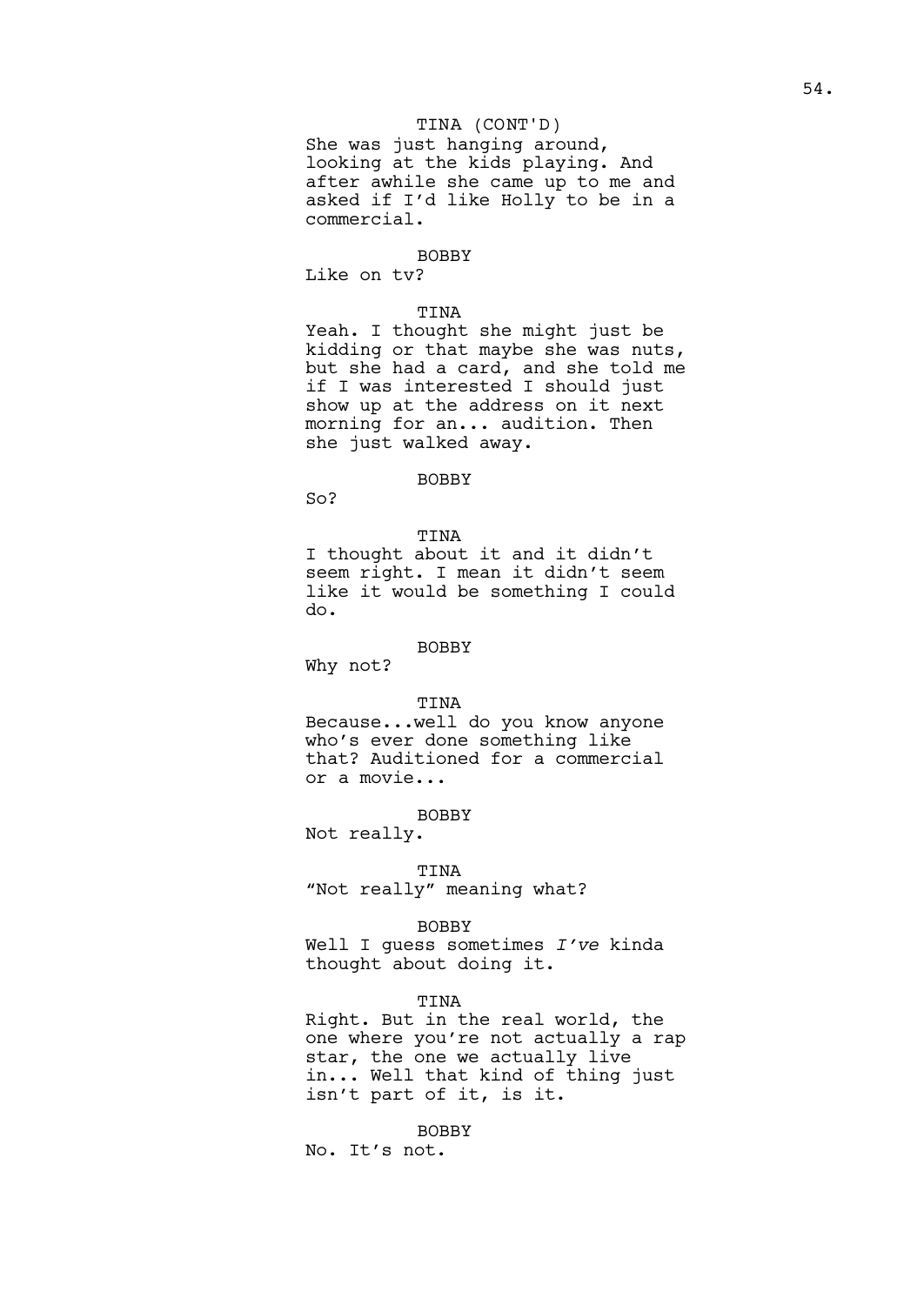Right. But then I thought so what. There'd be money in it. Maybe a lot of money. So I got Holly all dressed up and we got down to that building and we went in. And someone pointed us to a door and we opened it and went into this room and there were maybe ten, twelve women in there all waiting with kids about the same age as Holly. And it was like they all knew each other. Like it was a club or something. Like they'd all done this a lot. Anyway a few of the mothers started looking over at us. You know, checking us out. And then a few more and then basically all of them were just ...looking at us. And... I knew they knew.

## BOBBY

Knew what?

TINA That we didn't belong there. That my kid didn't belong in any commercial or any tv show or anything like that. It just wasn't for us. (looks at Bobby, smiles) So when are you supposed to meet Sonny?

BOBBY He said he'd call.

TINA And then you just take all that stolen stuff and--

BOBBY

He knows people who'll buy it from us.

TINA And you want to do this?

BOBBY Well it'll only take an hour or two...

TINA

I meant in your life. That's what you want to do in your life?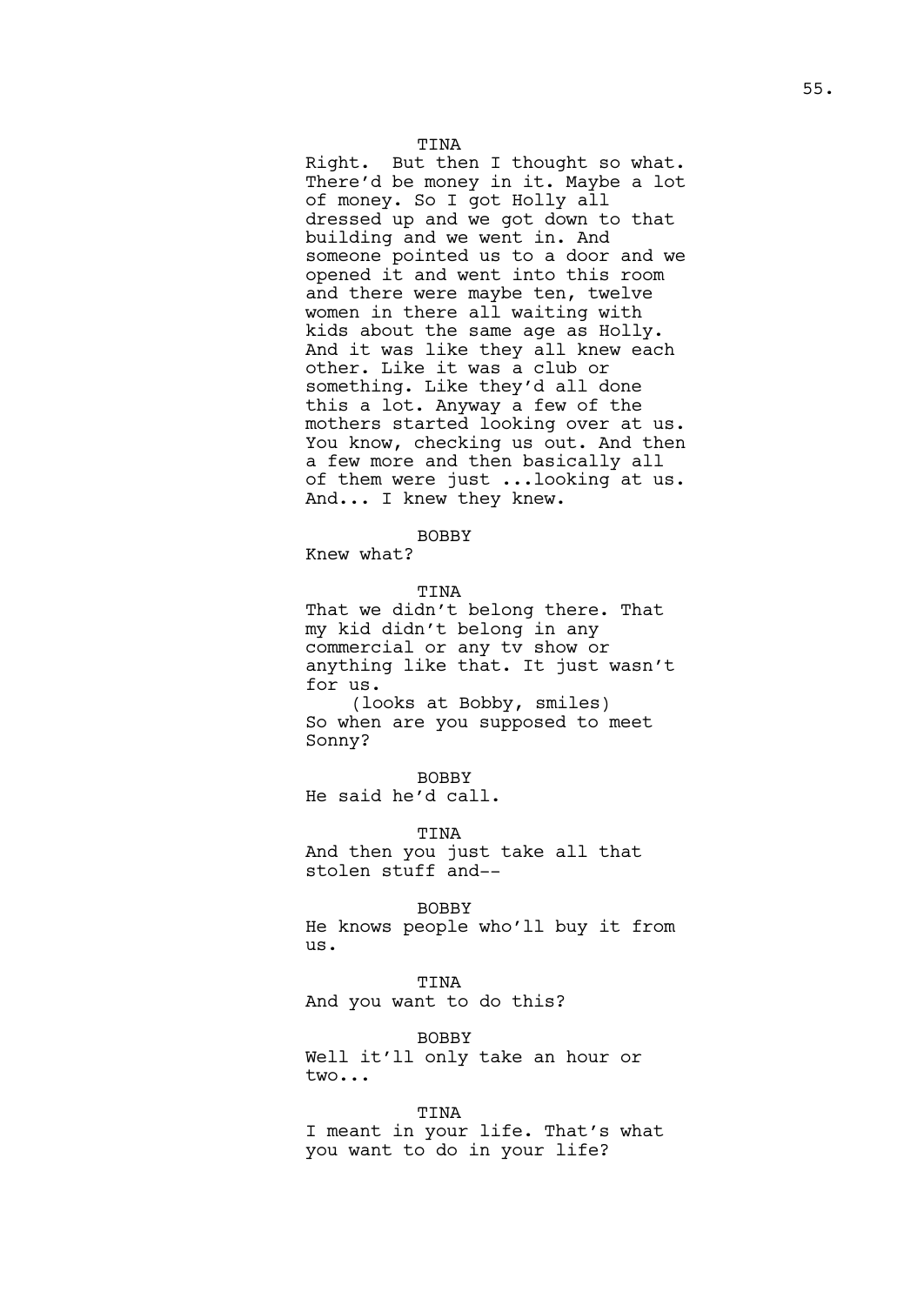BOBBY I'm thinking it's maybe what I *should* do.

# TINA

Really?

BOBBY

Yeah...

# TINA

Yeah...

# BOBBY

Yeah what?

## TINA

Maybe I'm thinking that too... Yeah. I am. That's what you have to do. I mean maybe it's our best chance to keep this baby.

BOBBY And have a life?

TINA Have a life, yeah.

## BOBBY

At least until something better comes up.

# TINA

Yeah. Except it probably won't. I mean I'll try to go back to school and then get a job that pays okay, but with two kids and you still not having a job because you've been too busy being a thief to get one, that's probably not gonna happen. I mean something better...

BOBBY So I might be doing it for awhile?

# TINA

Yeah. That okay?

## BOBBY

# I guess.

## TINA

But you have to be careful. I mean really careful, Bobby. And you can't tell anyone. Especially not your dad.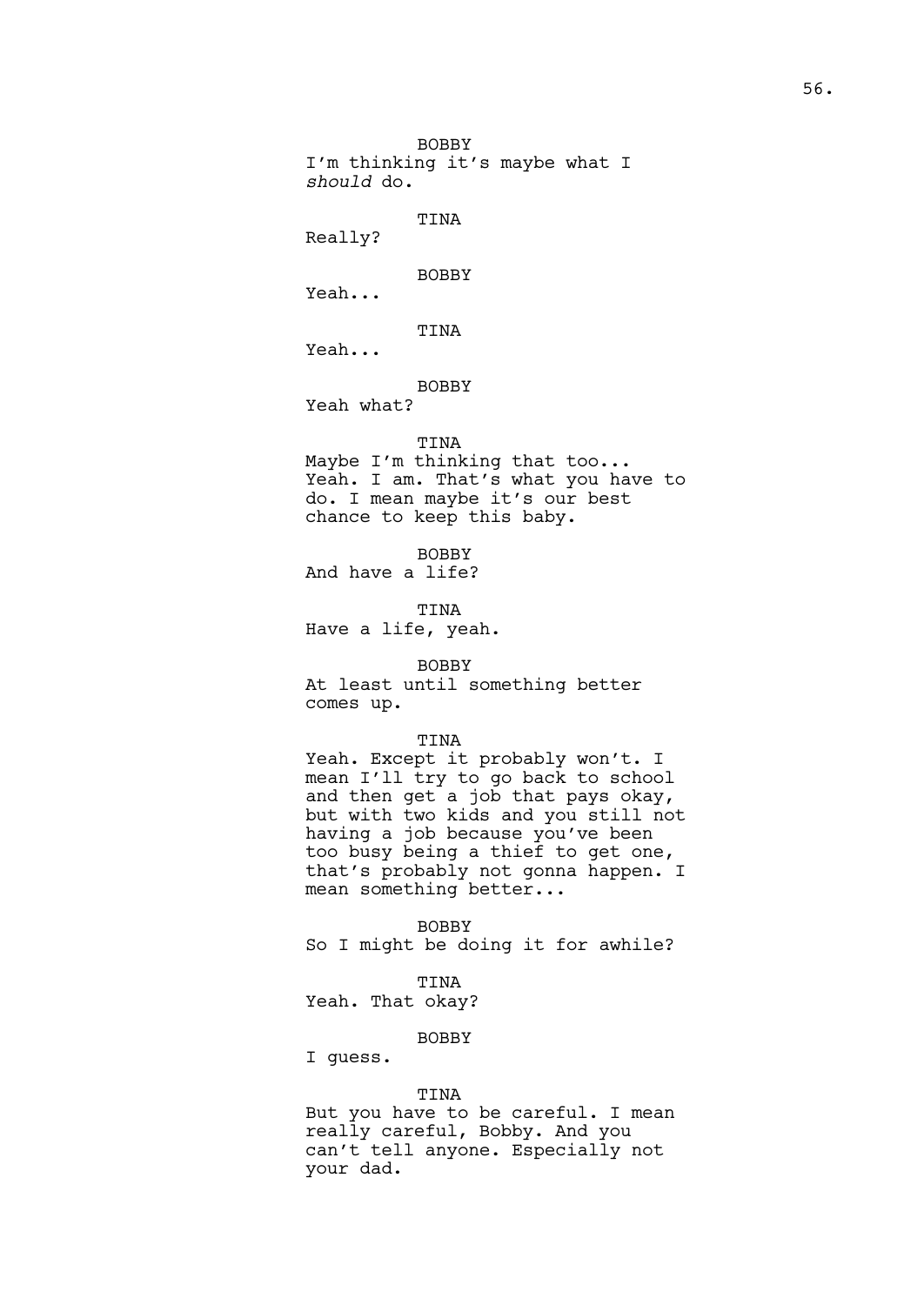## BOBBY You think he won't approve?

TINA No I think he'll turn you in for a reward.

#### BOBBY

Yeah. I just... well I wonder if my mom would understand. I mean I think she'd understand that it was all about wanting to have this baby.

TINA

She would.

BOBBY I hope, yeah.

## TINA

No I know it for sure... She told me something about her mother once. Something she never told you because...well it was just something she thought you'd be better off not knowing for some reason.

## BOBBY

She never told me things that might depress me. Is this gonna depress me?

TINA

Well it definitely depressed me. But since we're in this situation...

#### BOBBY

I never knew her, you know. My grandmother. She died when my mom was just a kid.

## TINA

Yeah. She was killed.

# BOBBY

Killed?

## TINA

She went to some guy who did abortions. Not a doctor, just some guy above a store... And he butchered her. Your mom was five, and your grandmother didn't want to have any more kids because of your grandfather.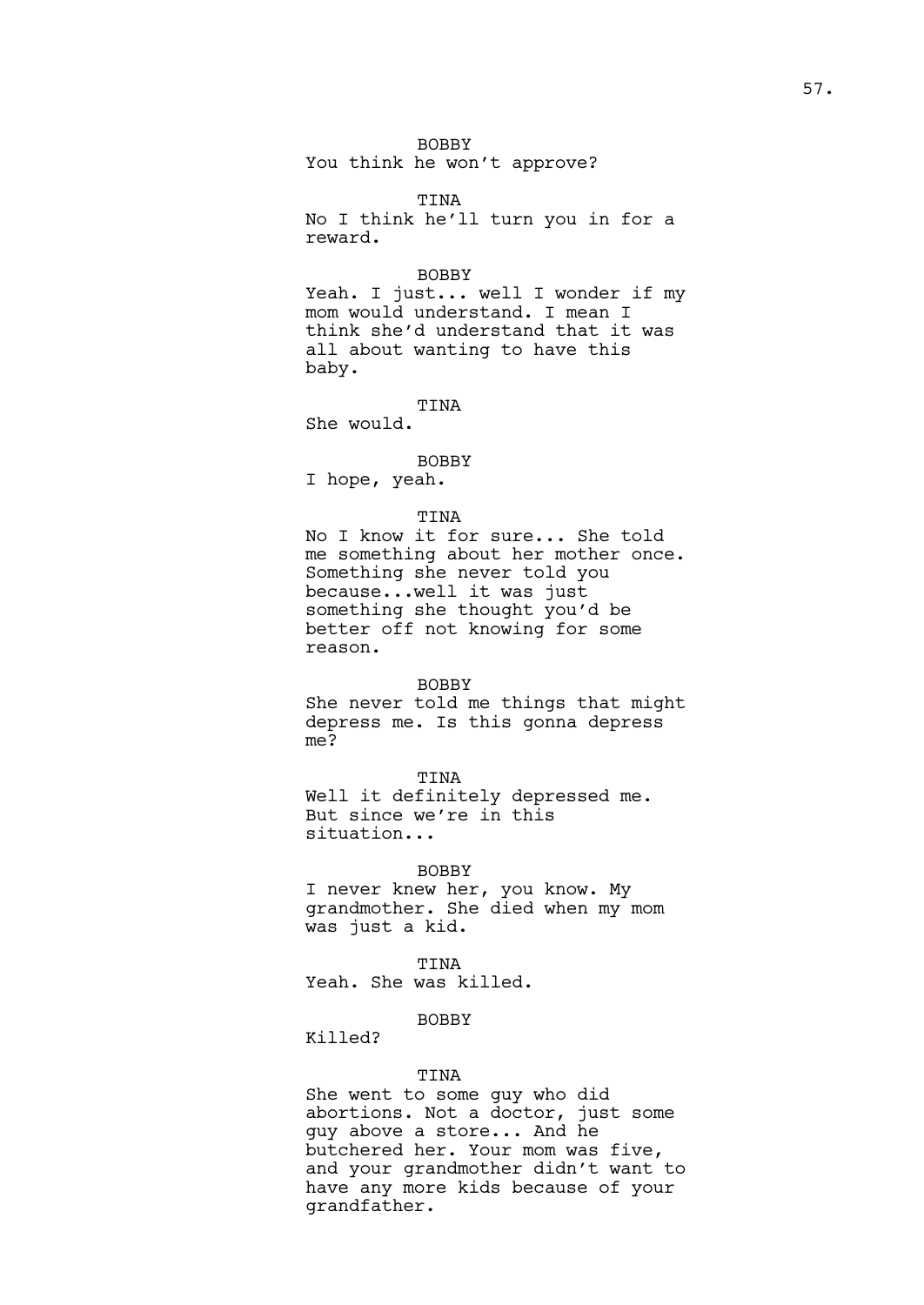## BOBBY

He was a drunk, right. Just another drunk?

#### **TINA**

Worse than most, she said. And your grandmother probably figured she'd never be able to get away from him if she had another kid. So she found this guy. He didn't do a very good job. And she bled to death.

BOBBY

My mom told me she died peacefully in her sleep.

#### TINA

She should have told you the truth. This is what we're from. This is the sad shit that happens, Bobby.

BOBBY

In my family.

TINA

Mine too.

## BOBBY

Really?

#### TINA

My mum was a twin. She had a brother. But he died at birth ... So my grandfather, he had to wrap up the dead baby's body in a towel and take it on a bus to a funeral home. But they wouldn't bury it because he didn't have any money. And they wouldn't let him pay a little at a time. So all my grandfather could do was bring the body home again. When I think of him sitting on that bus holding his dead child... Man...

## BOBBY

So... what did they do with the body?

#### TINA

My mum's pretty sure they buried it in the backyard My grandparents' whole lives were basically humiliating, from the sound of it. That thing they say about people coming here looking for a better life for their kids and their kids' kids...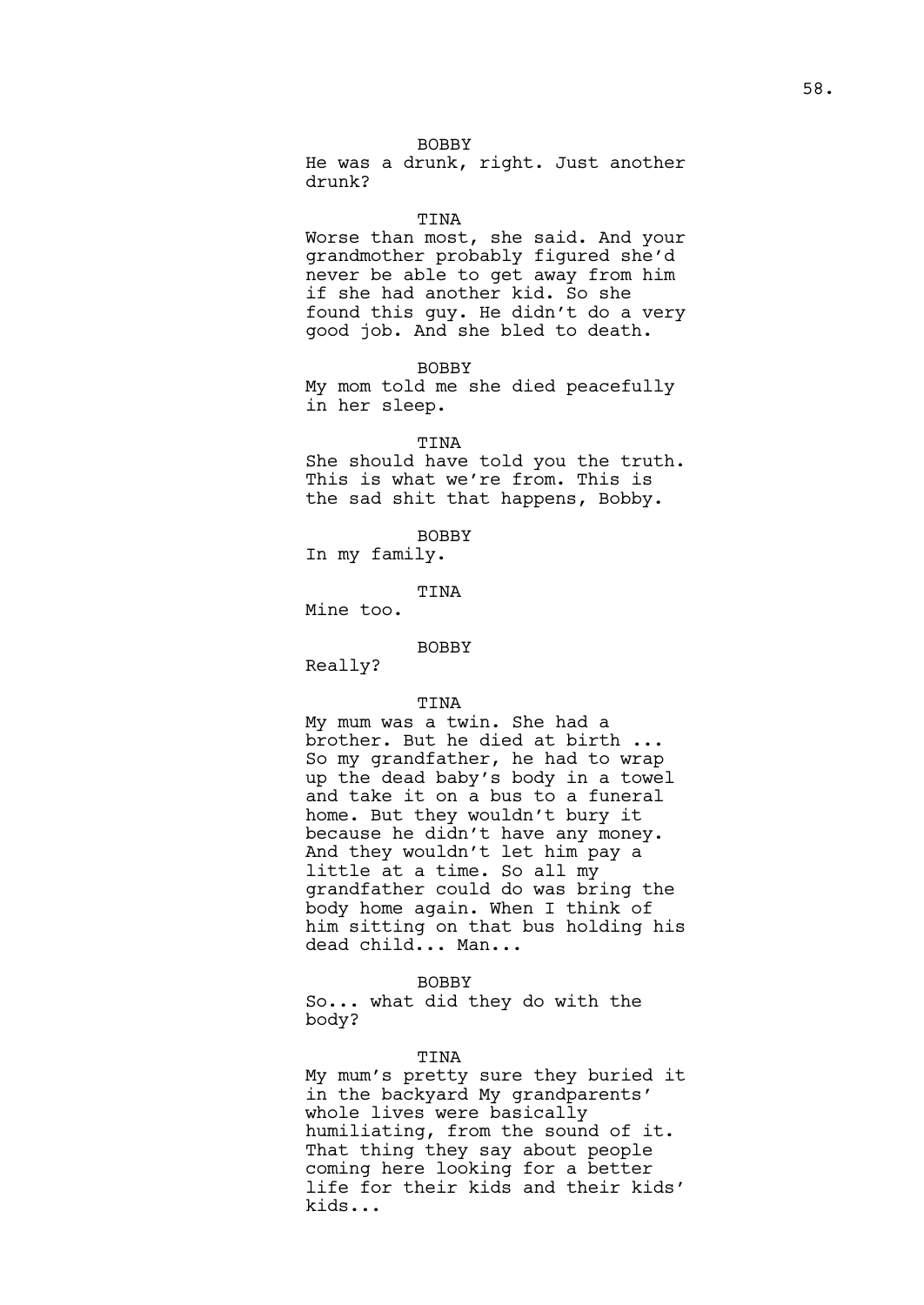I guess it doesn't always work out, does it?

# **TINA**

No it doesn't. (looks at him)

I think that story about how your grandmother died trying to get that abortion means your mom would understand us not wanting to be forced to do anything like that.

BOBBY

It wouldn't be like that. You'd get it done by a doctor if you had to.

## TINA

Right. So I probably wouldn't die. I'd just wish I had. But what I'm saying is... your mom would want *us* to try really hard to find a way not to do it at all.

## BOBBY

Ya think?

TINA I do. Yeah. Especially if we were being more or less forced.

## BOBBY

Even if it meant I had to help steal a few things.

TINA

I think so. I mean I don't know for sure but--

#### BOBBY

I mean I'd try to only take stuff from people who already had a lot.

## TINA

Well yeah, because if you took stuff from people who didn't have much then you'd be just like that shithead who boosted Holly's stroller, wouldn't you.

#### BOBBY

Yeah. Man, I'm still really pissed about that. That was a nice stroller.

#### TINA

It was piece of crap. But it was ours. (MORE)

59.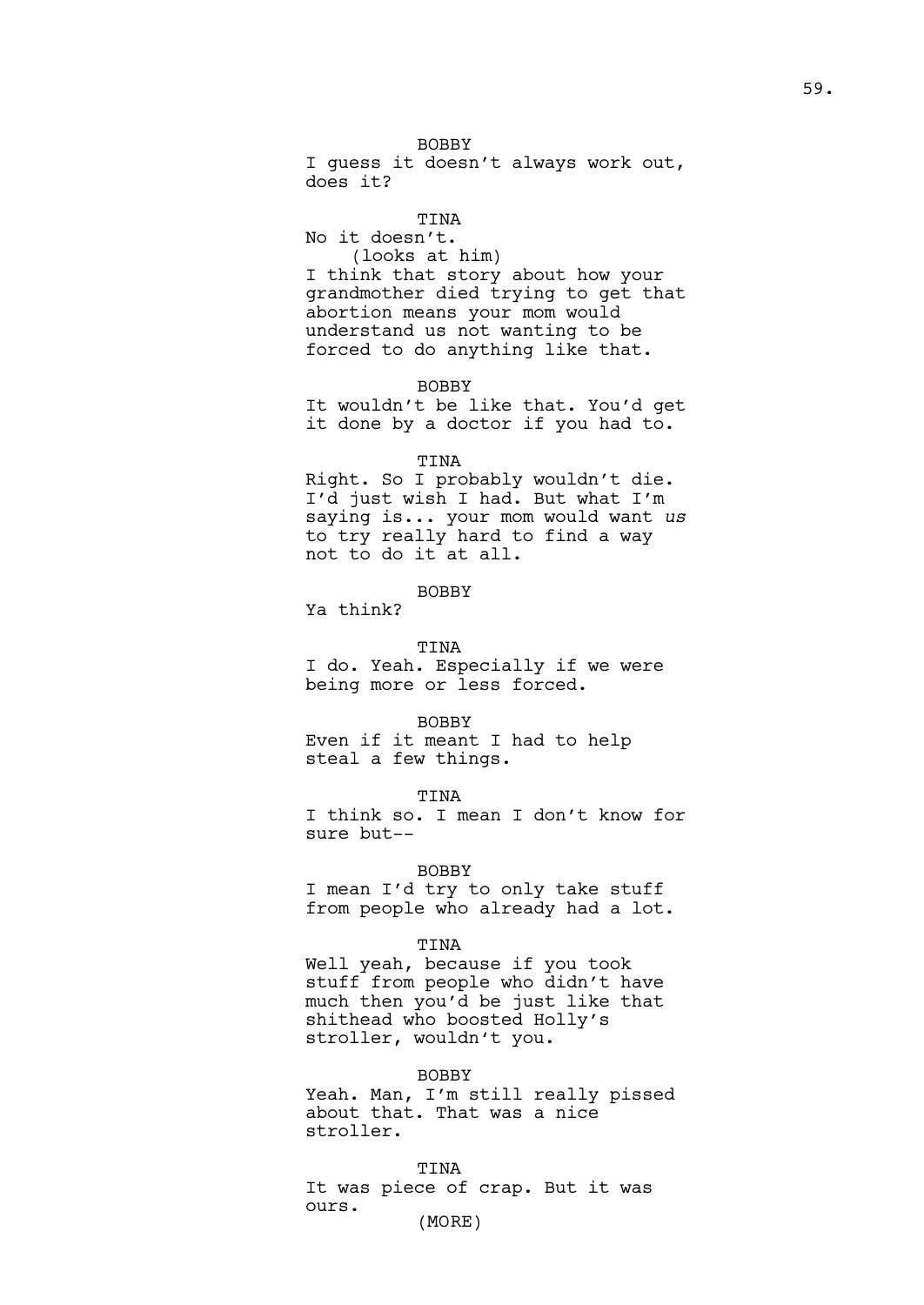## TINA (CONT'D)

And it was really hard to come up with the money to replace it.

BOBBY

Which was totally my fault, I know. But I'm gonna make it up to you. I'm gonna make everything up to you.

## TINA

Oh no. Don't go trying to make up for everything in the past. It'll put way too much pressure on you.

BOBBY Yeah. Probably.

# TINA Anyway now you have a plan.

#### BOBBY

Well I have a plan to *get* a plan. I mean to get some guys and put together a plan to do what I need to do.

## TINA

With absolutely no violence involved.

BOBBY

Absolutely.

TINA And we never ever tell anyone.

BOBBY Why would we?

#### TINA

Well one of us sometimes just blurts stuff out.

## BOBBY

That's only to you. I never blurt out stuff to anyone else about anything important that I'm doing.

TINA

Really? When have ever you done an important thing and never told anyone about it?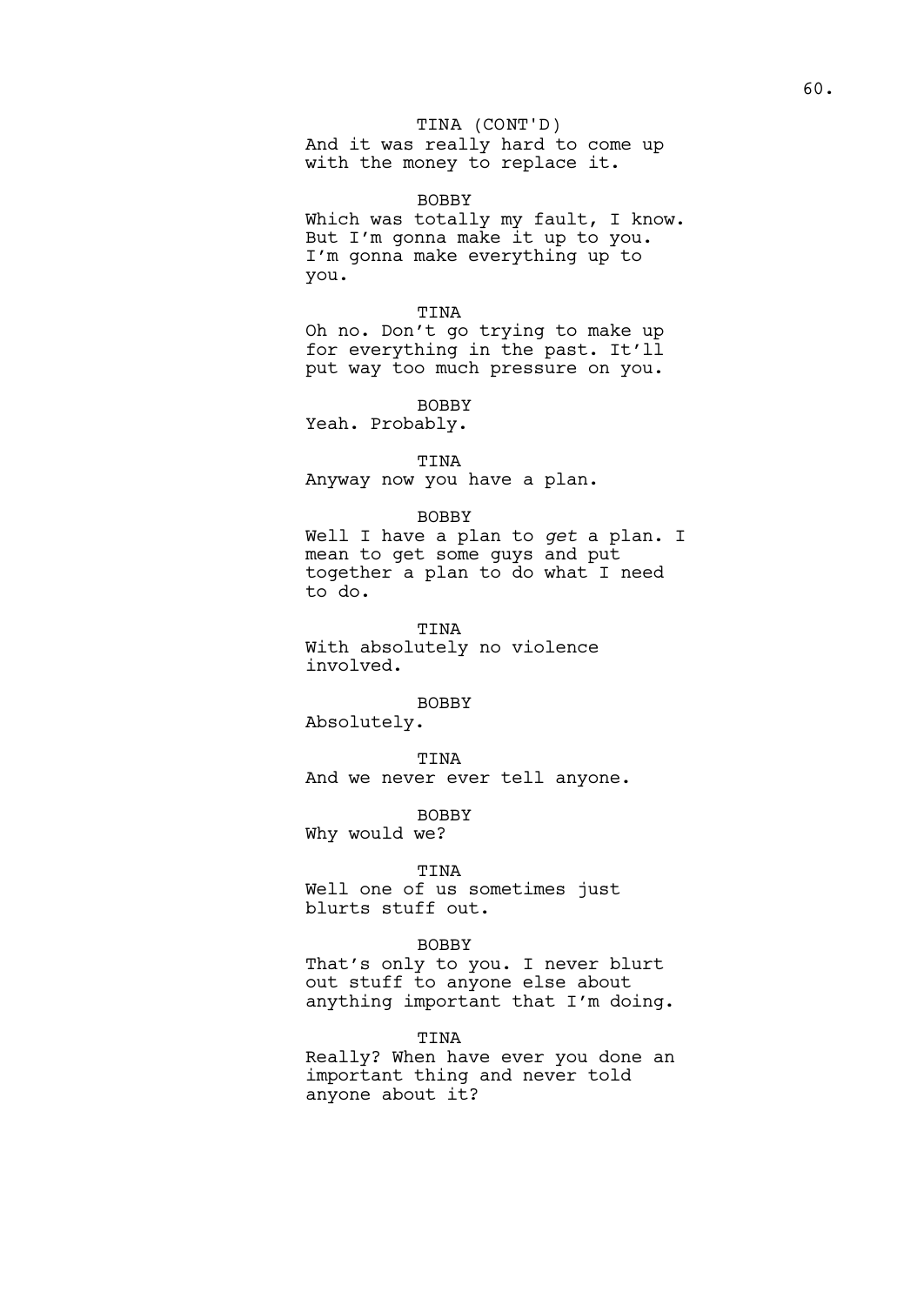## BOBBY

When I went after you. When I decided I needed you back in my life even after you decided you didn't need me and went off and had Holly on your own. I didn't tell anyone I was going to get you back. I just kept it to myself and went out and got that job at the factory. And then I called you. You remember?

TINA Yeah sure I remember, Bobby.

BOBBY You remember what I said?

TINA

You said you were going to make everything all right.

BOBBY And that was my intention.

TINA And then the factory closed.

#### BOBBY

Yeah. And that set me back a little.

TINA Post traumatic stress...

# BOBBY

Yeah...

## TINA

Right. So if we start off on this we can't get set back by anything.

#### BOBBY

You mean we have to stay positive. Wow. Do we even know anyone who's positive? I mean in case we need to look for a role model or something.

TINA

My mum was pretty positive. I mean until her arthritis got bad.

#### BOBBY

My mum was just worried. She was worried about everything. All the time.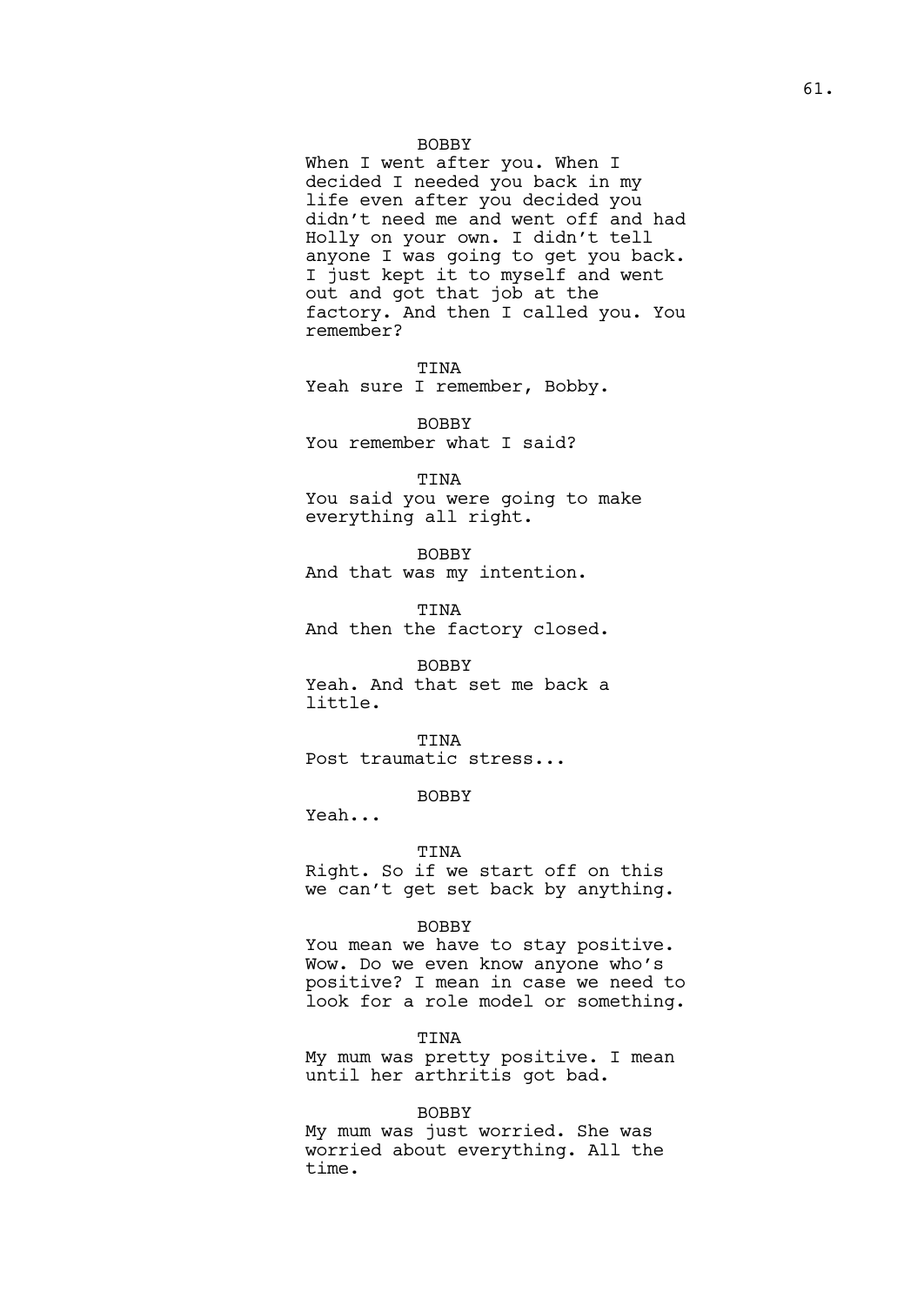I know.

## BOBBY

I don't want you worried about *me*, okay. I mean when I start doing crime on a regular basis.

## TINA

That'll depend...

## **BOBBY**

On what?

## TINA

The guys you'd be working with for one thing.

## BOBBY

I'd probably have to start with Sonny Le Gros. And probably his little brother Ricky. You know him, right?

#### TINA

Yeah I've seen him slithering around. Okay. But we should definitely look for better guys you can switch over to eventually. Guys who have half a brain and take a bath sometimes.

#### BOBBY

How we gonna do that?

#### TINA

It'll be a team. We'll make them try out.

(moving around) Okay this is definitely what we have to do. I mean fuck it. I've never done anything bad in my whole life. I always helped my mom at home. I was never part of any bitchy clique at school. I got that job at the jewellery store, and I kept it until my boss saw I was pregnant and fired me because I wasn't hot enough for the male customers anymore. Asshole.

# BOBBY

Fucking asshole.

#### TINA

I've tried to be a good mother. I've tried to be a good friend. (MORE)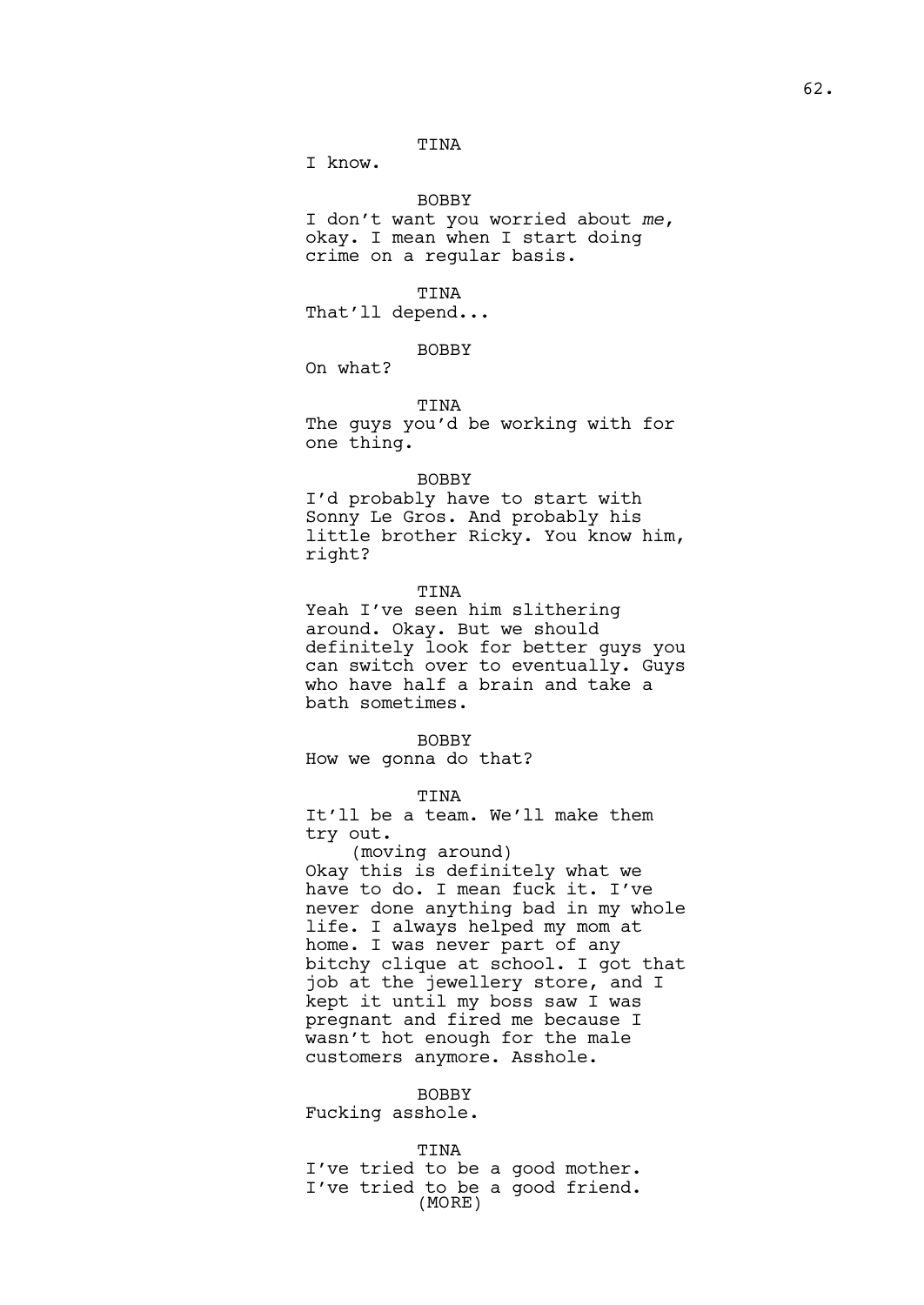# TINA (CONT'D)

I've tried to keep loving you even when it was really really hard sometimes ... There's nothing wrong in all that, is there.

BOBBY No way. You're fucking perfect.

## TINA

No I'm not. I'm just saying behaving like that, where did it get me. So from now on we do whatever we need to do to make things better.

Bobby's cell goes off.

TINA (CONT'D) That Sonny?

BOBBY Probably. He's going to wannna make arrangements to go to the storage locker. (looks at phone) It's not Sonny. It's Willie.

TINA

(hand out) Let me.

He hand her the phone. She connects.

TINA (CONT'D) Hi, Willie ... Yeah it's me ... He's right here, but I wanted to talk to you first ... How important?... No just tell me .... Jesus. (to Bobby) Sonny Le Gros got arrested.

BOBBY

How?

# TINA

(into phone)

How?

(to Bobby) The cops were watching the storage locker and they--

BOBBY

We were supposed to go there together.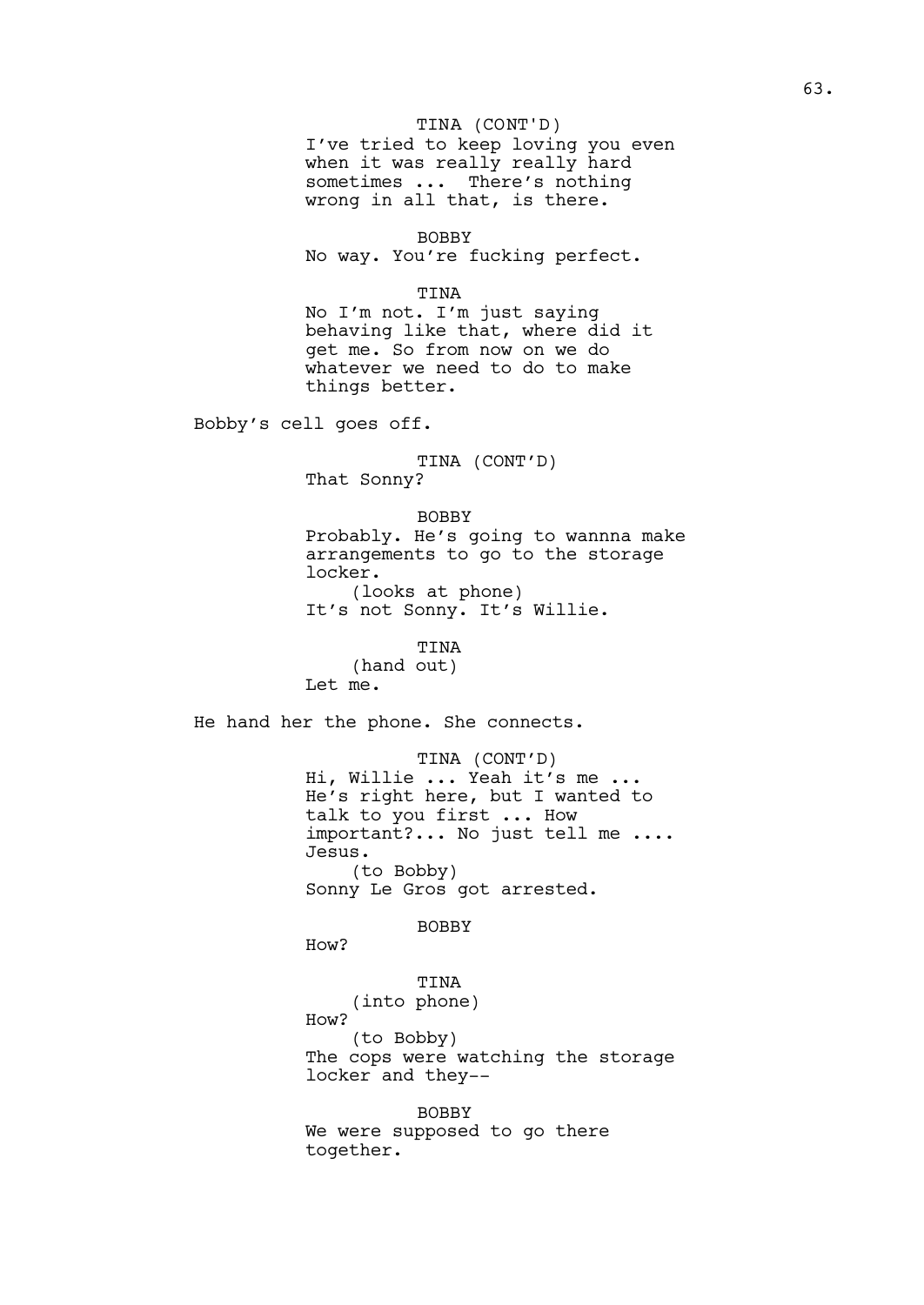TINA (into phone) Why didn't he take Bobby? ... (to Bobby) He doesn't know.

BOBBY He probably decided to cut me out of the proceeds.

## TINA

That makes sense. (into phone) Willie. Tell me something, how do you know all this?... (to Bobby) He called him. The guy gets his one phone call and he uses it to call someone in prison. (into phone) And they actually let you come to the phone? ... (to Bobby) A guard told him.

BOBBY So what's he want me to do?

## **TINA**

To hell with what he wants you to do. (into phone) Get this, asshole. Bobby's not your messenger or your-- ... No he won't be trying to get bail money for the dirtbag ... Because he just won't. And that's final. So don't call him anymore. And stop fucking whining!

She disconnects.

## TINA (CONT'D)

You're cutting it off with those clowns right now.

## BOBBY

But I might need them for awhile.

## TINA

They're in custody for chrissake, Bobby. And by the time they get out we'll be on our way to something better. With better partners. Whose idea was it to keep that stuff in a storage locker?

## BOBBY

Mine.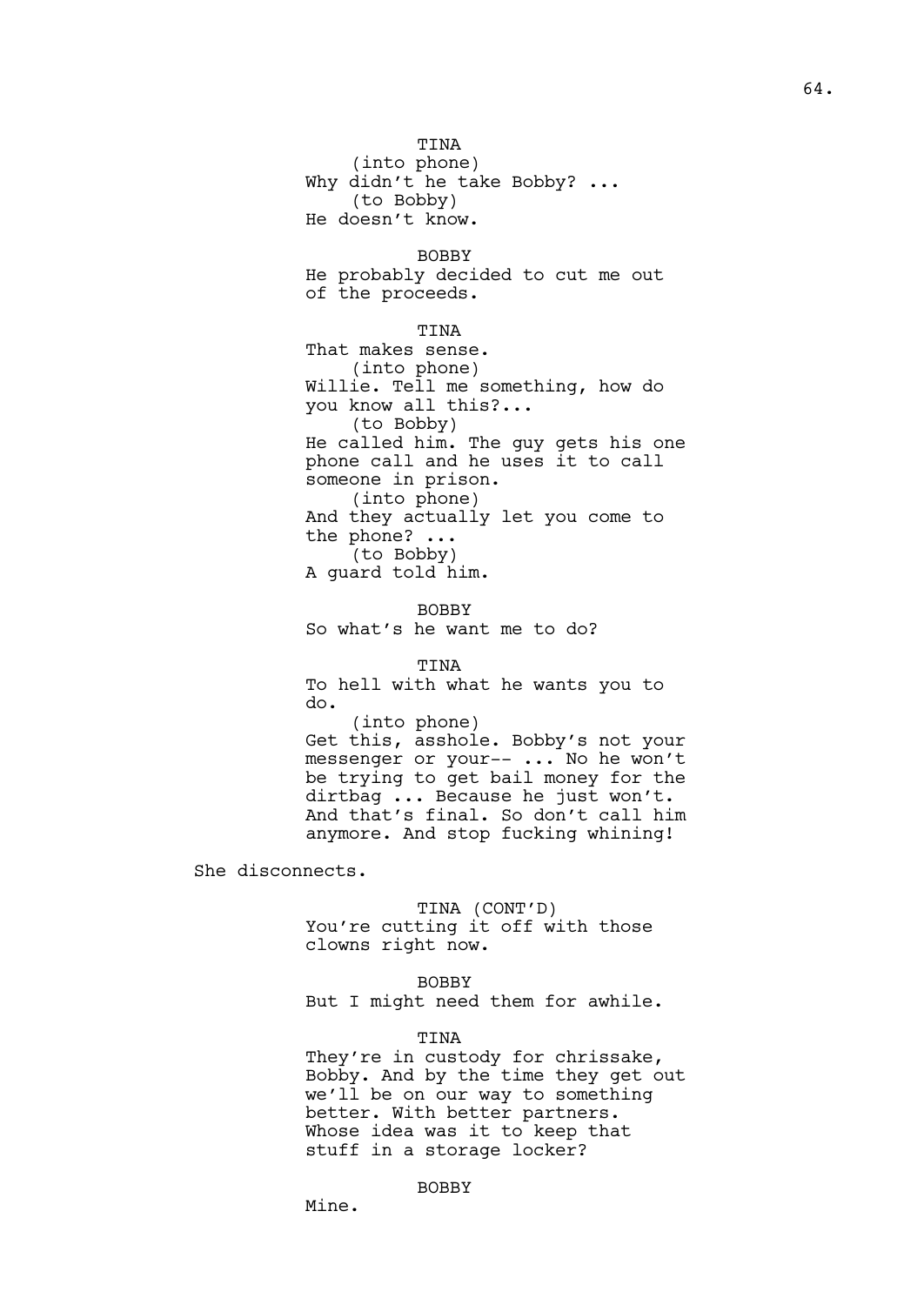That's kinda disappointing.

BOBBY Why? I heard that's where a lot of guys keep their stolen shit.

TINA

And you didn't think the cops might have heard that too?

**BOBBY** 

No I-- Jesus! (a slap to his head) Idiot! Maybe from now on I should leave the details to you.

TINA

No you're the guy with the skill. You just need to maybe check with me before you decide anything.

BOBBY Good idea. Because confidence is a little shaken right now.

TINA

Tell you what, we'll work on the plans together. Just until your confidence is back to where it was. Or maybe even better than it was.

BOBBY

Yeah. Good idea.

TINA

Okay then...

Her cell goes off.

TINA (CONT'D) (into phone) Hi... Yeah we're working things out. Bobby came up with a plan... (to Bobby) Jill says good for you.

BOBBY

Tell her thanks.

TINA (into phone) He says thanks... (to Bobby) She says you're welcome... (into phone) Okay I'll see you soon ... (MORE)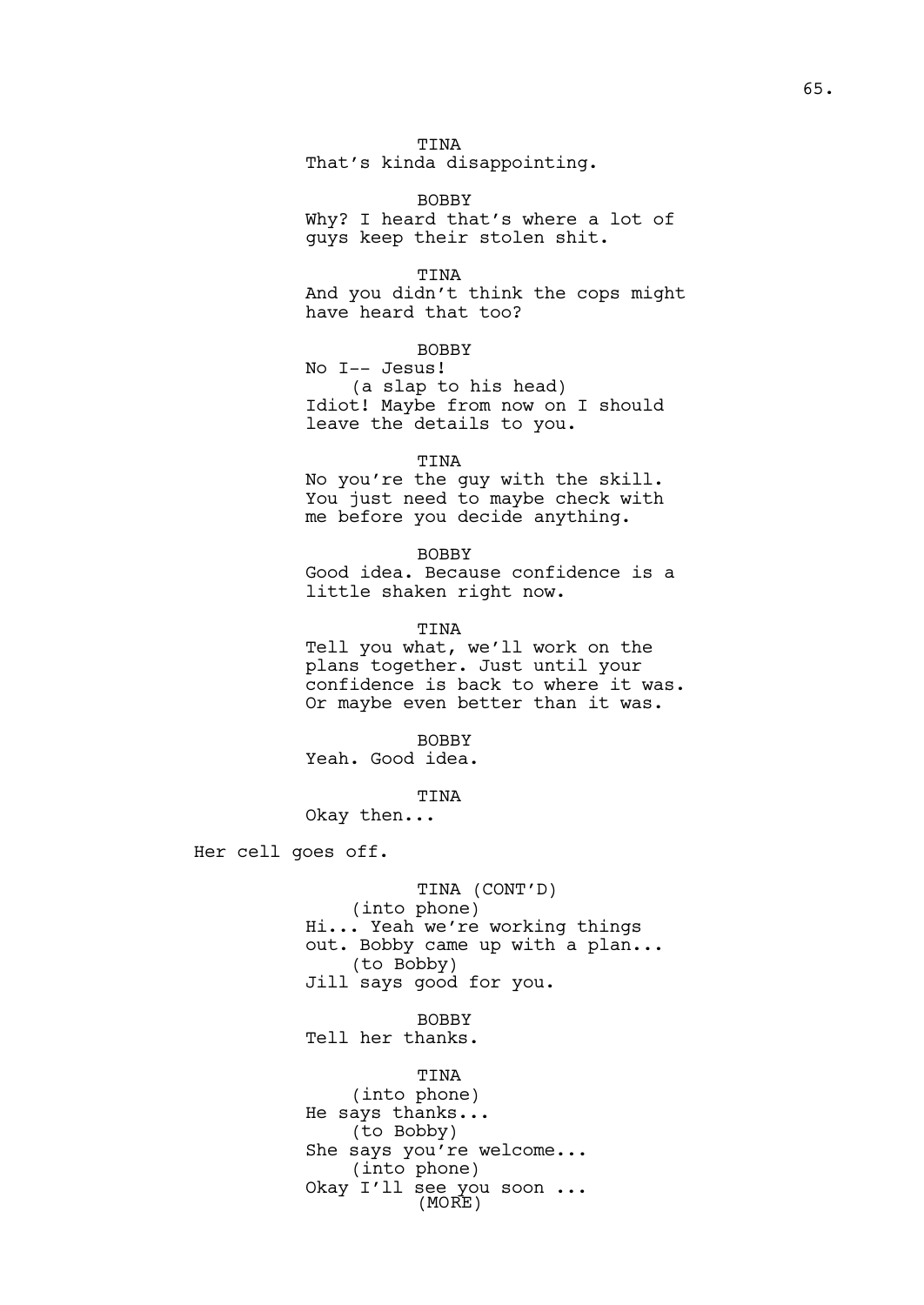No she's just messing with you. She eats raw beans all the time. She loves them. TINA (CONT'D)

She disconnects. Notices Bobby's smile

BOBBY I love raw beans too.

TINA

Yeah. I remember. BOBBY

That's great that Holly likes them. I didn't know that.

He smiles. She kinda smiles back.

## TINA

And cheddar cheese. She likes that too.

BOBBY A lot? Does she like it as much as I do?

TINA Yeah. I think she probably does.

BOBBY Really? That's... ah...ah...

TINA

Okay okay. You don't have to cry about it.

BOBBY Yes. I do. I mean what else don't I know about her? (a slap to his head) What the fuck was wrong with me? Why couldn't I just be there?

TINA You were there sometimes.

BOBBY Why couldn't I always be there?

TINA You weren't ready.

BOBBY Yeah.... How come when *I* said that you said I was full of shit?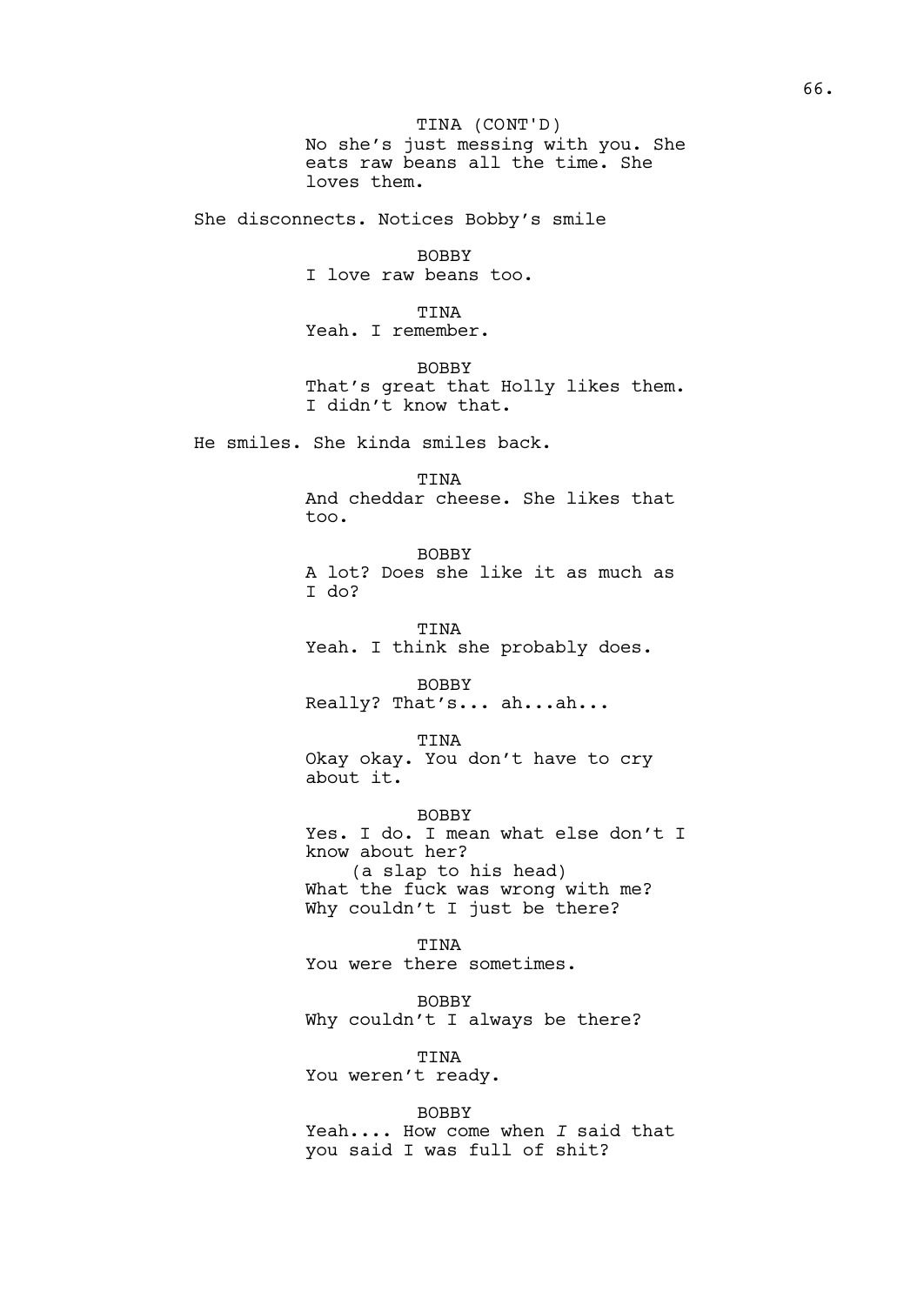Because you were using it as an excuse. Even if it was the truth you shouldn't have used it as an excuse not to be responsible.

BOBBY

But that's what I wasn't ready for. To be responsible.

## TINA

You think I was ready to be a mother at nineteen?

## BOBBY

You seemed ready. You even seemed happy about it.

## TINA

There's a difference between being happy and being ready.

#### BOBBY

I was too scared to even be happy. But now there's Holly. She's actually here. And she--

#### TINA

Likes cheddar cheese and raw beans like you do. And that makes you feel good about her. That makes you really love her?

#### BOBBY

I love her for a lot of reasons. I love that she's funny. Like you are. And kinda tough like you are. That she kinda talks like you... and looks like you, and --

TINA So basically you love her because--

BOBBY Because she's totally like you, yeah.

TINA Except for some of the food she eats...

An ambulance goes buy. They both watch it. Bobby moves to see where it's going.

> TINA (CONT'D) You wanna go see what's up?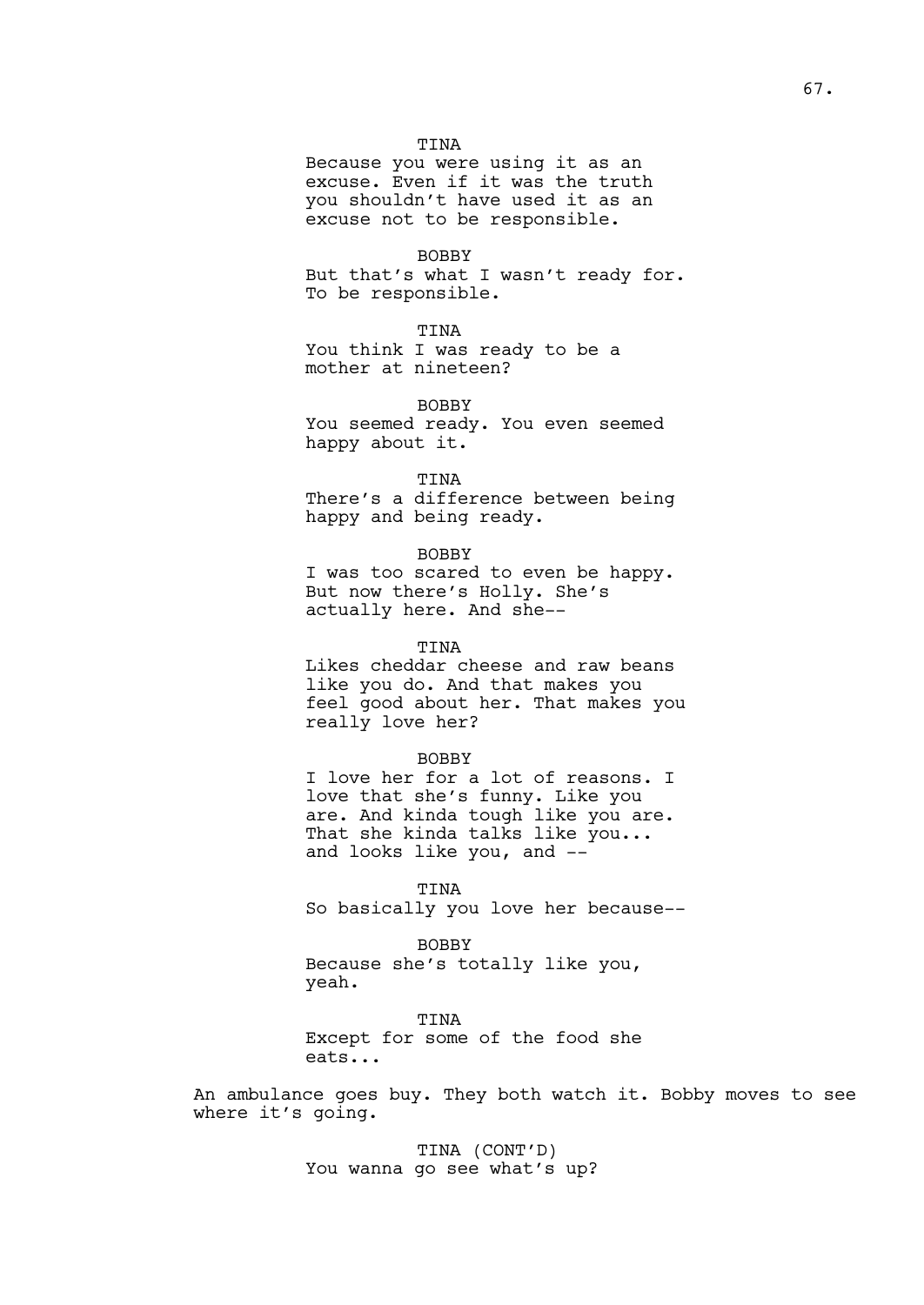BOBBY No. TINA Really? Because it's okay if you do. BOBBY No. I'm over that. Another vehicle with a siren goes by. TINA Cops too. BOBBY Yeah. Lots of them. Must be something bad. TINA Go ahead. Go see what it is. BOBBY No. I can't. TINA You can't? BOBBY Not really. No. TINA Since when? BOBBY I'm not sure. But it just stopped being something I wanted to know about. TINA Maybe because you'd started breaking the law yourself. BOBBY Maybe... No yeah you're probably right. TINA You've probably been thinking that some day it'd be you they were after. (hands thrown up) Ah shit! BOBBY

What?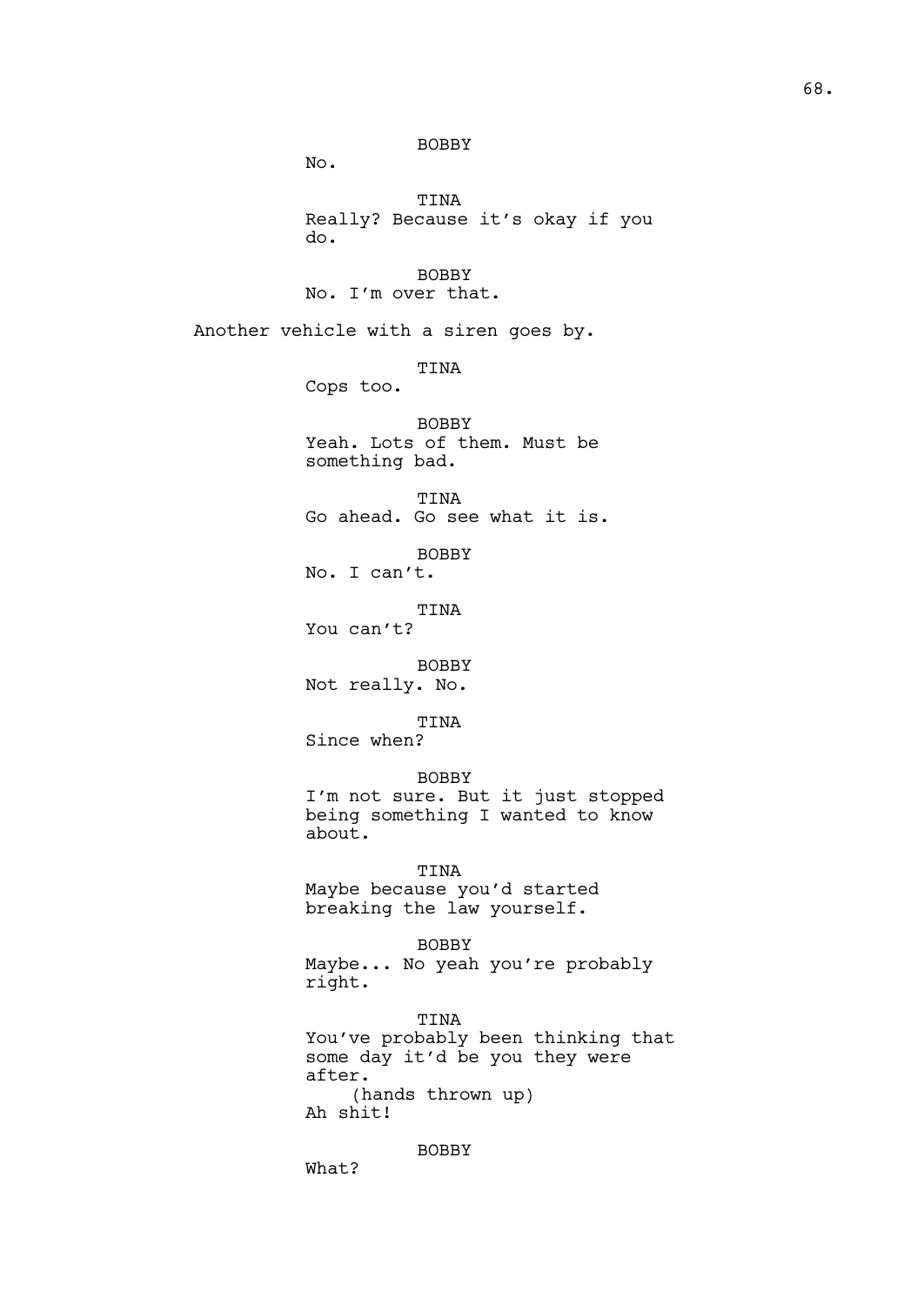## TINA Our grandchildren!

## BOBBY

What?

#### TINA

Our grandchildren!? What are they gonna say about us? What kind of sad pathetic stories are they gonna tell? "He couldn't hold a job and she was afraid of a not-so-great future so they turned to crime. And then one night they were caught coming out of a house they'd just robbed and the cops gunned them down"

#### BOBBY

There's no way they'd be telling that story.

# TINA

Why not?

BOBBY Well why would the cops gun us down? We'd just surrender.

#### TINA

And wind up in prison. Leaving both our kids alone.

#### BOBBY

Why would they be alone? They'd be with--

#### TINA

Who? My disabled mother? Your asshole dad and Winnie the biker chick?

BOBBY

What about Jill? She likes kids, right.

#### TINA

Yeah. And you're okay with her raising ours?

## BOBBY

Well if there's no one else. And she promised not to tell them stories that made me seem like-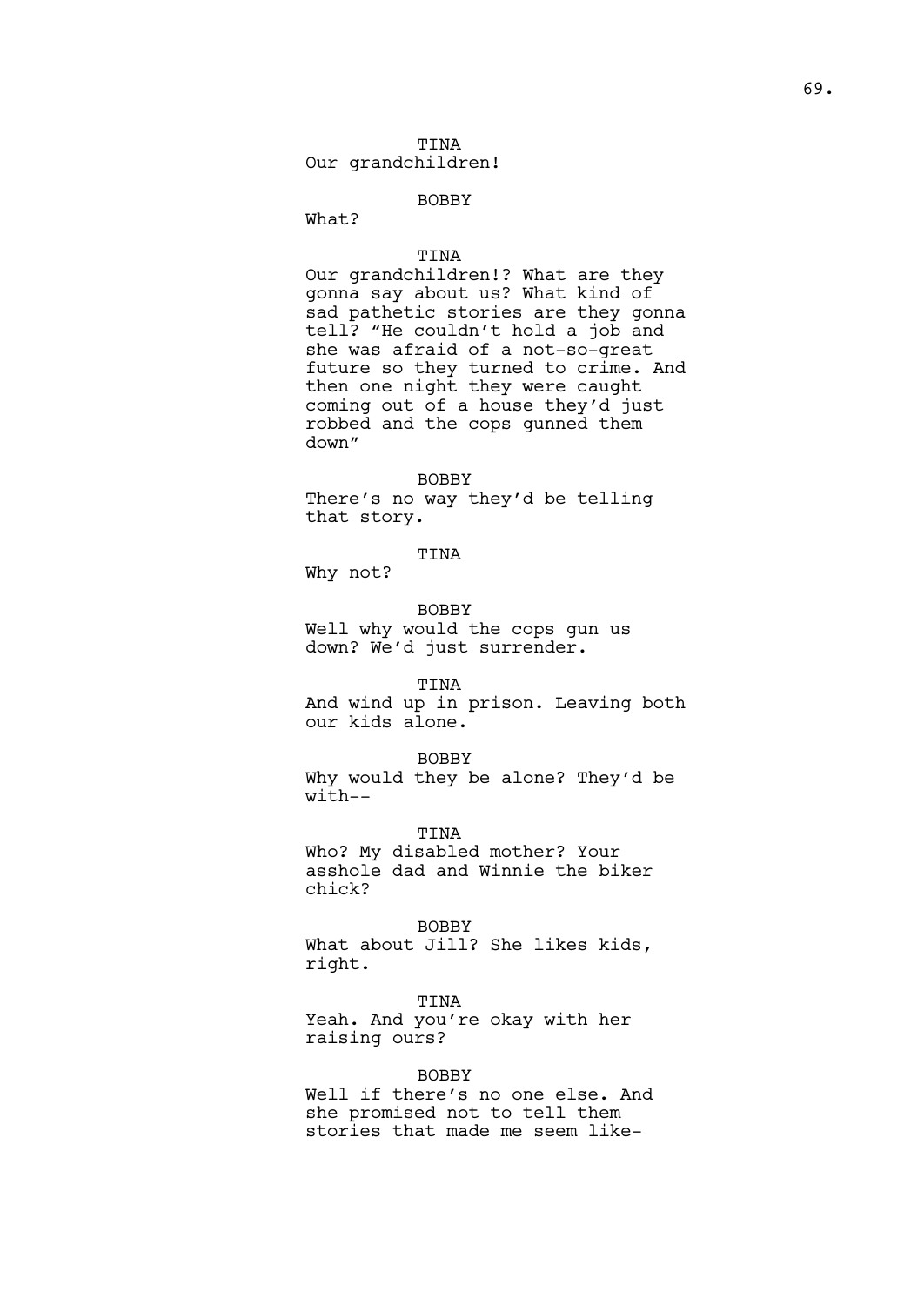Like a low life crook? Jesus... I guess she could just tell everyone we didn't have a choice. "It was either doing crime or getting rid of the baby."

(gestures) What a pair of stupid sickening losers.

## BOBBY

Is that still Jill talking? Or is that last part, the grandchildren talking? Because if it is, you gotta hope they'd show a little more respect.

## TINA

(looks at him) Okay we can't do this. This is not gonna be good in the long run. We have to come up with something else.

## BOBBY

Like what?

#### TINA

I don't know yet. But it can't be anything that makes us sound stupid and afraid and pathetic when people talk about us. I mean we just can't let ourselves feel be trapped like this. You know, trapped into thinking it's either becoming criminal scum or not having this baby. It can't be just one of those things and nothing else. Okay?

#### BOBBY

I guess.

#### TINA

That doesn't sound like you mean it. You have to mean it.

#### BOBBY

Mean what?

#### TINA

That we're not gonna be criminals.

BOBBY That was a definite decision then?

# TINA

Yeah.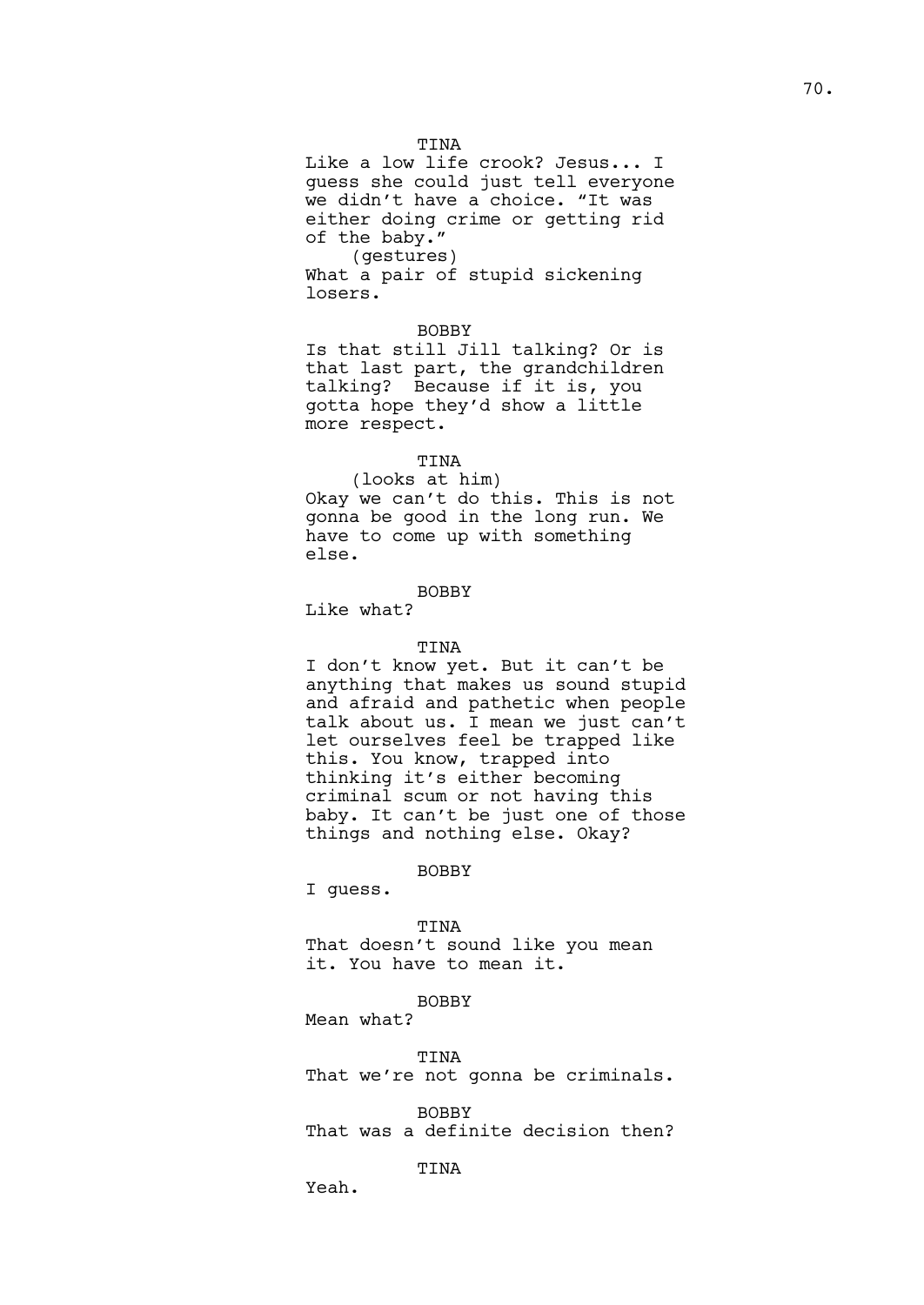Great. So...

TINA So you'll just get a job. Any kind of job. And we'll have this baby. And...

BOBBY

And what?

TINA Well we'll just start with that.

Another ambulance goes by. He watches it.

BOBBY (to himself) Yeah...

# TINA

What?

BOBBY (turning to Tina) The army. I could join... the army.

TINA The army? Really? Where did that come from?

# BOBBY

I couldn't be a cop because I know too many criminals. And I can't join the fire department because of my problems with fire.

TINA And your fear of heights.

BOBBY Right. But the army, that's a whole other thing.

TINA

Yeah. It sure is.

BOBBY They're looking for people, aren't they.

TINA

I don't know.

BOBBY I think they are. I could join up and we'd have a steady income.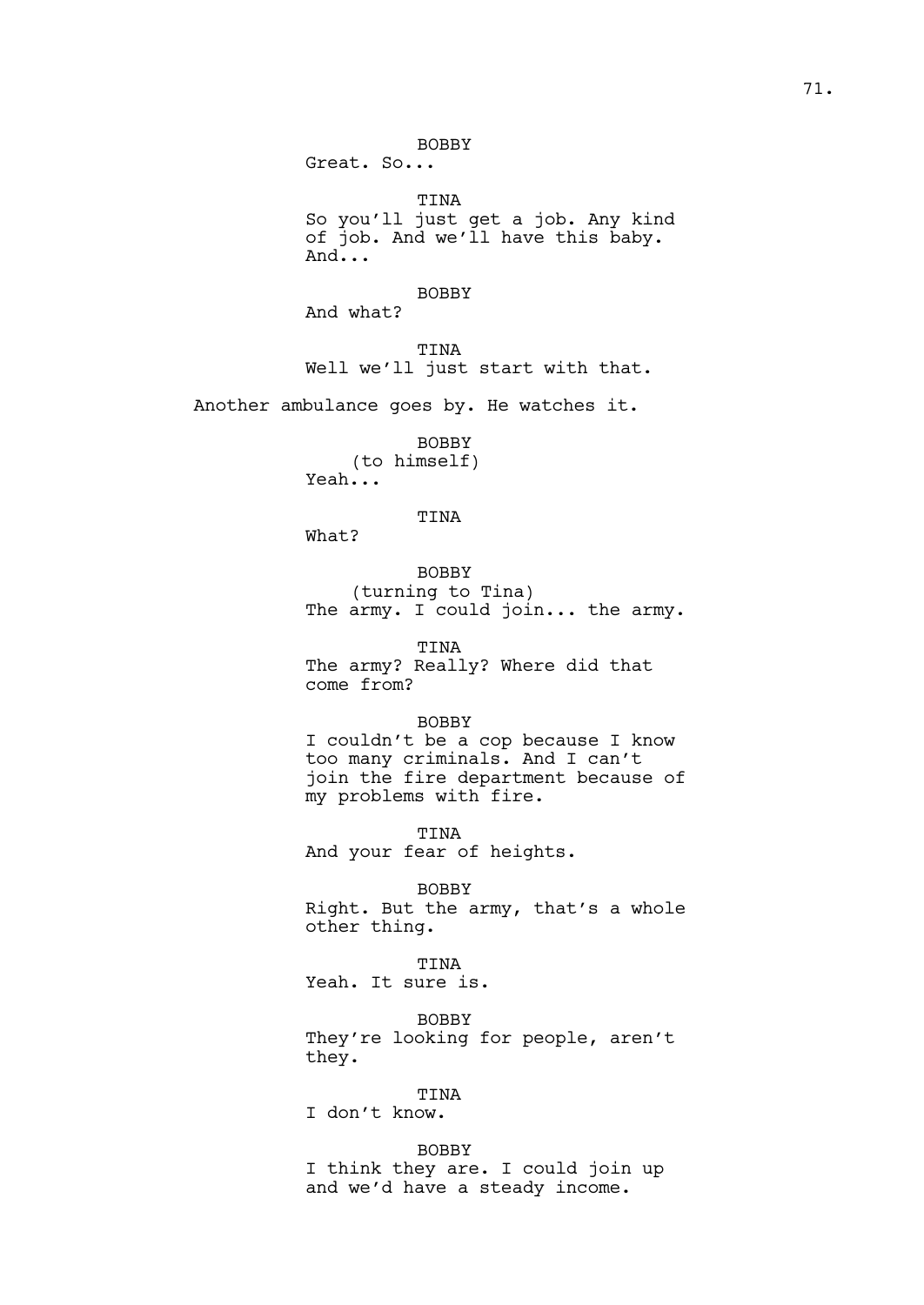TINA But you'd be in the army.

BOBBY

Yeah...

TINA And what do you think that means?

BOBBY (shrugs) I'd be a soldier.

TINA A soldier who fights? Who goes away to war and fights.

BOBBY Maybe. But--

### TINA

Forget the buts. You could do that? If they sent you somewhere to fight and maybe get killed you'd be okay with that.

BOBBY

Well no. I mean who's okay with getting killed but--

TINA

Forget the buts!

BOBBY

I'm just saying maybe they wouldn't send me anywhere.

TINA

They can though. They can send you any fucking place they want to.

BOBBY

Without asking?

TINA

Yeah.

BOBBY

Okay but suppose it was somewhere nice.

TINA

You think there's gonna be a war somewhere nice.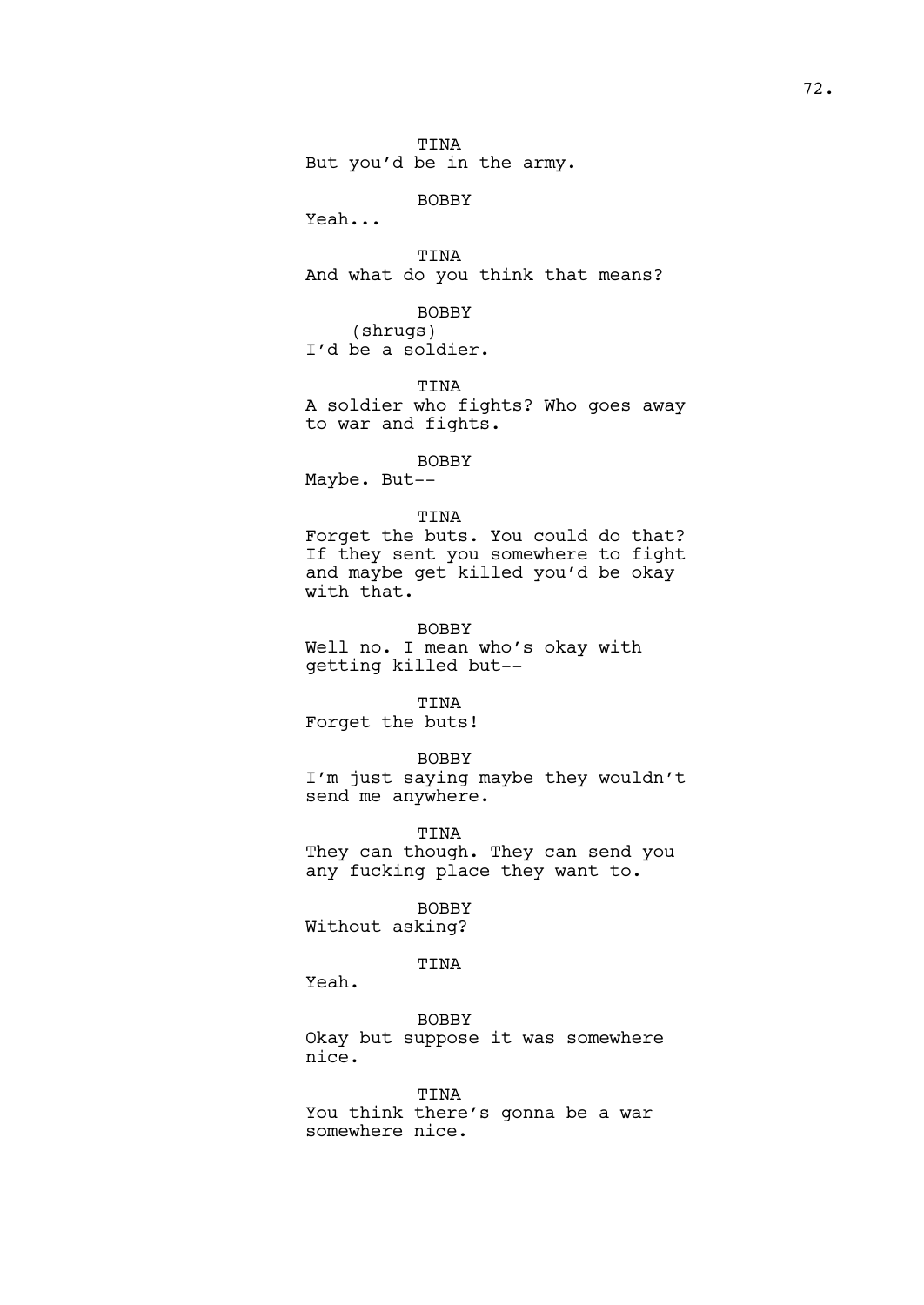BOBBY

Well maybe there *was* a war there before, and I'd just be there to make sure there wasn't another one.

TINA So you'd be like a ...peacekeeper.

BOBBY

Right.

TINA Okay but they get killed too, you know.

### BOBBY

How often?

#### TINA

Who cares how often? The point is you have to be prepared to fucking die, Bobby. Are you?

BOBBY Not now. But I'd get training.

TINA Training that prepares you to die?

**BOBBY** 

Yeah...

TINA What about us? Me and your two kids. Will they prepare *us* for you to die too?

BOBBY Maybe. If we ask them.

TINA

You're not joining the army.

#### BOBBY

I might have to if I can't come up with anything else.

# TINA

You're not joining the army, Bobby. If you can't come up with anything, I'll get some kind of job and you... you can... you can... stay home with the kids.

BOBBY Really? That's a big deal, being with the kids.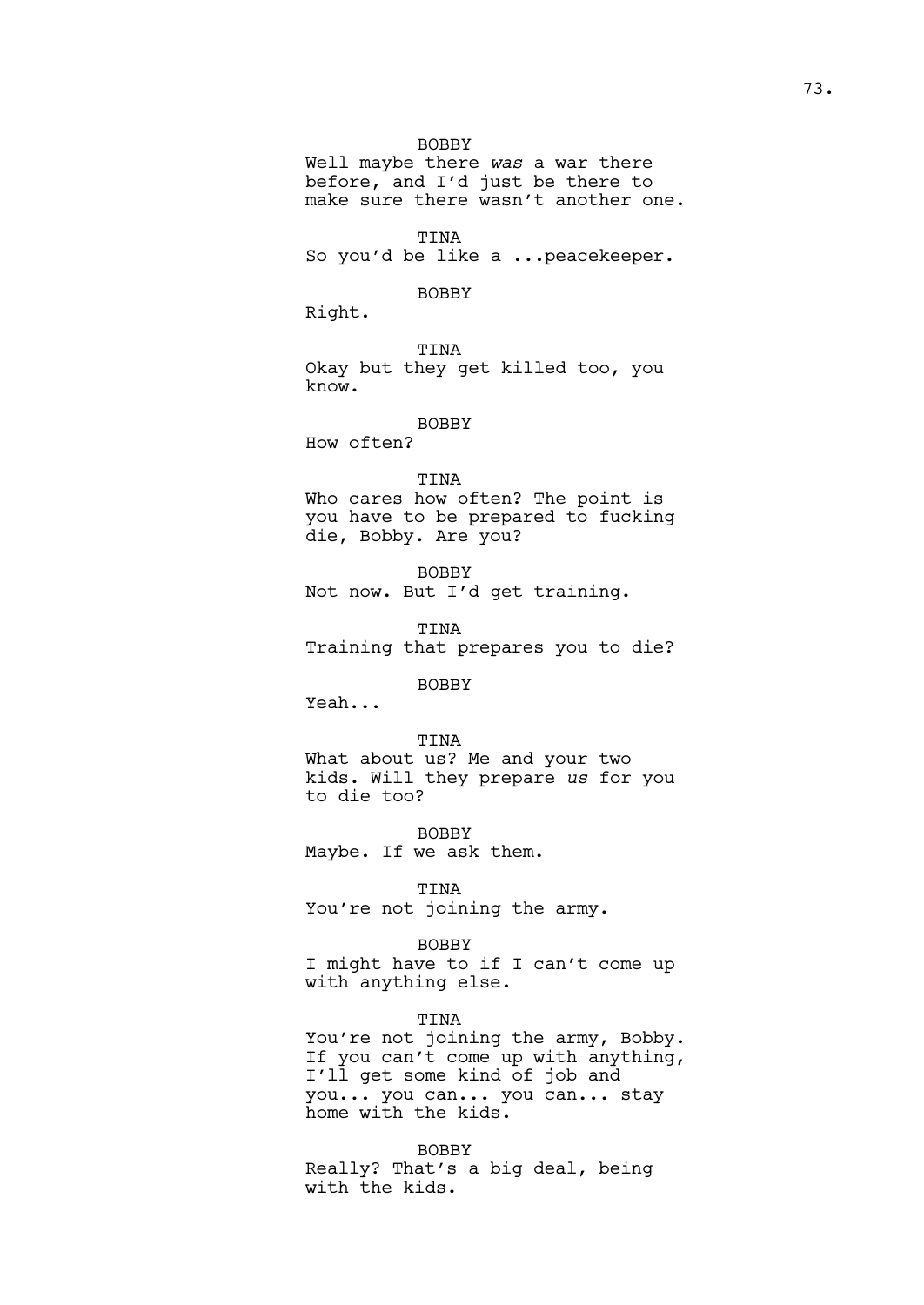TINA Yeah it is. BOBBY You think I can do that? TINA No. (off his look) I mean not without some training. BOBBY Yeah... TINA But maybe... after that, you'd be really good at it. Who knows? BOBBY Right. (smiles) Yeah... He is thinking. She watches him. Several sirens are approaching and rush by. Bobby watches TINA Must be something big. BOBBY Yeah. Really big. TINA You wanna go see?

BOBBY Ahh ... No. I mean... unless you do.

TINA I'll come with you if you want.

BOBBY

You will?

them go.

TINA Yeah. I mean we've still got some stuff to figure out but--

BOBBY Right. No. We should just stay and--

Another couple of sirens.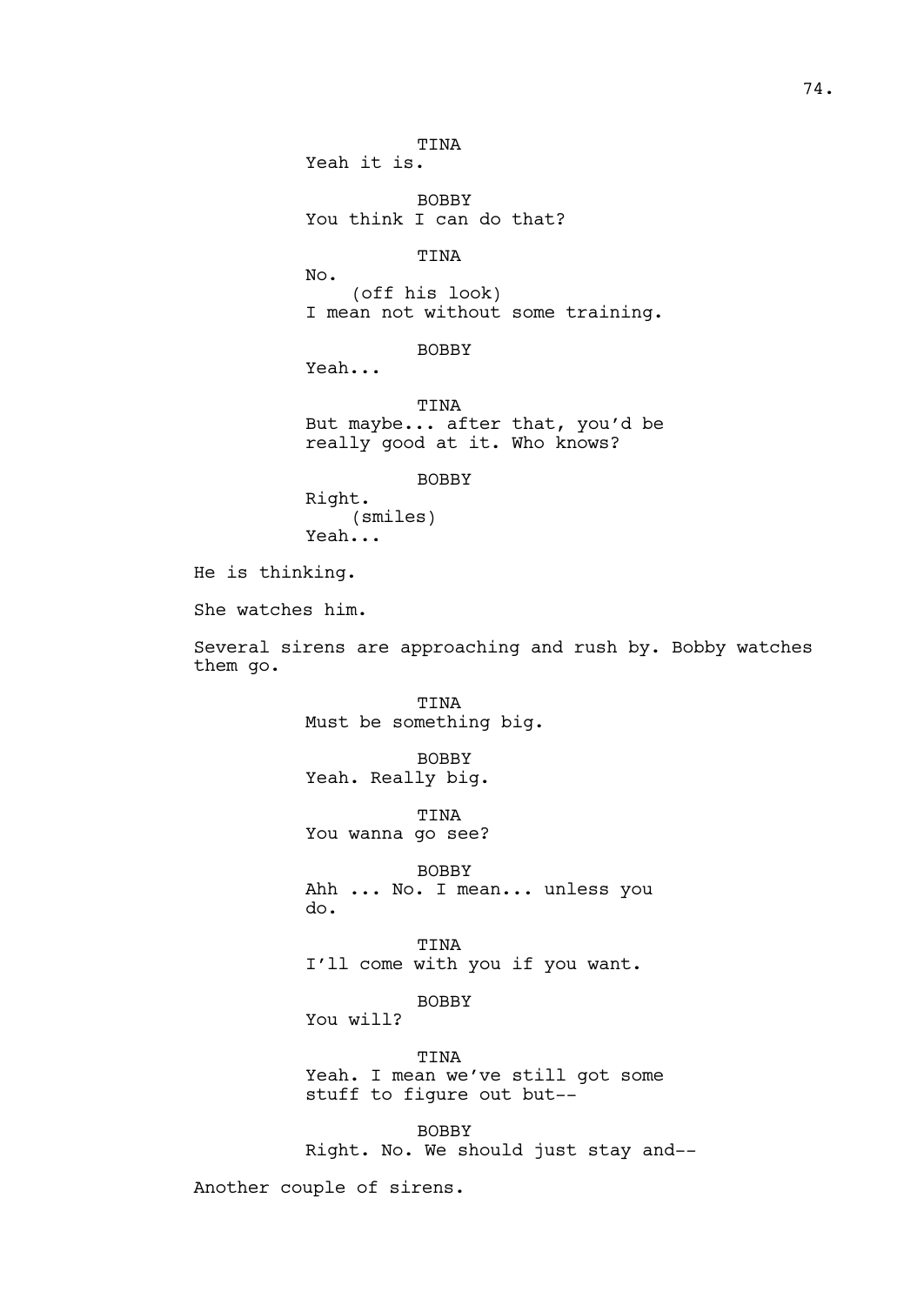BOBBY (CONT'D) Wow. That's like six, seven cop cars, five fire trucks... plus what, three ambulances?

TINA

Three or four, yeah.

BOBBY

That's a lot. I've never seen that many going... anywhere. You ever seen that many of those things going to the same place. I haven't. No way.

TINA If you wanna go, we can go.

BOBBY (barely there) No... that's okay.

TINA

You sure?

But Bobby is looking off. Transfixed.

TINA (CONT'D) Bobby? ... Bobby ...

She takes his arm, and guides him down onto the bench. He is still looking off. She is looking at him.

Blackout

THE END

(CONT'D)